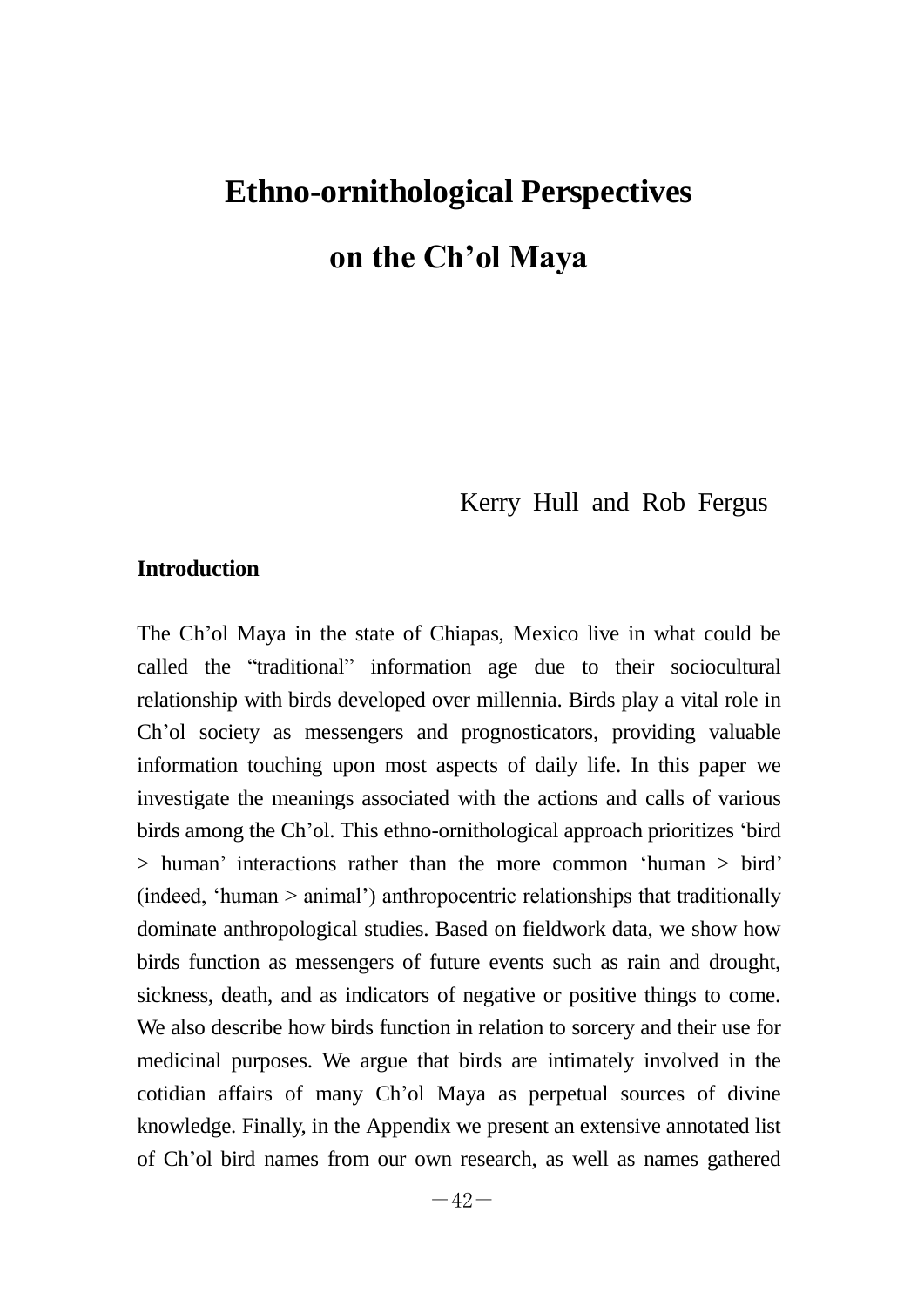from many other linguistic sources.

## **The Ch'ol and their Geophysical Environment**

Ch'ol is a member of the western branch of Ch'olan languages, most closely related to Chontal, which is spoken in the lowlands of Tabasco. The major Ch'ol dialects are those of Tumbalá, Tila, and Sabanilla, which are all mutually intelligible. There are around 100,000 speakers of Ch'ol in the state of Chiapas (Hopkins 1995). Table 1 contains a breakdown of Ch'ol speakers by *municipio*.

> Tila, approximately 26,000 Ch'ol speakers, 35,000 residents Salto de Agua, 16,000 residents, almost all Ch'ol speakers Tumbalá, 12,000 Ch'ols, 16,000 residents Palenque, 13,000 Ch'ols, 35,000 residents Sabanilla, 8,000 Ch'ols, 12,000 residents Yajalón, 5,000 Ch'ols, 10,000 residents. **Total Ch'ol-speaking population**: approximately 100,000

Table 1. 1980 census figures by *municipio* of Ch'ol speakers (after Josserand and Hopkins [2001], based on figures from Valdez and Menéndez [1987])

Ch'ol population centers in the rugged mountainous regions of Chiapas range from Palenque, which sits on the foothills of the Chiapas highlands at only 60 meters above sea level, to Tila at 840 meters, and Tumbalá at 1,500 meters above sea level. The rainy season in Chiapas extends from May to October. In lower lying areas the climate is generally dry and hot outside of the rainy season. The *Selva Lacandona* forest is for the most part hot and humid. The higher elevations of the Sierra Madre mountain range are mildly hot and humid during the summer but experience much colder temperatures during the winter months, dropping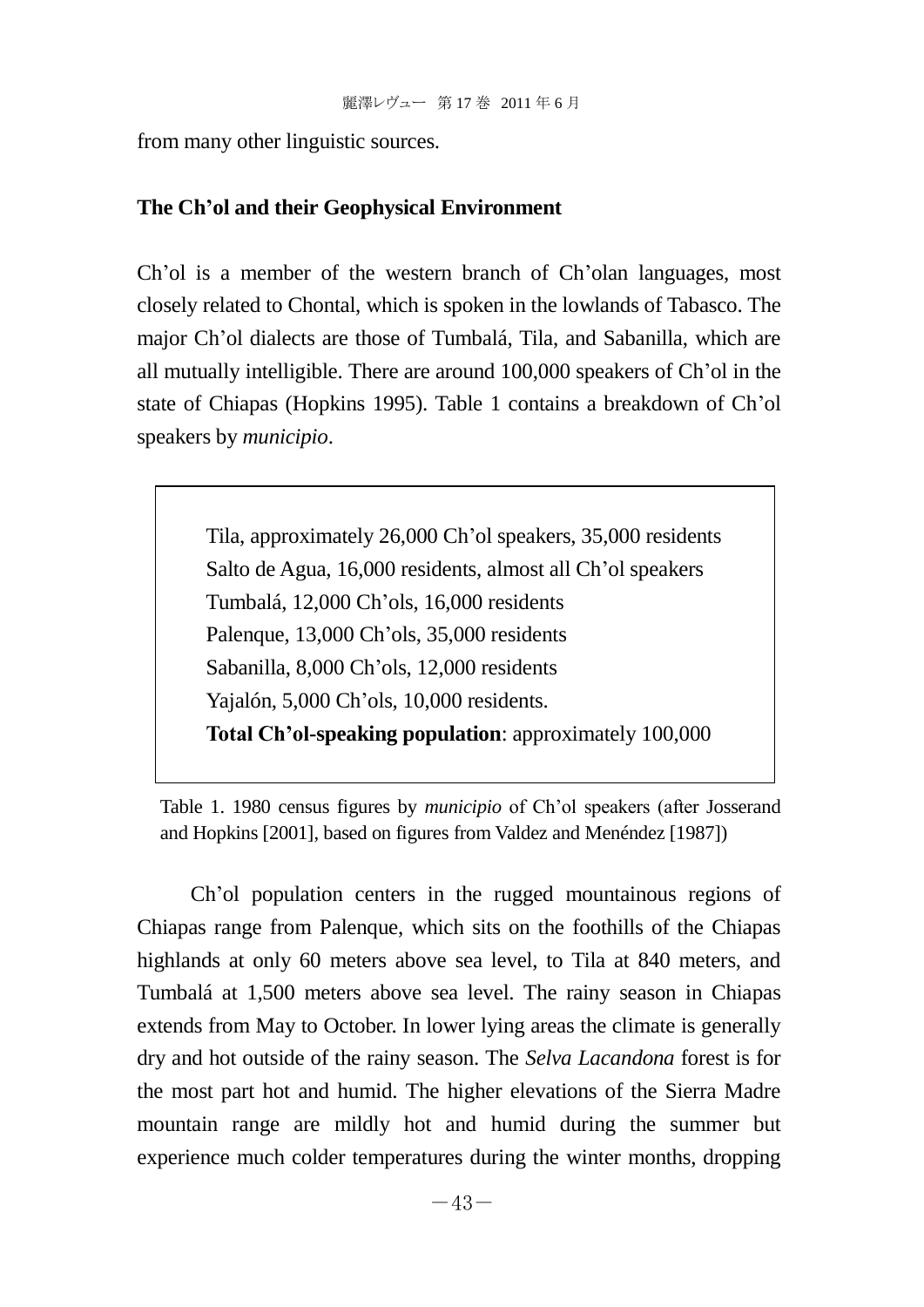below freezing at times.

Ch'ol-speaking communities occupy a diversity of altitudinal, topographic, and ecological zones and regions that provide a wide range of habitats for birds. These areas encompass everything from rain-forested plains near Palenque to a range of oak, pine-oak, and pine forests in the highlands with cloud forest in the upper elevations. Since swidden, or ―slash and burn‖ agriculture, is widely practiced in Chiapas, a sizeable portion of land is denuded of trees during the years that land is most fertile and used for farming, primarily for corn. When the land becomes non-arable after a number of years of use, thick undergrowth and small saplings begin to grow almost immediately. In addition to swidden areas and milpa fields in various stages of clearing or regrowth, cultural landscapes in the Chiapas Highlands include shade coffee plantations, pasturelands, bare soil, scattered homesteads, and urban areas (Cayuela, Golicher, and Rey-Benayas 2006).

# **The Birds of Chiapas**

The diverse environments found in Chiapas provide habitat for at least 697 bird species, including 193 migratory species (93 winter residents and 97 passage migrants), as well as 22 restricted range species, including 12 endemic to the state, and 10 species shared with adjacent Oaxaca and Guatemala (Vidal n.d.). Species endemic to the Chiapas-Guatemala highlands include Horned Guan (*Oreophasis derbianus*), Bearded Screech-Owl (*Megascops barbarous*), Pink-headed Warbler (*Ergaticus versicolor*), and Black-capped Siskin (*Carduelis atriceps*) (Howell and Webb 1995). Chiapas is also home to 32 bird species of global conservation concern as classified by BirdLife International, including such charismatic species as the Horned Guan, Harpy Eagle (*Harpia harpyja*), Military Macaw (*Ara militaris*), and Respelendant Quetzal (*Pharomachrus mocinno*).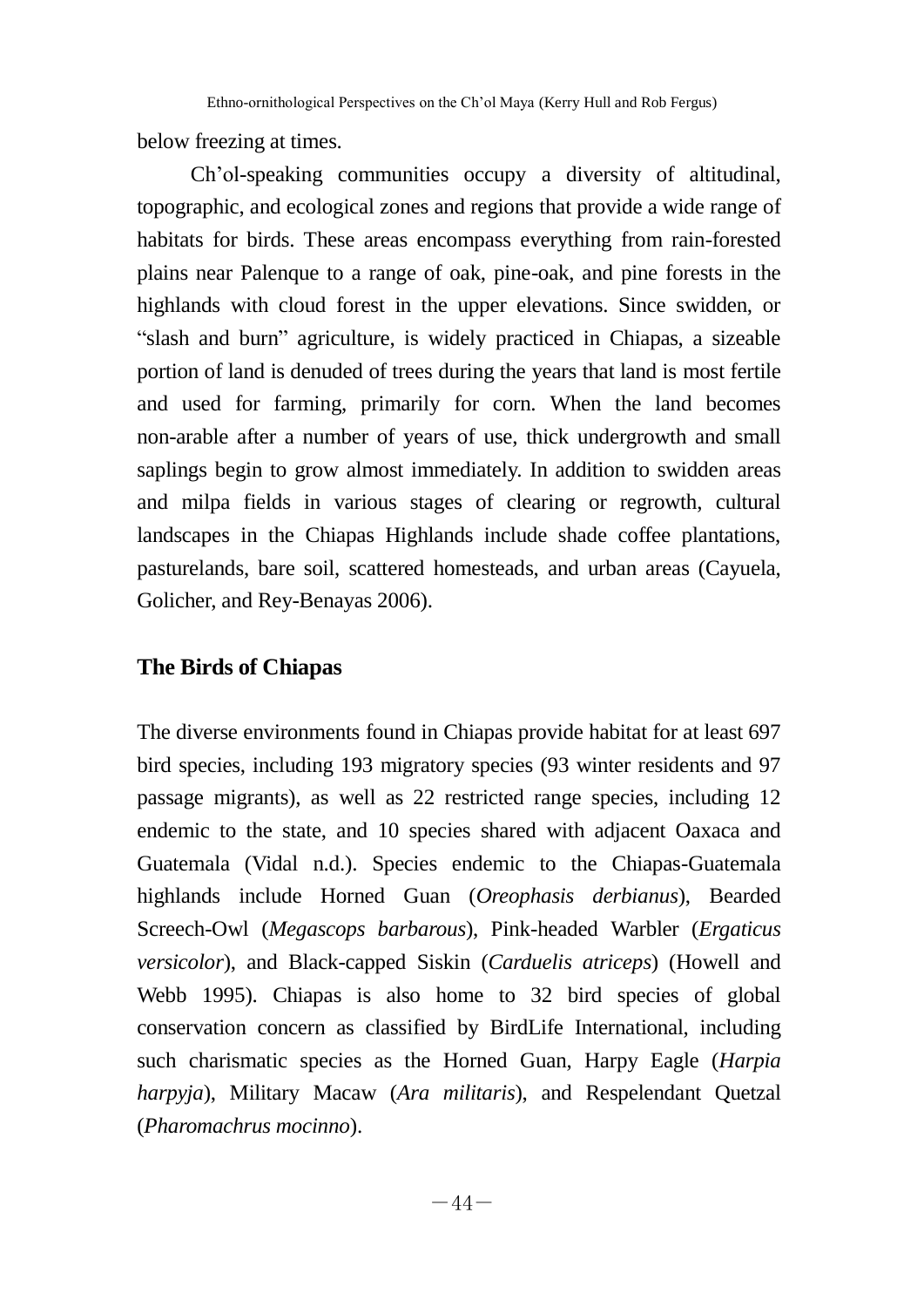## **Ethno-ornithological Approach and Methods**

In order to gather data on the role of birds in Ch'ol society, in August of 2010 we conducted ethnographic research with the Ch'ol Maya of Chiapas, Mexico. The ethnographic and linguistic data used in this study come from our fieldwork in the town of Tila in the state of Chiapas, Mexico and in the outlying village of Kokija', in Barrio Los Pinos, roughly 10 miles from Tila.

We used several means to elicit information from over thirty informants, including groups of individuals gathered in public places in Tila, as well as hikes in the forests and formal and informal interviews with informants. When conducting interviews, we first asked what birds were most common in each area. We then turned to asking about specific birds that were known in the local area. We made copious use of field guides (including Howell & Webb 1995, Peterson & Chalif 1999, and Edwards 1998) containing illustrations of local birds to confirm suspicions or to jog memories at times. We coupled this with playing sound recordings of birds (commercial recordings including Boesman 2006; Elliot, Stokes and Stokes 1997; Colver, Stokes and Stokes 1997 as well as sound files downloaded from Xeno-Canto.org) in order to confirm identifications through both visual and audio resources. In addition, we spent a sizable portion of the time in the forests and plantations with consultants trying to find and identify birds in the field by sight and by their calls. We recorded names and identifications of birds, as well as stories and ethnographic details about each bird reported by our informants. All data from each consultant were then compared.

The discussion below is a result of an analysis of our data. In addition, we present as an appendix a full annotated list of all our Ch'ol bird data combined with that from earlier published linguistics sources.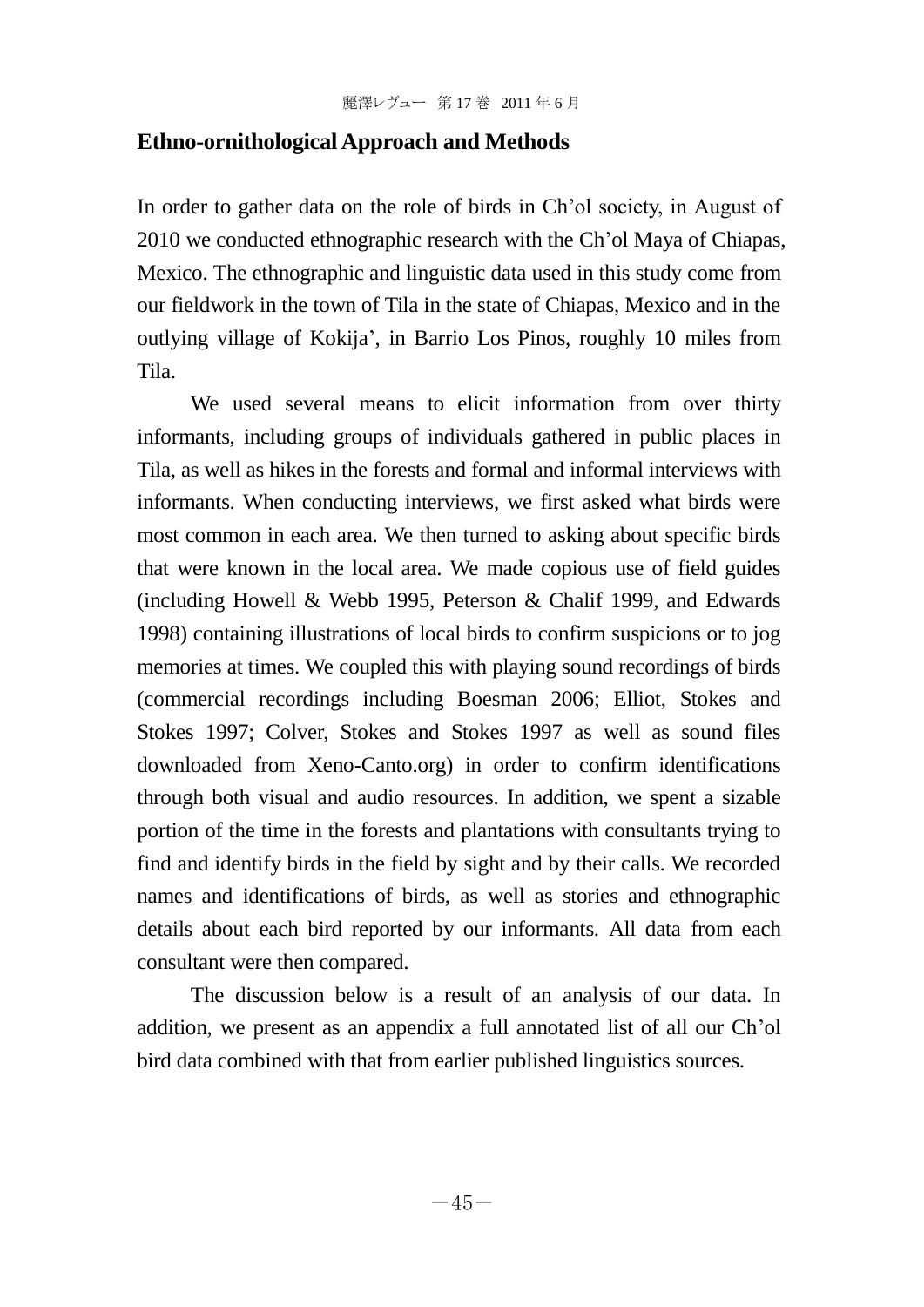## **Birds and Prognostication**

While birds often go carefully unnoticed in the dialy lives of many in Western societies, many Ch'ol Maya are constantly aware of the sounds and movements of birds around them. They pay close attention to the presence or calls of birds, since birds are thought to be endowed with divine-like abilities that enable them to predict future events. Traditional Maya societies have always placed considerable value in prognostication as a means of being prepared for the uncertainties of life. While ritual specialists charged with foretelling events have been a standard fixture in traditional Maya society, their activities always represent a double-edged sword for the people. On the one hand, they can provide helpful knowledge of future occurrences, prescribe appropriate names for new children based on the calendar, bless hunters to have success, petition the rains for farmers, and heal the sick. On the other hand, since they can tap into the spiritual realm, they are also greatly feared by the people and suspected of working both sides, i.e., also being involved in sorcery. This creates a complex field of social interaction between the community and these ritual specialists, alternately reflecting both respect as well as a sense of loathing.

Since birds are also foretellers and prognosticators in Maya societies, they too can be viewed in both a positive and negative light. Some birds such as most owl species are universally disliked by the Ch'ol and other Maya groups since their presence or call can be a negative portent. Other birds, however, such as hummingbirds, have primarily positive messages and roles in Maya society. Like their human counterparts, traditional ritual specialists, some birds are thought to be benficial on one occasion but menacing on another. For instance, the Ch'ol say that the call of the *ti' ap*, or Squirrel Cuckoo (*Piaya cayana*) can be a positive sign of approaching rains, yet at other times it is a negative warning that something bad is about to happen. Thus, many birds can bring various messages depending on which call they use, the position of the bird at the time it was heard, the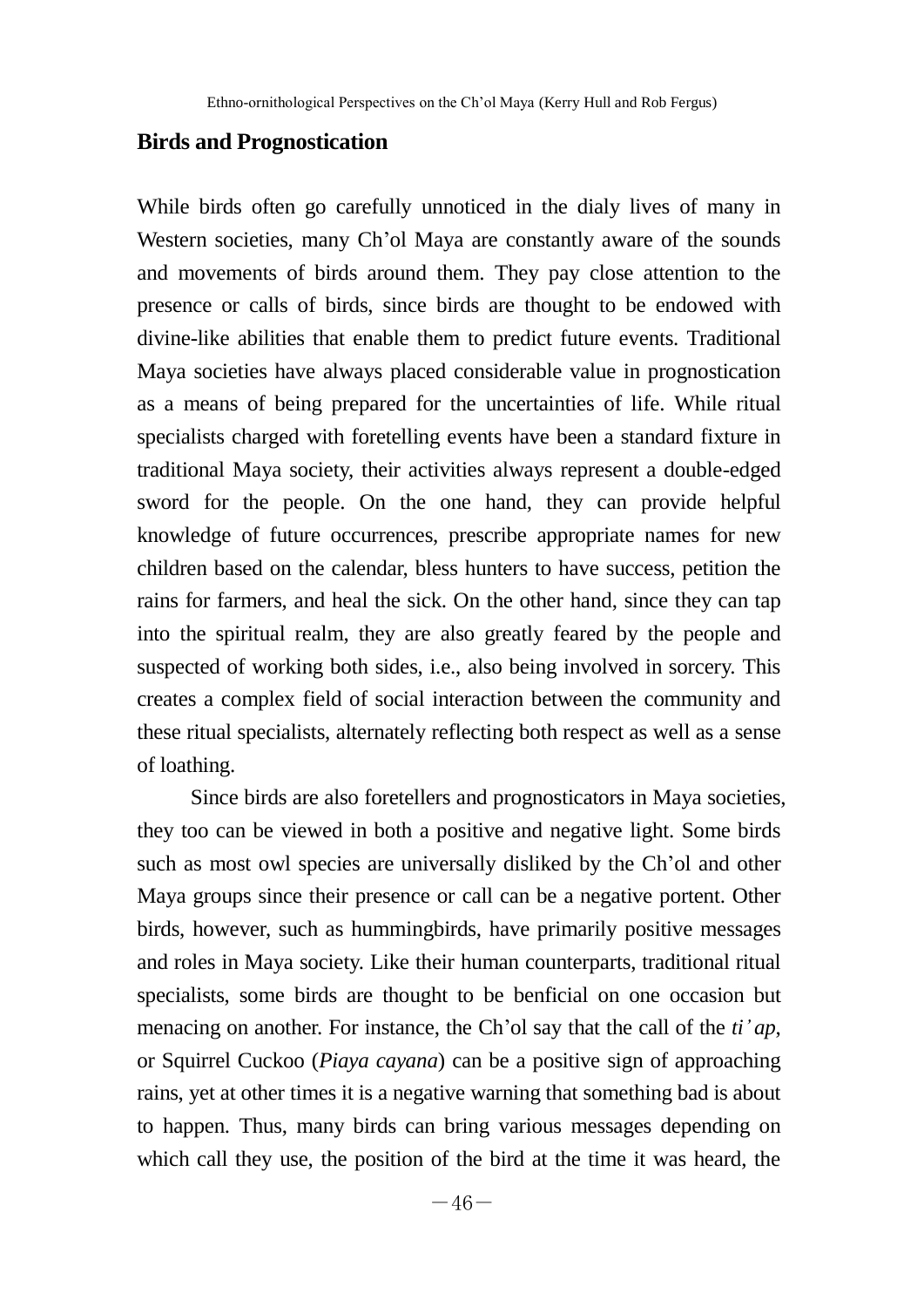manner in which it was observed flying, the type of branch it was sitting on when it sang, the time of day it was seen, or a myriad of other factors. Thus, knowledge and discernment of the meanings associated with each bird is highly valued in Ch'ol society. The following section describes the specific prognosticatory associations with various birds in the Ch'ol area.

## **Signs of Rain and Drought**

l

During the rainy season from May to October, the ability to properly predict when the rains will fall is crucial to farmers for knowing when to plant and in order to help the crops grow. One of the ways Ch'ol farmers determine the weather is to rely on certain birds to indicate the impending arrival of dry or wet weather. For example, the Ch'ol say that when the *wilis* or *wilix* (*golondrina* in Spanish), a kind of swallow (cf. Whittaker and Warkentin 1965:60) flies out in a large group and circles around, it is a sign that it is going to rain.

The Smoky-brown Woodpecker (*Veniliornis fumigatus*) and the Golden-fronted Woodpecker (*Melanerpes aurifrons*), both *(x)ti'* in Ch'ol, are also birds that can prognosticate the rains. They say that when one of them sings loudly " $ti'ti'i'$ ", it is a sign that the rains will soon be arriving.

According to Attanasi (1973:279), the *kel*, or "chachalaca," which he describes as a "wildfowl" and "boat-tailed grackle," is a bird whose "song signals rain.‖ The *kel* is focally the Chachalaca (genus *Ortalis*) based on our observations in the field. Aulie & Aulie (1978) similarly give "*xquel*" [*x-kel*] 1 also as *Ortalis vetula*, and Folmar (1996:27) defines *xkel* as ―‗chachalaca' *(Penelopina nigra)*‖ [the Black Chachalaca or Highland Guan].

As noted above, the *ti' ap*, or Squirrel Cuckoo (*Piaya cayana*) also has a prophetic call. In some situations, its song can be a signal of a rain storm. In other cases, however, its song can mean something bad is going

<sup>&</sup>lt;sup>1</sup> Ch'ol bird names regularly have a variant with an *- prefix that usually does not* change the meaning.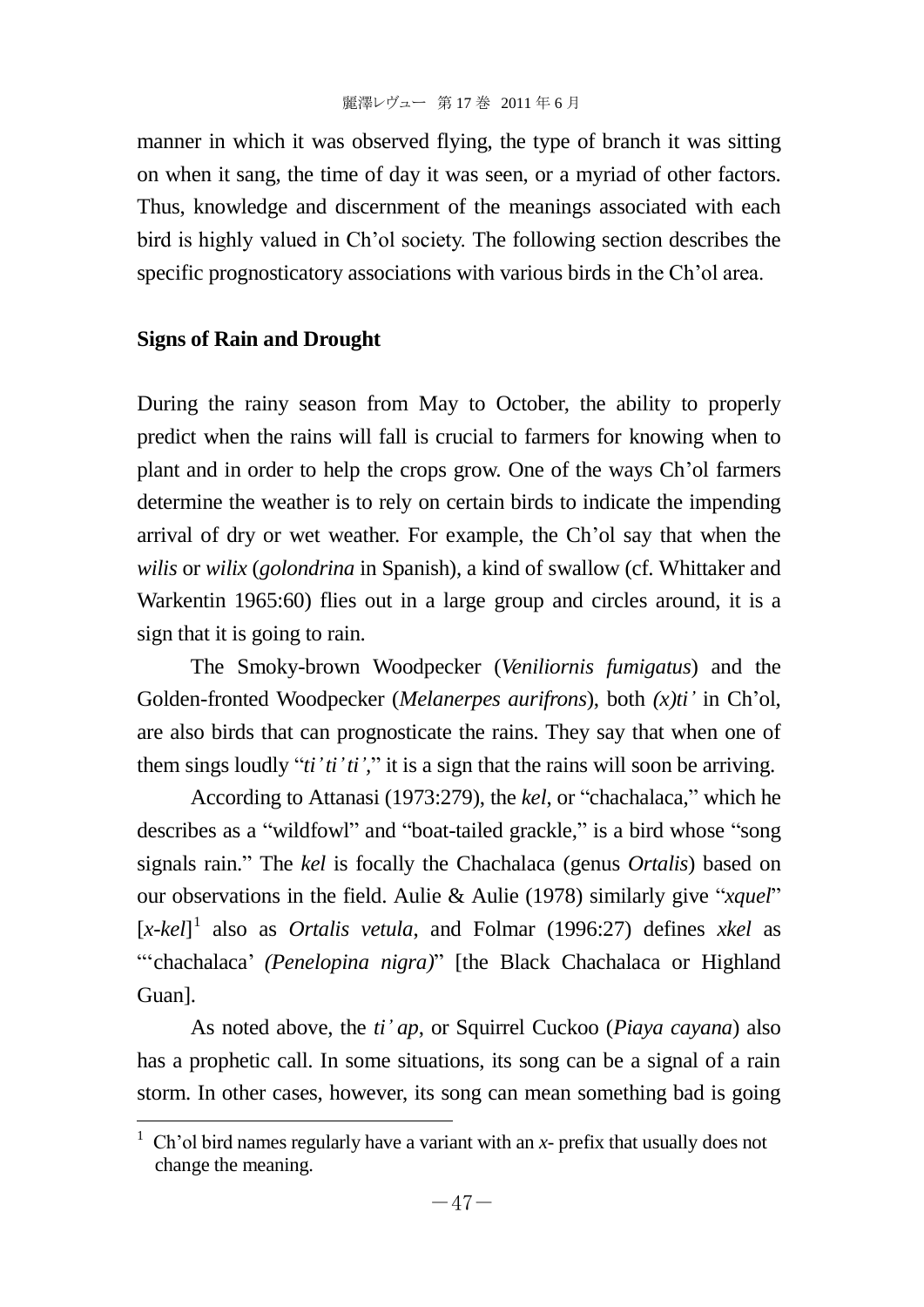to happen such as a fall or an injury.

The *ch'urukinkuj*, or Whiskered Screech Owl (*Megascops trichopsis*), is said to give a sign that the weather will clear up (―*componer*‖) when it sings.

When the *k'inkyu muty*, or Collared Trogon (*Trogon collaris*), sings in February and March, the Ch'ol take this as a sign that "*va a componer el tiempo*," i.e., dry weather is coming.

Thus, by knowing the significance of the songs of each of these birds, the Ch'ol are able to predict the weather and thereby plan accordingly.

### **Death, Sickness, and Sorcery**

Some birds are believed to be either portents of a coming sickness or death, or, in some case, the agent who causes them. In other situations, the call of certain birds directly impacts humans physically. For instance, of the *ajkumtz'u'*, the Lesser Roadrunner (*Geococcyx velox*) (*correcaminos* in Spanish), they say "tienen maña," 'they have a special skill or power'). Therefore, when one sings "*ajkumtz' u' ajkumtz'u'*," they say the song will make the person who hears it feel lazy ("*aflojar a la persona*").

Owls throughout Mesoamerican are negative auguries *par excellence*. Among all seven Maya groups with whom we have conducted ethno-ornithological fieldwork, owls are among the most loathed and feared of all birds. With the Ch'ol Maya, the *kuj* (*tecolote* in Spanish), or Mottled Owl (*Ciccaba virgata*) is said to be a "*sabedor* ('knower')." When it cries "*jukuku jukuku*," it is a sign that someone will die. If it circles around a house, it means that within 15 days someone who lives in that house will die.

Folmar (1996:22) lists an unidentified bird (which we tentatively identify as the Barn Owl [*Tyto alba*]) *as xoch'*, which he describes as a ―nocturnal bird, white, size of buzzard or heron, nagual ‗animal counterpart' of witches, sign of death." The term *xoch*' is a widely diffused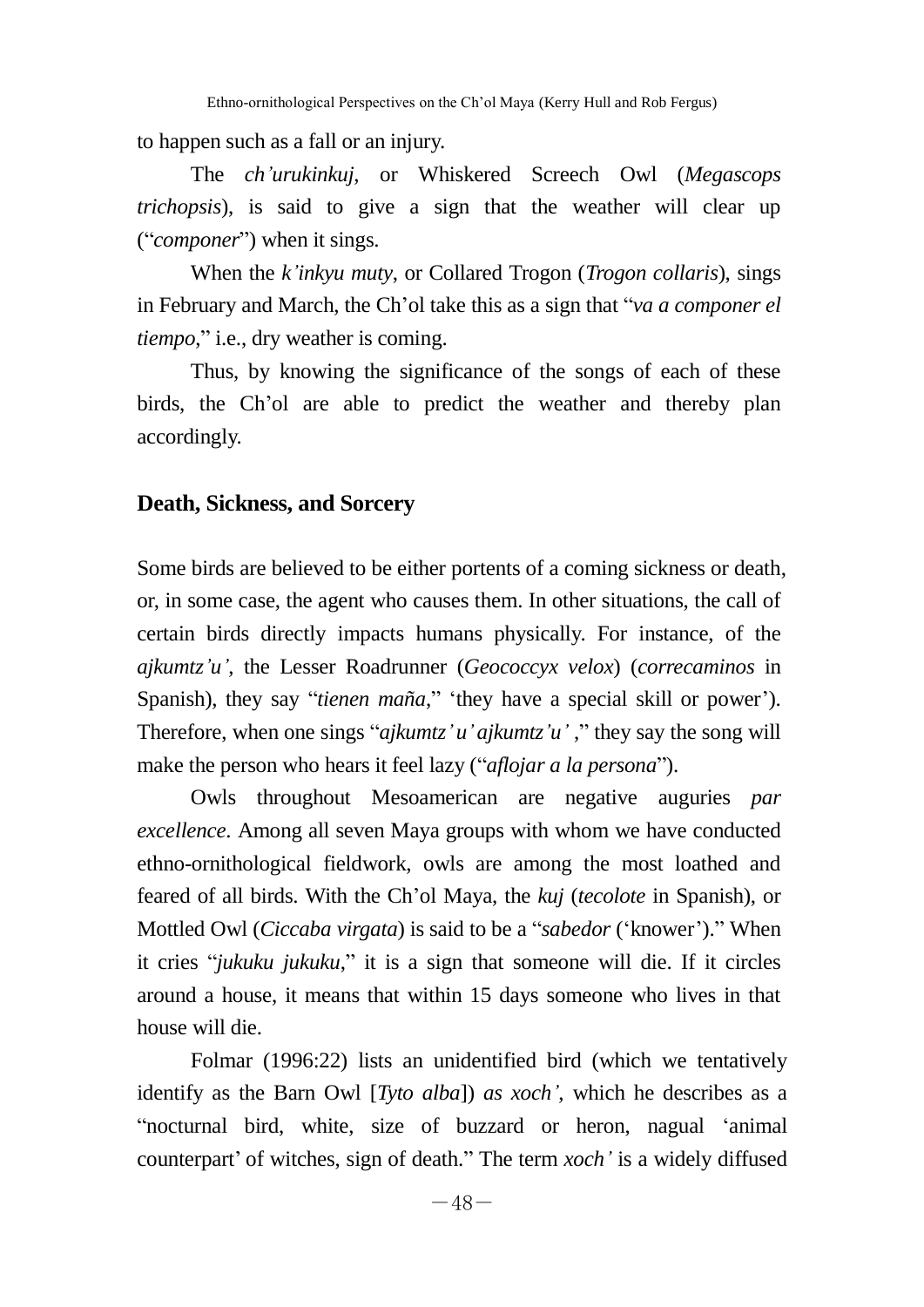term in Mayan languages for different types of owls, deriving from the proto-Mayan \**xooch'*, ‗screech owl' (*Tyto alba*) (Kaufman 2003:613). Folmar's entry is important since it describes the *xoch'* as a "nagual 'animal" counterpart' of witches, sign of death." We have found this same tradition among many other Maya groups, such as the Ch'orti' and the Tz'utujil, where the *xoch'* is said to be used by sorcerers for evil designs. In other cases, the sorcerer can take the form of a *xoch'* in order to approach a house where it wishes to do sorcery without being noticed.

## **Warning Signs**

The calls of some birds make people aware of coming dangers. For example, the *pichik* (or *pichik'*)<sup>2</sup>, a type of toucan, cries out to let someone walking know that a snake is on the trail ahead.

As mentioned above, the *ti' ap*, or Squirrel Cuckoo (*Piaya cayana*) can bring a positive message of coming rains, but it can also signal a misfortune is about to happen to the person who heard it.

The *tija'* (variants: *tij 'a'* or *tiy 'a*), an unidentified bird, is said to sing as a signal that something bad will soon happen, such as someone will die, a crime will be committed, or even a snake will be on the road.

The *(x)ti'*, focally the Smoky-brown Woodpecker (*Veniliornis fumigatus*) and the Golden-fronted Woodpecker (*Melanerpes aurifrons*), is a class of birds that is well-known in the Ch'ol area to be a bearer of bad tidings. The  $(x)$ ti' is said to give a warning that something bad is about to happen, like an accident, a fall, an approaching snake, a dangerous person is coming to hurt you, or you are going to hurt yourself. They say the belief in this tradition runs deep throughout the population. Several of our consultants recounted personal experiences of the kinds of negative events that happen when the  $(x)$ ti' sings. For instance, one consultant related that one day while he was working in the field a  $(x)$ ti' sang above him. He

l

<sup>&</sup>lt;sup>2</sup> Attanasi (1973:305) has *pičik* for "small toucan."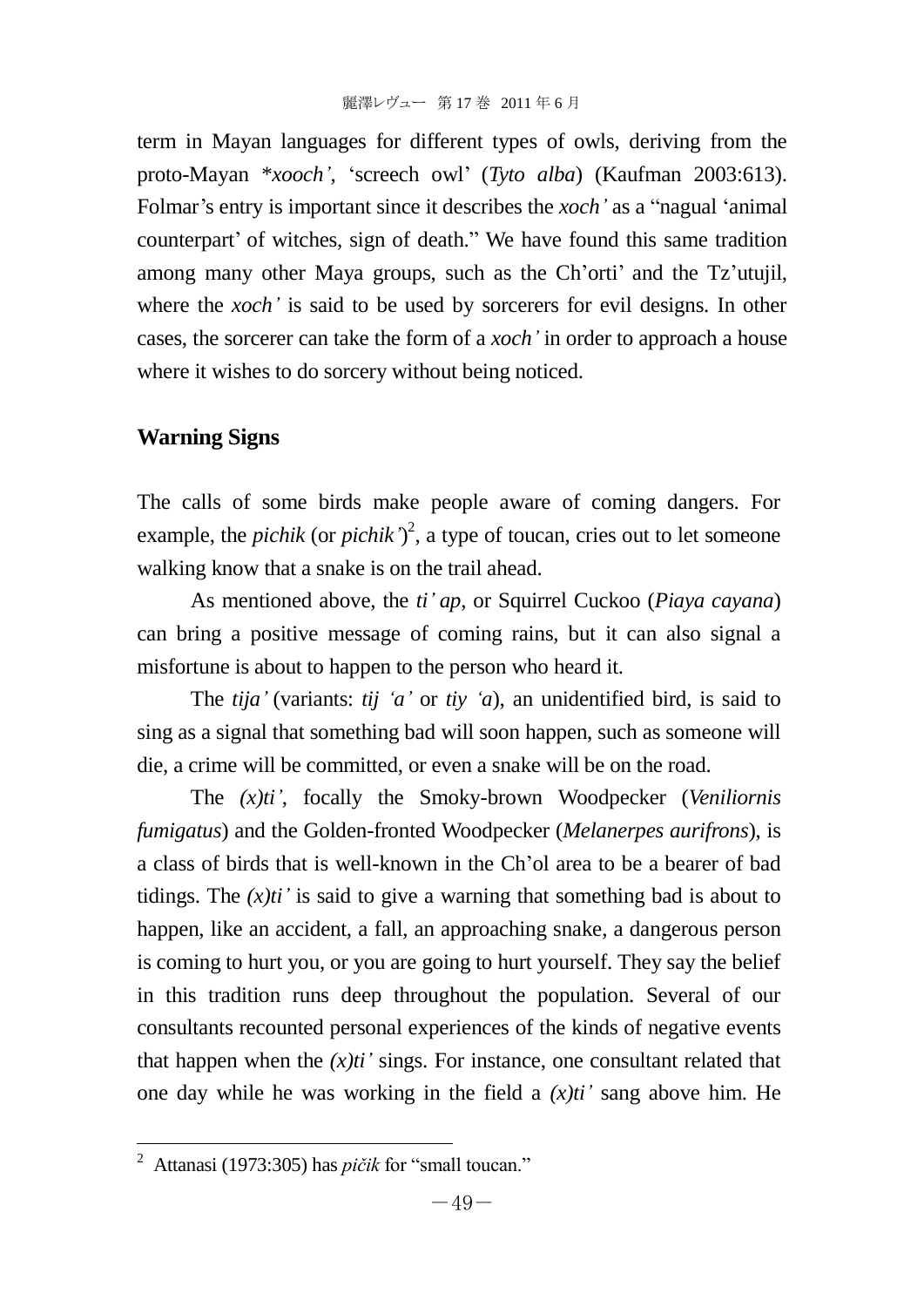immediately became nervous, wondering what the negative portent meant. He did not have to wait long to fine out; a few minutes later he picked up a big rock and there was a 3-foot long snake under it. Such events serve as physical confirmation of these traditional beliefs for many Ch'ol today.

# **General Signs**

Certain birds sing at quite specific times of the day, according to the Ch'ol. One of these is the *makway*, which seems to be the Yellow-billed Cacique (*Amblycercus holosericeus*; cf. Aulie & Aulie 1978:269). They say it sings consistently at different times of the day. Therefore, it is said to be like a clock for the Ch'ol. It sings in the morning, right at noon, and then in the late afternoon around 3:00 p.m. Starting at 3:00, it sings on the hour every hour until nightfall. This is how they know it is time to go home from their work in the field.

The *pich'*, identified by informants as variously the Melodious Blackbird<sup>3</sup> (*Dives dives*) or Blue-black Grassquit (*Volatinia jacarina*), are said to sing to signal to a traveler that someone is ahead on the road.

The *cheche* (*loro* in Spanish) is either a parrot or parakeet with blue and sometimes red on it is head. They are considered to be pests by the Ch'ol since they eat the corn found in the *milpa* (cornfield). They too provide a sign, but not for humans. They are said to be well organized in that while the group eats corn from the milpa, there is always one that flies overhead keeping watch. If they see someone coming, it cries out, "*che che che*," which warns the others to leave and they all fly away.

# **Birds and Medicine**

Some birds have specific prohibitions relating to them, the breaking of which could result in a sickness or disease befalling you. For example, the

l  $3$  Attanasi (1973:305) gives  $pi\check{c}$  as "large blackbird," an appropriate description of the Melodious Blackbird.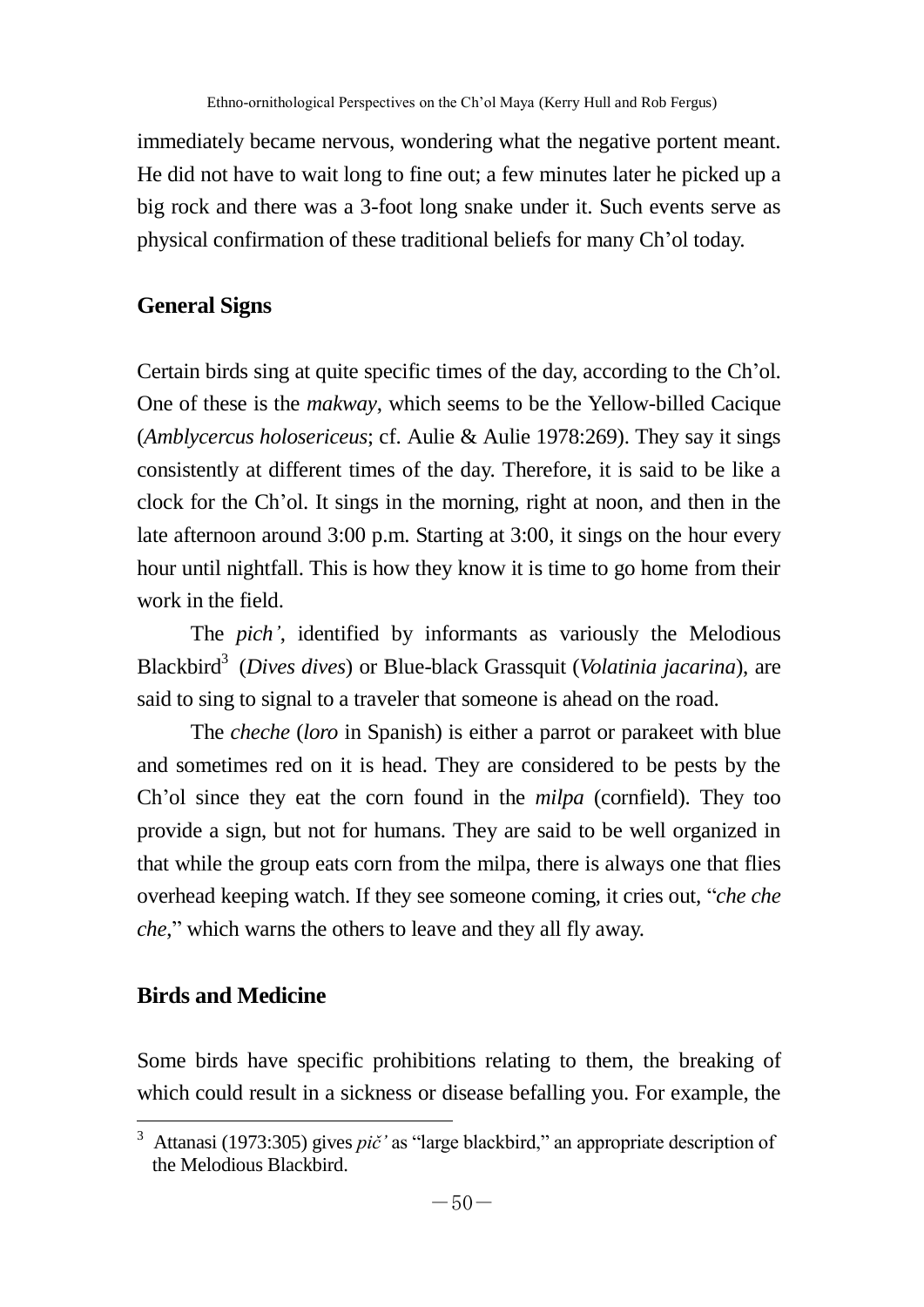Ch'ol say that there is a prohibition against killing a *pegre* (a Spanish or Spanicized term), or Masked Tityra (*Tityra semifasciata*). If you shoot one, they say you will get warts on your body as a punishment. Among the Mopan Maya of Belize we have found a different tradition relating to warts and the Masked Tityra. The Mopan say that if you have warts somewhere on your body and you encounter a group of Masked Tityras singing, you should start dancing enthusiastically, which will cause them to get more excited in singing and moving around. This will make the warts on your body disappear (Hull and Fergus 2009:28).

Birds can also have positive physical effects on people in the form of medicine. The hummingbird is well-known throughout Mesoamerica for its connection to love (Braakhuis 2010; Chinchilla Mazariegos 2010). Hummingbirds figure widely into ancient and modern mythology and practice relating to medicine, often specifically love potions. For example, the Ch'ol say that if a male eats the heart of a hummingbird (*tz'unun* or *tz'uñun*) (all varieties), he will be able to get many girlfriends as girls will be falling all over him. This tradition is based on the analogy of the lucky hummingbird that gets to travel from flower to flower every day, drinking of their sweet nectar.

#### **Conclusion**

An understanding of the individual messages of each bird forms an important part of the collective knowledge in traditional as well as contemporary Ch'ol society. The worldview of those who believe in the prognosticatory abilities of birds is powerfully influenced by this continuous stream of warnings and information. Birds, therefore, are not passive objects to be acted upon by human beings, but active participants within Ch'ol society. They predict weather patterns that directly affect the daily interactions of the people. Birds also warn of impending dangers, illness, and even death. The also have very practical roles in everyday life such as signaling the time of day to workers in the field. In short, birds can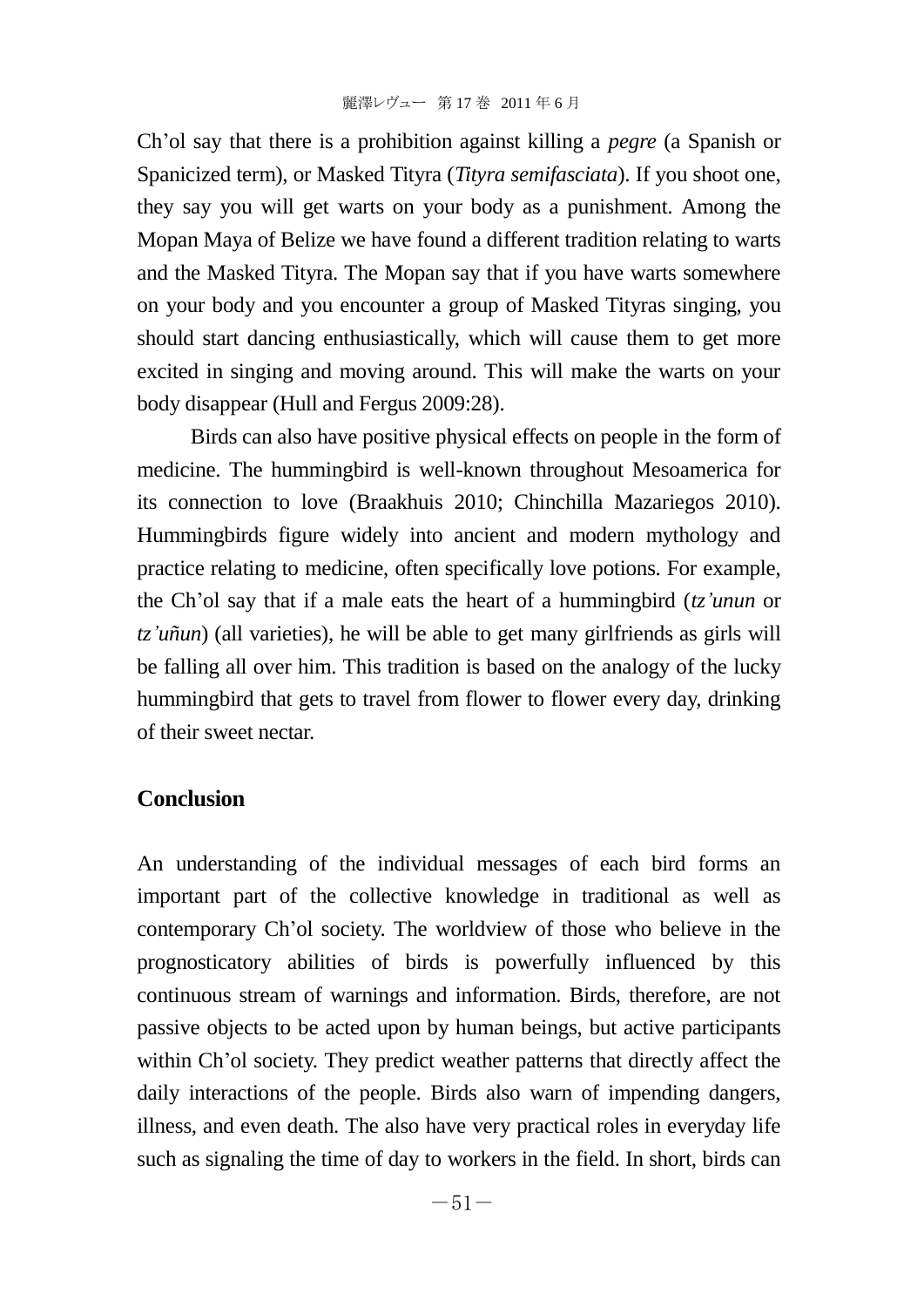have a profound effect on the lives of the Ch'ol people as oracles of divine knowledge.

# **Appendix: An Annotated List of Ch'ol Bird Names**

The three main goals of our field research were to gather ethno-ornithological data in the Ch'ol area, to accurately identify as many birds as possible, and to document their names in Ch'ol. The result was a list of over 75 bird names in Ch'ol, most of which we were able to securely identify with various Ch'ol consultants. In order to make these data more useful, we will present them together with data from other sources since to date, no such list of Ch'ol bird names has ever been compiled from most of the major linguistic sources. The following is a large compilation of our field data as well as that of many of the other key sources for Ch'ol bird information, comprising nearly 240 Ch'ol bird names.

As for the sources we used for this compilation, we drew upon many terms from the excellent ―*Diccionario Ch'ol de Tumbalá, Chiapas, con variaciones dialectales de Tila y Sabanilla*" by Aulie & Aulie (1978). Otto Schumann's 1973 "La Lengua Chol, de Tila (Chiapas)" also provided numerous entries. We also used one of the earlier sources for Ch'ol linguistic data, Marcos E. Becerra's 1935 dictionary. This unique source is actually a combination of earlier data gathered by Juan José de la Fuente Albones. In the introduction to the work, Becerra explains:

*Procendencia del vocabulario : El presente vocabulario del Chol contiene el cierto material (cerca de 450 voces) que fue recopilado a fines del siglo XVIII (enero 26 del 1789) y por orden del gobierno español, por el cura de Tilá don Juan Josef<sup>4</sup> de la Fuente Albones … y que fué publicado en 1892 bajo el titulo de « Lenguas indígenas de Centro América » por … Ricardo Fernandez Guardia. Lo demás (algo mas de 1000 voces) ha sido acopiado por mí en los pueblos de Tumbalá, Tila y Sabanilla...*

l

<sup>&</sup>lt;sup>4</sup> Should be "José".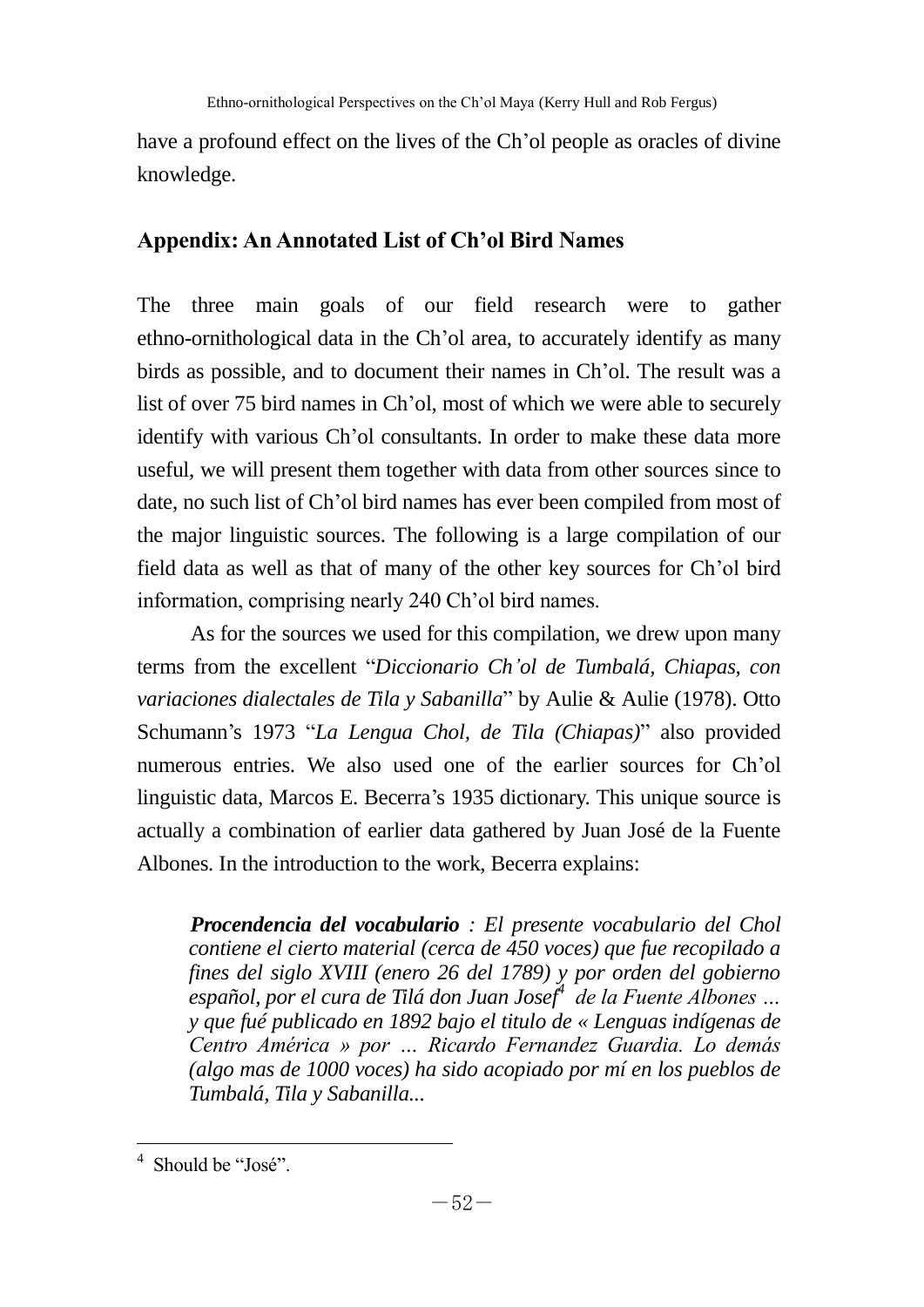**Origin of the vocabulary** : The present vocabulary of Chol contains some material (around 450 terms) that was compiled at the end of the XVIII century (January 26, 1789) and by order of the Spanish government, by the Father of Tilá don Juan Josef de la Fuente Albones … and that was published in 1892 under the title of ―Lenguas indígenas de Centro América‖ by … Ricardo Fernandez Guardia. The rest (something over 1,000 terms) has been collected by me in the towns of Tumbalá, Tila and Sabanilla…

Three volumes containing this work of Juan José de la Fuente Albones and Marcos E. Becerra was found by Heinrich Berlin in 1940 when he was carrying out research in Palenque, Mexico. Berlin used their data in his research, adding numerous entries of his own to this early list. Matteo (2008) has recently compiled all three of these contributors information into a single, convenient work.

Another important source we used is Hopkins and Josserand's (2008) study on the 1789 vocabulary of Fernández of Tila Ch'ol, which was originally recorded by Juan José de la Fuente Albones (Fernández 1892) cited above. Hopkins and Josserand provide reliable transcription suggestions from Fernández' work and give useful modern equivalents for each term. We also used a number of terms from Kaufman's (2003) "A Preliminary Mayan Etymological Dictionary." A few terms were taken from Karl Sapper's 1897 and 1902 word lists. Some data from "Chol Texts *on the Supernatural*<sup>"</sup> by Whittaker and Warkentin (1965) were also valuable for the comparative list below. From Stoll (1884) "Zur *ethnographie der republik Guatemala*‖ we found a few terms of interest and have included them. We took one term from Beekman and Beekman's (1953) "Vocabulario Chol."

Finally, we took numerous terms from three sources of Nick Hopkins, Kathryn Josserand, and Ausencio Cruz Guzmán. First, The Mayan Vocabulary Survey designed by Terrence Kaufman was used by Hopkins and Josserand to create a database of 1,439 Ch'ol terms. They are identified in the list below as MVS with the appropriate reference number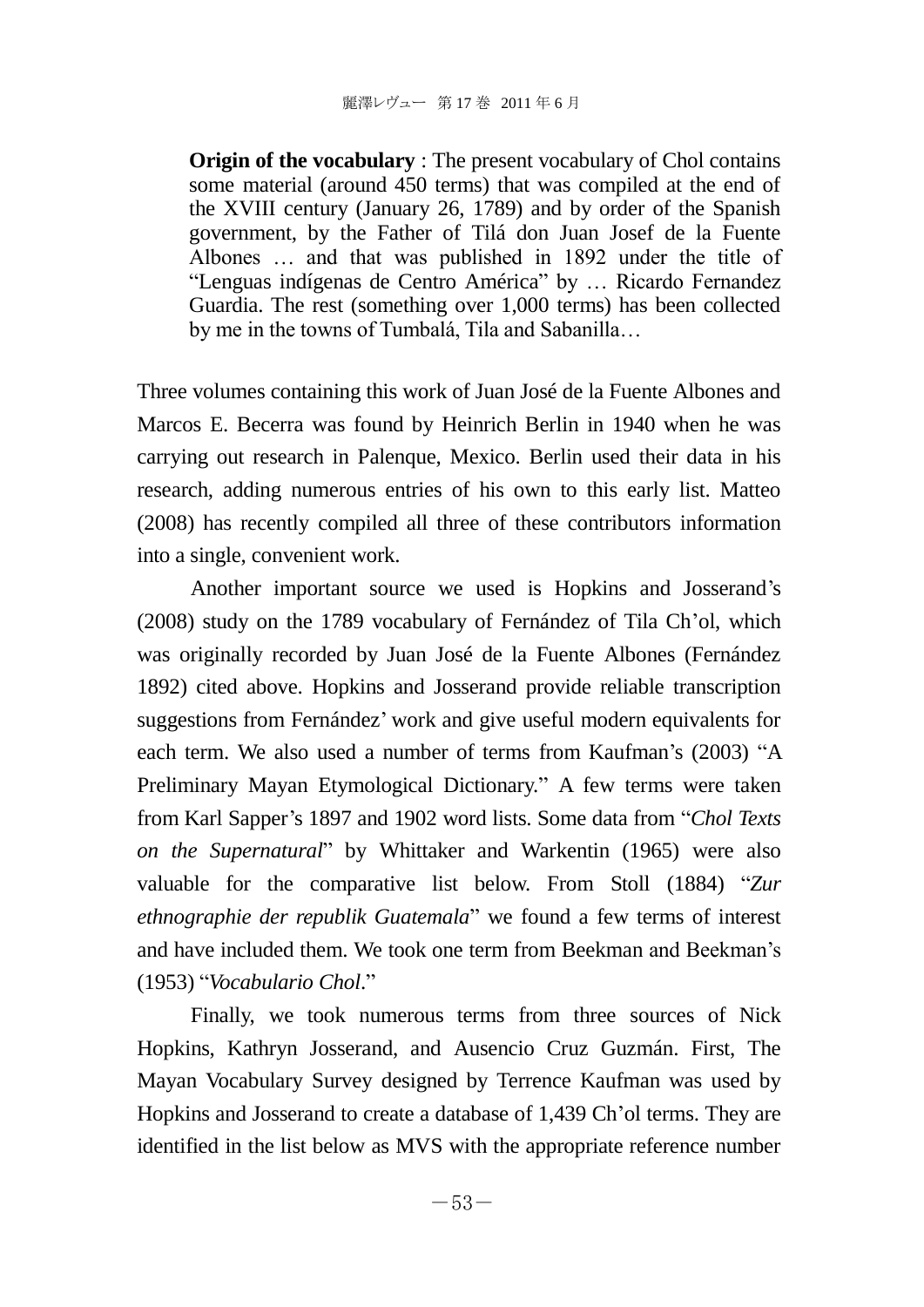as organized by Josserand. Second, data collected by Josserand and Hopkins in 1978 and 1979 with their consultant Ausencio Cruz Guzmán as part of a project supported by the National Endowment for the Humanities (under grant RTR-20643086) and the National Science Foundation. Data from their research is labeled below as MSD. Finally, Hopkins kindly provided us a pre-publication copy of Hopkins, Josserand, and Cruz'recent  $(2011)$  compilation of Ch'ol terms entitled "Introduction to the Historical" Dictionary of Chol (Mayan)," which provided several terms, details, and transcription clarifcations.

All entries without an initial citation are from our field data. Entries from other sources have the appropriate citation at the end of the first line of text following the Ch'ol entry. All outside source data is given in double quotes. Many entries contain more than one set of source data; these show the continuity among sources in some cases and variants in others. Our comments accompany certain entries, be they our data or from other sources. In many cases, Ch'ol bird terms reported in published linguistic sources are still not conclusively identified ornithologically. The search for more precise Ch'ol bird identifications is the subject of ongoing and anticipated future field research. We report all ambiguous and uncertain identifications here in order to document the current state of published knowledge of Ch'ol bird terms as well as to aid in identifying future research needs.

In order to simplify the various transcription styles used by other linguistic sources, we have harmonized all transcriptions to match our own. However, in most cases we include the original next to the suggested transcription<sup>5</sup>  $\sin$  angle brackets or note that there is an orthographical alteration (e.g., "orth. altered"). When scientific names are provided by other linguistic sources without English equivalents, we add the English in square brackets following the scientific designation.

Animal names in Ch'ol and many other Mayan languages often take

<sup>&</sup>lt;sup>5</sup> Suggested transcriptions are only provisional, especially with some of the early sources where they often fail to mark glottal stops and other sonoric features.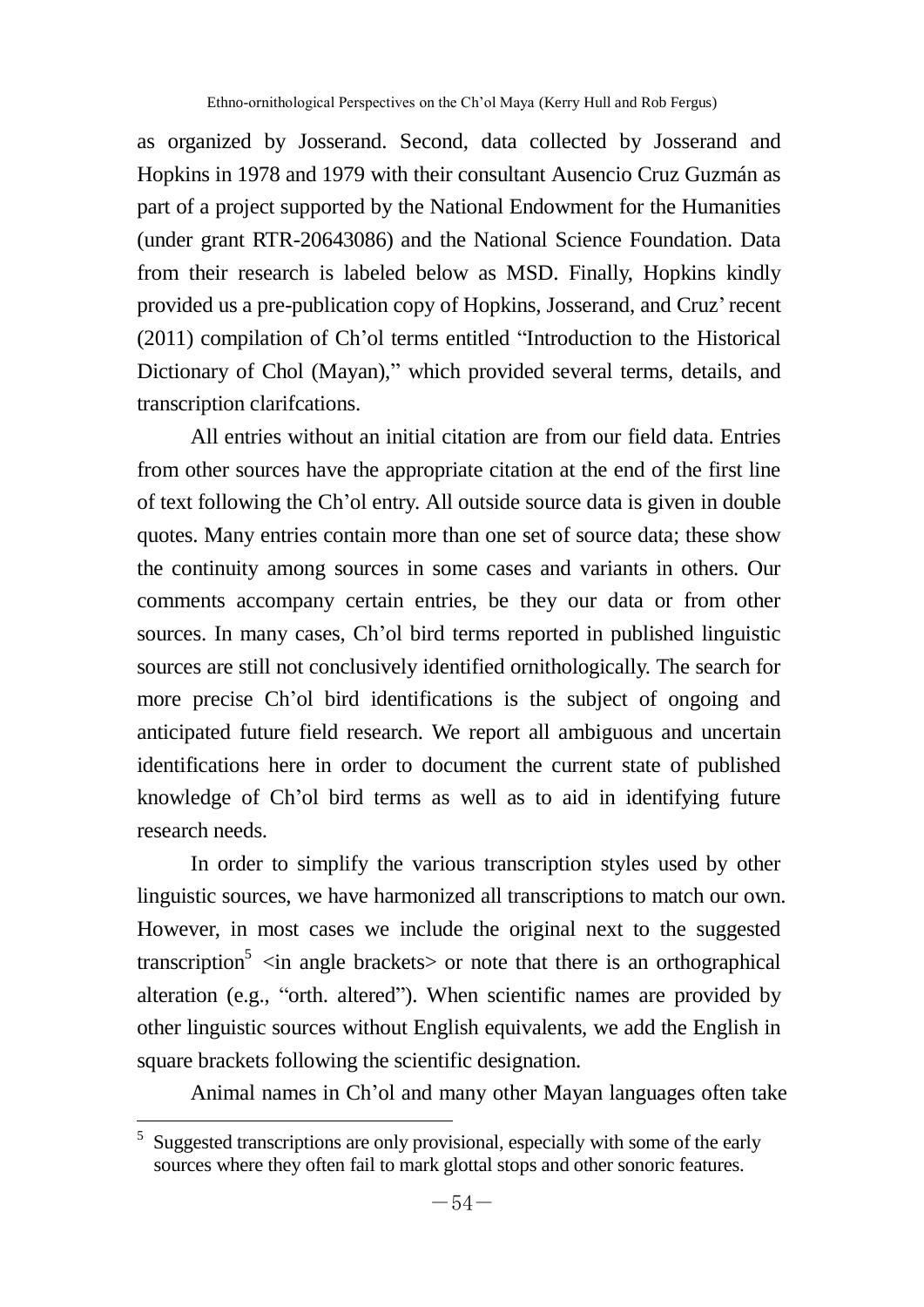the prefixes *aj-* and *x-* or *ix-* (in Ch'ol, especially the latter two), e.g., *x-kel*, (*Ortalis vetula*), the Plain Chachalaca. There is regular variation among bird names that can appear with or without the *x-*, for example. Folmar  $(1996:18)$  suggests its inclusion may have semantic value at times: "The prefix *x-*… acts as a collectivizer, turning a term for an individual into a term representing a group of individuals, or an individual conceived as a representative of a group." In our data, certain consultants would give the name of the bird with the *x-* prefix and others would not include it. For the list below, we give the non-"x-" form if one appears in our or others' data. If the only attested form has the *x-* prefix, then it is categorized alphabetically under "x." Related or possibly related forms are often cross-referenced.

## **Acknowledgments**

l

We would like to thank Reitaku University for providing a generous grant that made the field research for this paper possible. We are also indebted to Nicholas Hopkins for providing us his unpublished historical dictionary on early Ch'ol linguistic sources as well as other data.

# **An Annotated List of Ch'ol Bird Names**

ajlum "golondrína" ('swallow' or 'sparrow')<sup>6</sup> (Schumann 1973:56, 75). Hopkins and Josserand note Fernández' (1892) form of <Xajlum>, or *xajlum* (i.e., *x-ajlum*) means "sparrow," or "golondrina" in Spanish. Aulie & Aulie (1978:136, 269) have  $\langle x \rangle$  ajlum $>$  for "tijera gris, mosquera tijereta," "ave tijera" ("Tyrannus savanna") [Fork-tailed Flycatcher]. Whittaker and Warkentin (1965:171) have this as a "swallow." Juan José de la Fuente Albones has <shai-lum> for "*Golondrina*" ('swallow')

<sup>&</sup>lt;sup>6</sup> In Mexico, *golondrina* can sometimes refer to a sparrow and others to a swallow. It is not clear which was intended by Schumann in this case.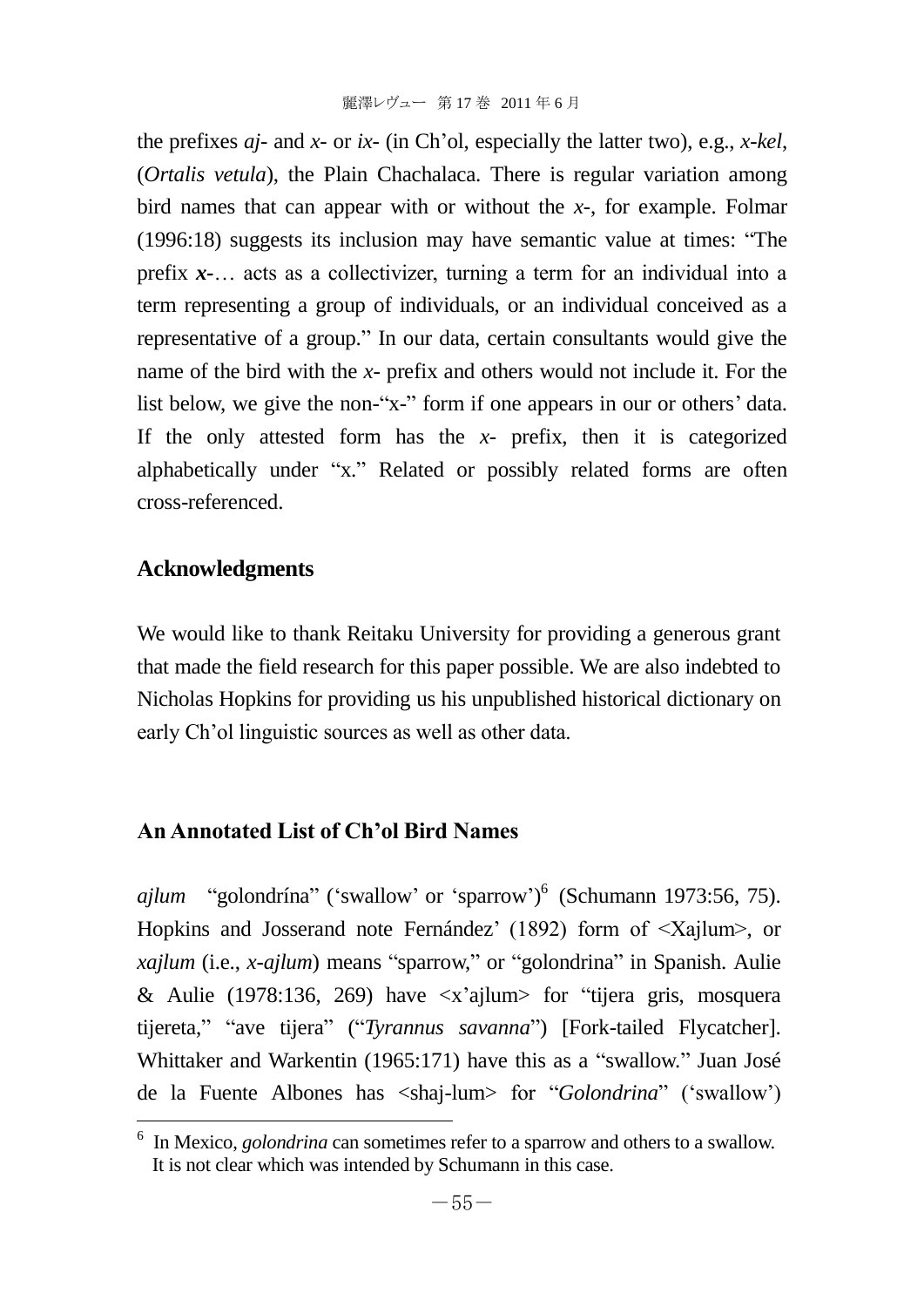(Becerra 1935:20). Fernández' (1892) has  $\langle$ Xajlum $\rangle$  for "golondrina," meaning "sparrow" (Hopkins and Josserand 2008:110). (See *x'ajlum*)

*ajkuntz'u'* Lesser Roadrunner (*Geococcyx velox*). *Correcaminos* in Spanish. They say they "tienen maña" ('have a special skill or power'). When one sings " $ajkuntz'u'ajkuntz'u'''$  the sound will make you feel tired and lazy (‗*aflojar*'). Aulie and Aulie (1978:28, 267) have it as *ajcunts'u'* for "correcamino (*pájaro*)" and "*Geococcyx velox*." Schumann (1973:69, 75) gives it differently as  $\langle$ ajkantz'u $\rangle$  for "tapacamino." Folmar (1996:34) gives  $\langle a|k'$ untz'u $\rangle$  for "roadrunner."

*ajtzo'* Male turkey. MVS 71 has <aitzo> for "turkey; guajolote and MSD  $\langle \text{aitzo}\rangle$  for "(male) turkey; pavo (macho)" (Hopkins et al. 2011). Becerra (1935:20) perhaps mistakenly recorded the form as "Aktsó" with a /k/ instead of the  $\frac{x}{y}$  ("i").

*ak'ach* Turkey. Folmar (1996:27) gives it as "turkey' *(Meleagris gallopavo)*." Schumann (1975:57) has <ak'ach> as "guajolota" ('turkey hen'). MVS 72 has  $\langle a \times a \rangle$  for "turkey; guajolote" and as does MSD (Hopkins et al. 2011).

*alä ja'al pech* <*al+ ja'al pech*> ―‗ruddy duck' *(Oxyura jamaicensis)* or perhaps 'least grebe' *(Podiceps dominicus)*," "patillo" in Spanish (Folmar 1996:29).

*ak'xi'* or *ak'xij* A common black bird, usually a Great-tailed Grackle (*Quiscalus mexicanus*), known in Spanish as *zanate*. Schumann (1973:75) has <akxi'> as "zanate". Aulie & Aulie (1978:136) also have it as  $\langle x'ac'xi' \rangle$  for "pájaro negro" ('black bird'). Becerra (1935:36) has  $\langle A\mathbf{k} - \mathbf{s}\rangle$  for "*Zanate*" and gives *xunub* ( $\langle \mathbf{s}\rangle$ hunub $\rangle$ ) as a synonym. Sapper  $(1907:450)$  has  $\langle \text{acxi} \rangle$  as a term for "bird" in the Tila dialect.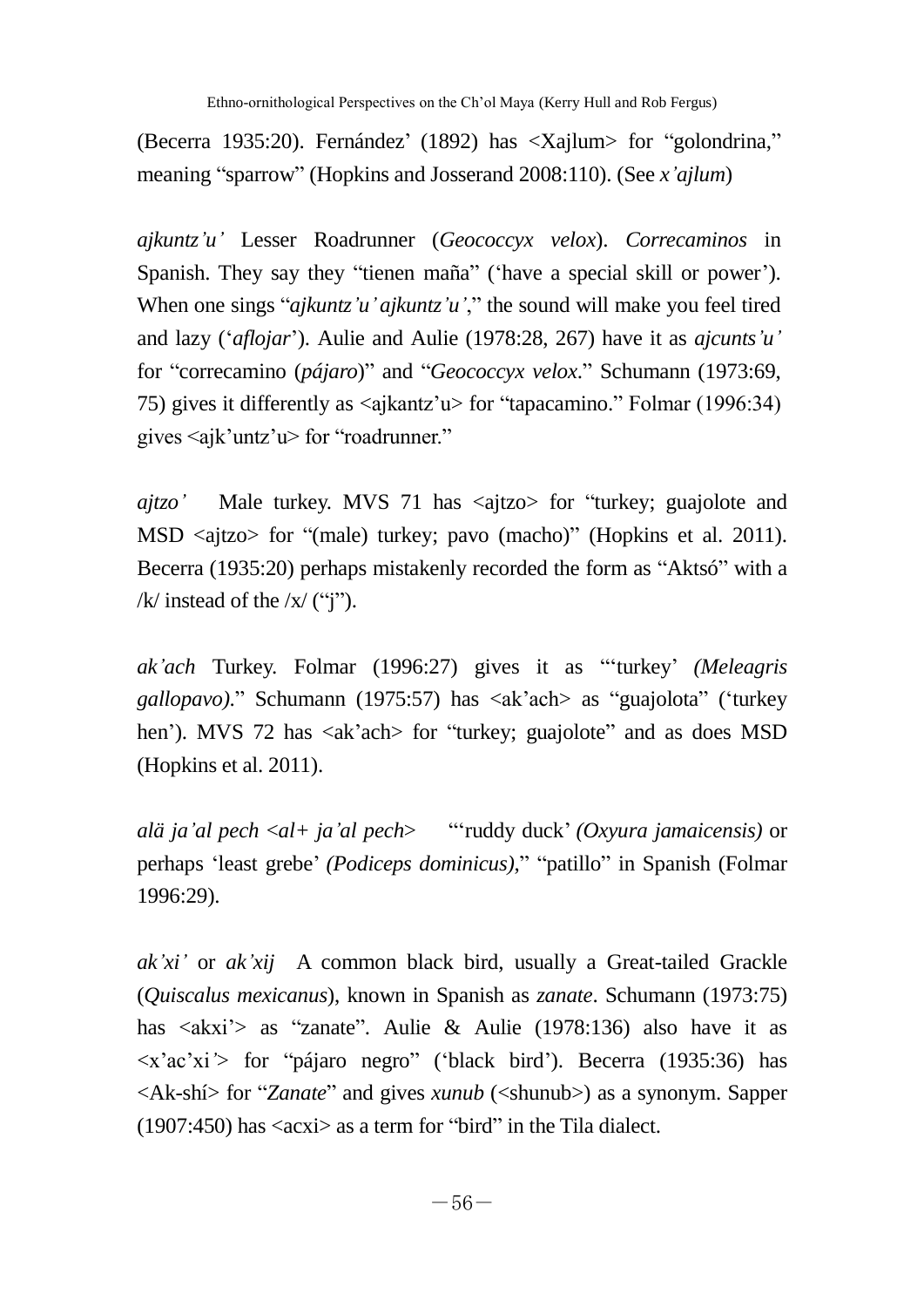*alä xch'ejkok* <*al+xch'ejkok*> [kind of small woodpecker] (Folmar 1996:20).

*alä* x*ch'eiku'*  $\langle a|+xch'eiku'\rangle$  "small woodpecker" and "acorn woodpecker" (Spanish "*carpintero arlequin*," "(*Melenerpes formicivorus*)" [Acorn Woodpecker] (Folmar 1996:14).

*alämut* ―1. pollito. 2. *pájaro chico*‖ (‗1. chick. 2. small bird') (Aulie & Aulie 1978:29).

*alä xiye'* <*al*+ *xiye'* > "hawk, kestrel" (Folmar 1996:22).

*amuy mut* Probably one of the Nightingale-Thrushes (either Orange-billed or Black-headed). It flies low to the ground in the forest. Similar to the *tzinkolon* (Common Bush Tanager [*Chlorospingus ophthalmicus*] or Black Phoebe [*Sayornis nigricans*]), according to one consultant. (See *tzinkolon*)

*awesi* <*aguesí*> "*Zanate chico* ('small grackel')," "Se habla del zanate hembra, que es más pequeño" ('Speaking of the female magpie, which is smaller') (Becerra 1935:36).

*bikti päm* <*bicti päm>* ―tucaneta, tucán verde‖ (―*Aulacorhynchus prasinus*") [Emerald Toucanet] (Aulie & Aulie 1978:267) (orth. altered).

*bi'ti loro* Seed eaters. Aulie & Aulie (1978:32) also have <br/>  $\langle$ bi'ti mut> as a term found in the Sabanilla dialect meaning "pajarito" ('little bird'). The term *b'it* means 'small'.

 $b'uk$  "bird name: grossbeak?" in the MSD. Hopkins et al. (2011) note that it is the same as the "/xb'uksip, pijlul/". Folmar (1996:35) has  $\langle x \rangle$ buk  $\sin$  as "grosbeak?".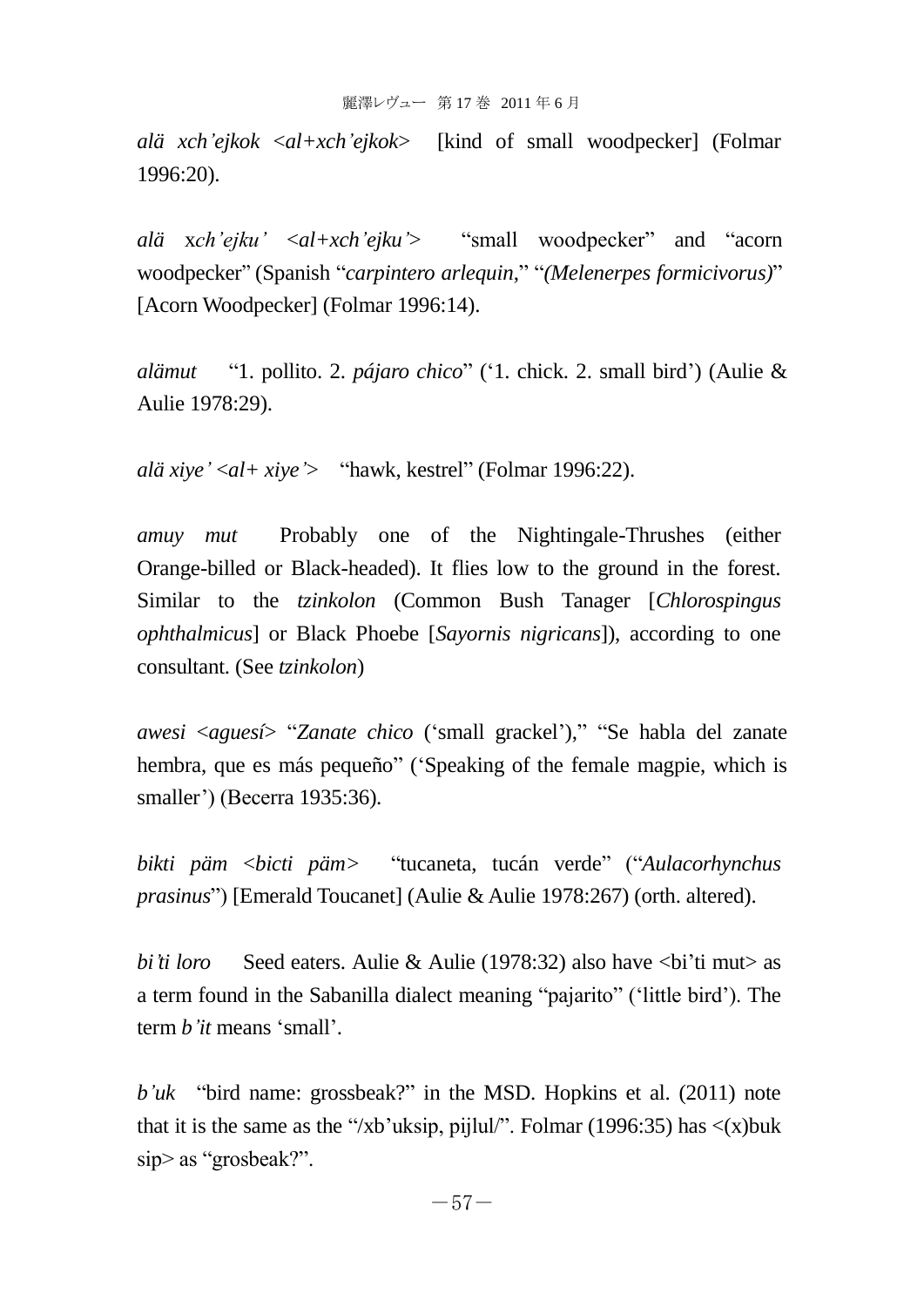*capitan mut* "una especie de pájaro con pico largo" (a species of bird with a long beak') Aulie & Aulie (1978:36).

*chanwox* "golonchaco, cordoniz bolonchaca" ("*Odontophorus guttatus*") [Spotted Wood-Quail] (Aulie & Aulie 1978:267). Hopkins et al. (2011) identify it as the "spotted wood quail; golonchaco." Folmar (1996:34) has <chan wox> listed under "Partidges and Quail."

*chächäk alä xch'ejku'* <*ch+ch+(k) al+ xch'ejku'*> ―carpintero coloradito (ACG) 'Little red woodpecker'" (Folmar 1996:14).

*chächäk mut* <*čä- čäk mut*> ―redbird‖ (Attanasi 1973:250) (orth. altered).

*chächäk mukuy* <*čä- čäk muku*> ―red dove‖ (Attanasi 1973:250) (orth. altered).

*chächäk tz'unun* "red-throated hummingbird" in MDS.

*chächäk xman k'uk'* <*ch*+*ch*+*k xman k'uk'*> "slatey-tailed trogon" (Folmar 1996:35).

*chächäk xta'jol* <*ch+ch+k xta'jol*> [type of vulture] (Folmar 1996:22). Becerra (1935:36) has <Chuchuk-tiajol> for "Zopilote rojo," ('red vulture') and notes that it is "Semejante al anterior [the Black Vulture], pero de cabeza colorada: *Oenops aura*" ('Like the earlier one [the Black Vulture], but with a red head: *Oenops aura* [referring to the Turkey Vulture]'). Likely refers to the Turkey Vulture (*Cathartes aura*).

*chächäk xti'* <*ch+ch+k xti'*> ―reddish brown woodpecker (?) or possibly (?) anhinga *(Anhinga anhinga* )," given as "pajaro ahuizote" in Spanish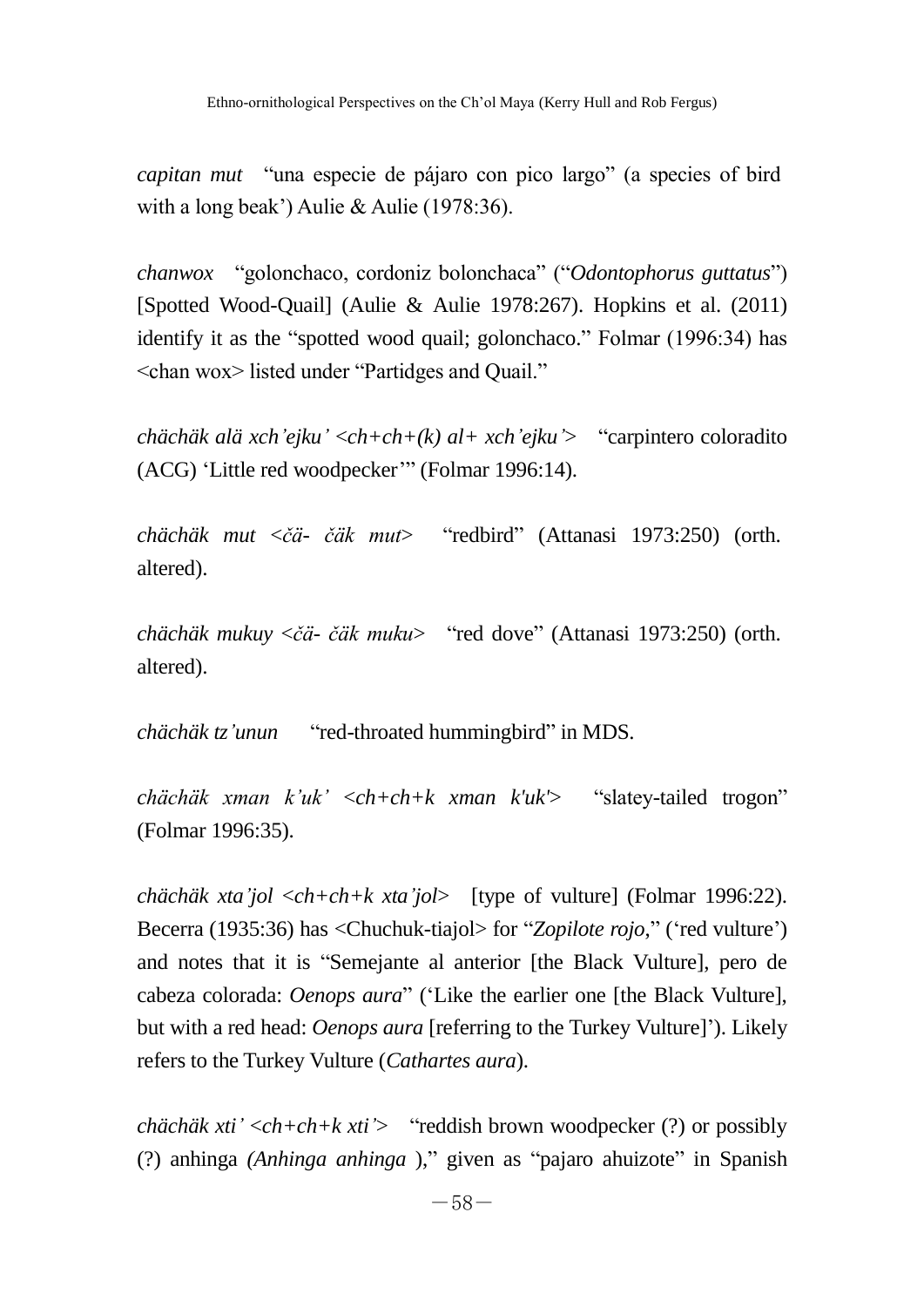(Folmar 1996:20).

*chäkmut* <*čäk-mut*> ―redbird, edible wildfowl‖ Attanasi (1973:296). Folmar (1996:27) has <ch+k mut> as "expect curassow' *(Crax rubra*)," "hocofaisfin" in Spanish. Aulie & Aulie (1978:267) give  $\langle$ chäkmut $\rangle$  as both "Crax rubra" for "hocofaisán, faisán americano" or "Oreophasis *derbianus*" [Horned Guan] for "pollo de pavón, guan cornudo." Whittaker and Warkentin (1965:157) give  $\langle$ chäk mut $\rangle$  for "wild turkey." Schumann (1973:55) has <chökmut> for "*faisán*" ('pheasant'). Becerra (1935) also recorded the term as <Chuk-mut> for which the Spanish is "Faisán" ('pheasant'), but he noted that "No es el *Phasianus*, *sino otro: Crax globicera*‖ (‗It is not the *Phasianus*; rather a different one: *Crax globicera*') [an older scientific name for the Great Curassow (*Crax rubra*)]." Sapper (1897:428) records a bird simple labeled <chacmut>. Later Sapper  $(1907:452)$  has  $\langle$ chac mut $>$  for "Hokkohuhn," or 'curassow-bird'.

chäk tzelem < čäk-tzelem> "red-headed woodpecker"<sup>7</sup> (Attanasi 1973: 251) (orth. altered).

*chäk wut* [Transcription as *chäk wut* per Hopkins et al. (2011)] <*Shchuk-gut*> "*Tordito*," "Ave mui perjudicial a los sembrados: *Dives sumichrastii*<sup></sup> ('Very detrimental to crops: *Dives sumichrastii*<sup>"</sup> [―*sumichrastii*‖ should be *sumichrasti*, and is a synonym for *Dives dives*  (Melodious Blackbird), see Ridgeway and Friedman (1902)] (Becerra 1935:34).

*chäläl* Little Tinamou (*Crypturellus soui*). Becerra gave <chulul> for ―cordoniz‖ (‗quail') where Juan José de la Fuente Albones had given the term <kuich-chin> in 1789 for the same bird (Becerra 1935:15). Berlin added "chulul=perdriz (sic) chiquito" ('chulul=small partridge') (Matteo

 7 Since Red-headed Woodpeckers are not known to Ch'ol-speaking areas, this must be some other woodpecker species.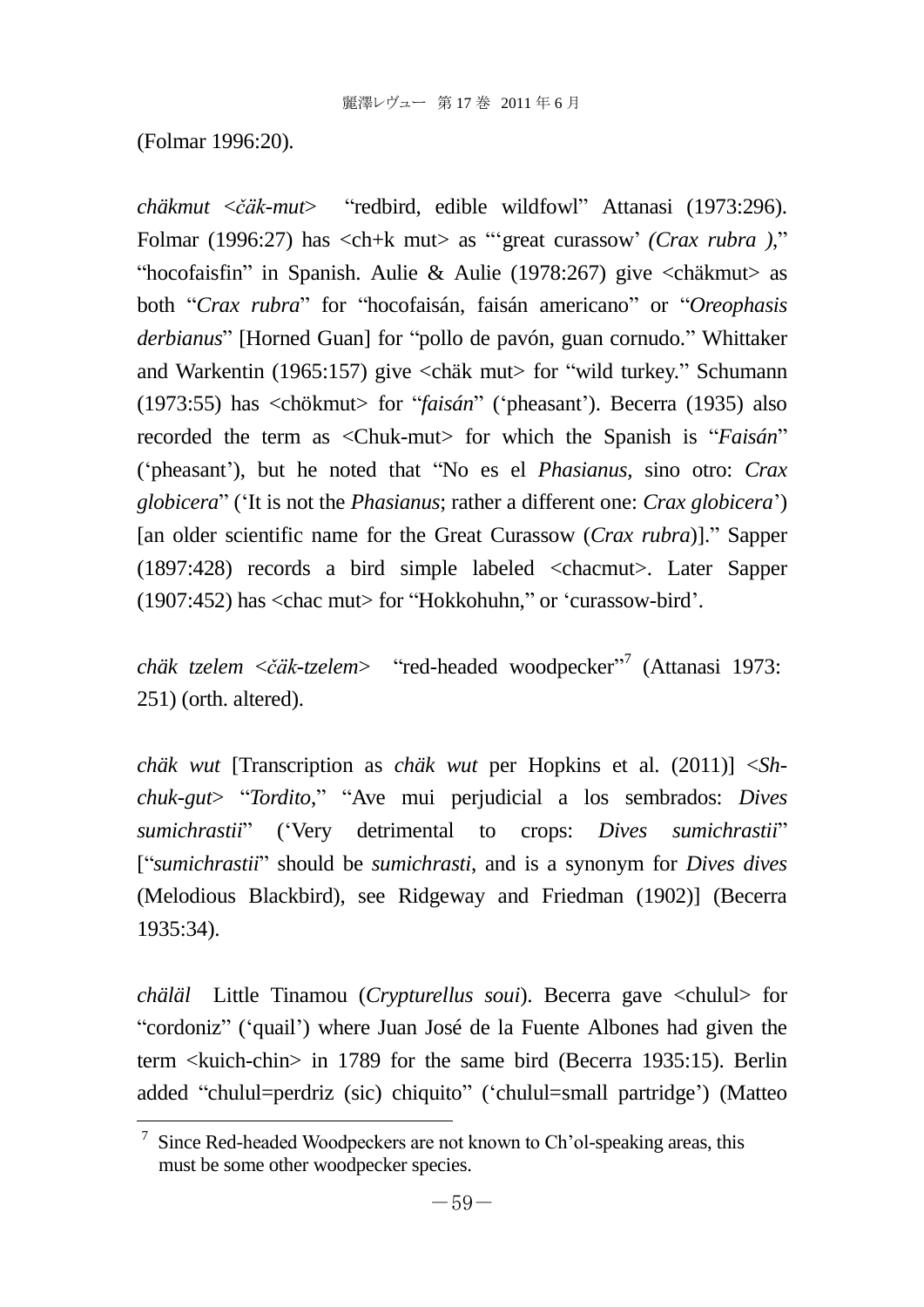$2008:11$ ). Hopkins and Josserand  $(2008:101)$  give the term for "quail" as <chäläl>. MVS 73 has it for "partridge, quail" and the MSD give this for ―Little Tinamou (bird name; Petersen).‖ Aulie & Aulie (1978:135, 268) have <xchäläl> (orth. altered) for "cordoniz, perdiz chica, tinamú" (―*Crypturellus soui*‖) [Little Tinamou], a ―*pájaro chico con patas verde*‖ ('small bird with green feet'). Aulie & Aulie (1978:135) also list the same name separately for a bird called in Spanish "mancolón," a "pájaro que anda en el suelo‖ (‗bird that goes on the ground'). Whittaker and Warkentin  $(1965:170)$  also have  $\langle$ xchäläl $>$  (orth. altered) for "a bird."

```
chemut <\check{c}e-mut> "small bird" (Attanasi 1973:252).
```
*cheche* Parrot, probably *Amazona* sp. Known as *loro* in Spanish. It is very green, with blue or red on the head. They are disliked since they eat the milpa. They say they fly in groups to eat the milpa, but one always flies above to keep watch. When it sees someone coming, it starts crying "*che che che*" as a warning and they fly away.

```
chijchip <chijchip> "Vogel" ('bird') (Sapper 1907:450).
```
*chikpäm* A kind of parrot or parakeet. Known as *loro* in Spanish. It has yellow, green, and a blue on its head.

*chojpitzi* Unknown bird identified by one informant as a saltator, described as brownish, with yellow and some blue on tail.

```
chokmut <č'ok-mut> "young hen" (Attanasi 1973:296).
```
*chokwex* "spotted wood quail," in Spanish (Hopkins et al. 2011). Becerra  $(1935:20)$  has it as <Chokuesh, tioj-kai> for "Golonchaco" and notes: ―Una gallinácea que se domestica por su canto: *Odontophorus guttatus*‖ (‗A gallinaceous that is domesticated by its song: *Odontophorus guttatus*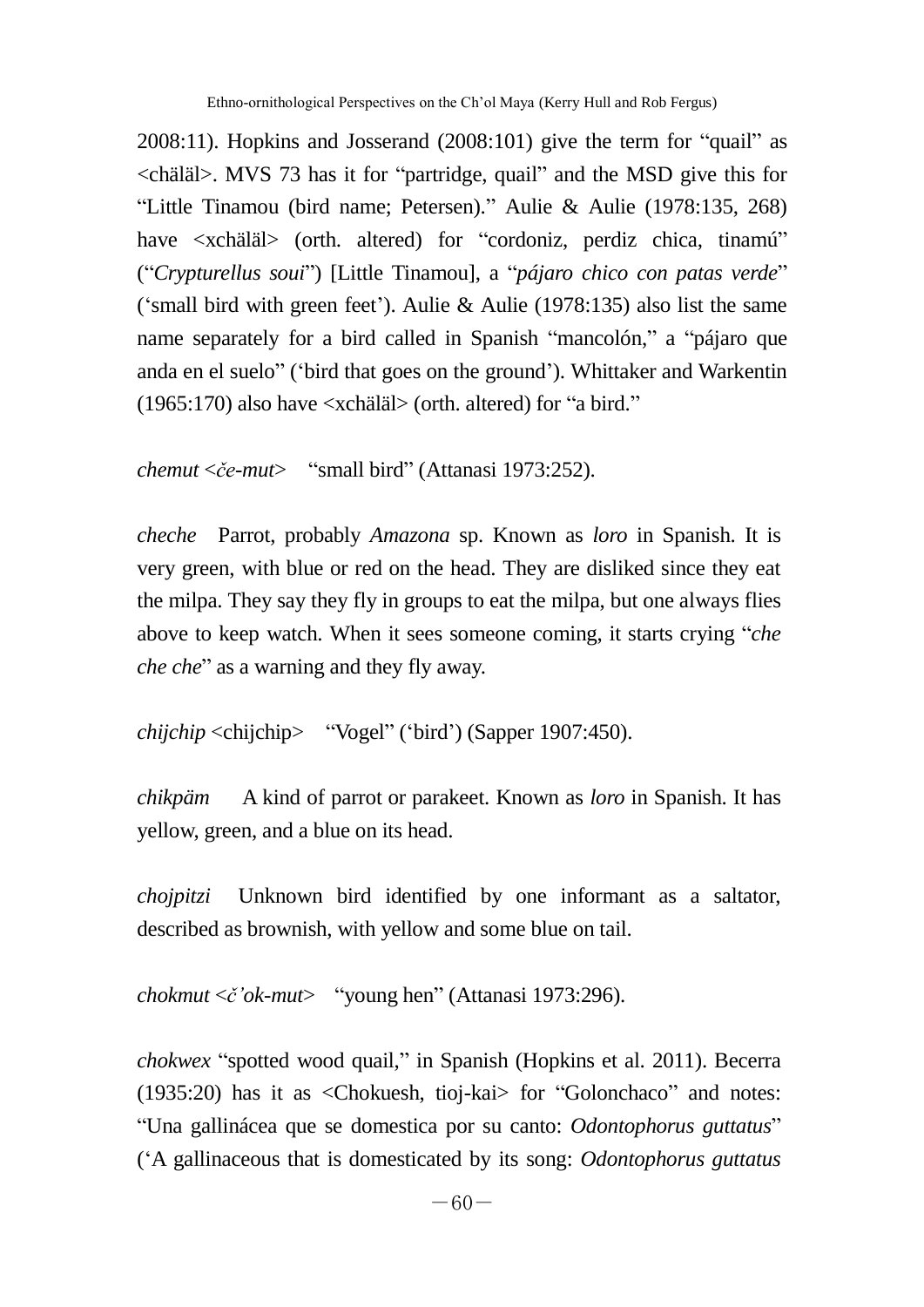[Spotted Wood-quail]'). The second part of Becerra's entry <tioj-kai> is the *tyojk'ay* (see *tojk'ay*).

*chukchäy* <*Chuk-chui*> ―*Martín-pescador*‖ (Becerra 1935:24). Becerra also notes that it is an "Ave acuática conocida" ('A known aquatic bird').

*chujos tya' jol* <*chujos-tiajol*> ―*Zopilote rey*‖ (‗King Vulture'), ―Ave de rapiña de hermoso aspecto i regular tamaño: *Cathartes papa*" ('Raptor bird of beautiful appearance and regular size: *Cathartes papa* [King Vulture]')" (Becerra 1935:36). The term *chujos* is otherwise unattested as a bird name in Ch'ol; however, *jos* is a "buzzard" according to Kaufman (2003:621). Becerra also gives *yajaw xtya'jol* ("yajau-stiajol") as a synonym.

*chut chim* <*čut čim*> "bird" whose whistle is "weee, weee, weee" (Attanasi 1973:255).

*chutmut* <*čut-mut*> "young rooster" (Attanasi 1973:296).

*ch'al* "irritated chicken' (?)," "gallina crespa" in Spanish (Folmar 1996:27).

*ch'ämpäk'* "cerdito, puerquito," ("Tityra semifasciata") [Masked Tityra] (Sab.) (Aulie & Aulie 1978:267). (See *k'oyem*)

*ch'ej* Woodpecker. Known as *pájaro carpintero* in Spanish. Given by one informant as the term used in Tumbalá; elsewhere he said they say *ch'ejk'o'*.

*ch'ejk'o'* Woodpecker (several kinds), including Black-cheeked Woodpecker (*Melanerpes pucherani*). The name is onomatopoetic for the sound it makes when it is pecking a tree. Schumann (1973:52) also has  $\langle$ ch'ejko'> for "cheje, pájaro carpintero." Folmar (1996:34)  $\langle$ chej kok> as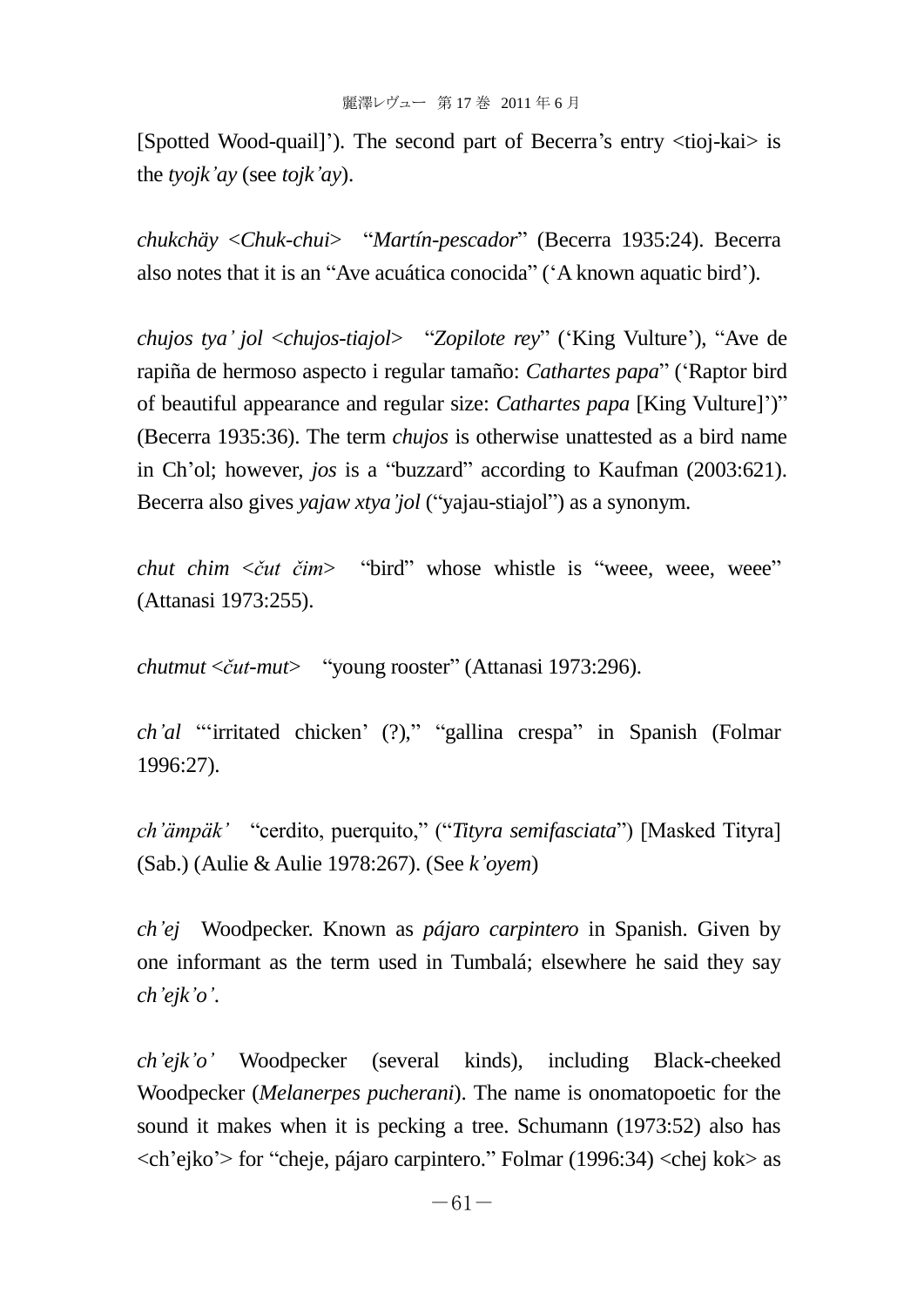a type of woodpecker.

*ch'ejku'* "woodpecker (bird); pájaro carpintero (sin cresta)" in MSD. MVS 63 has it for "woodpecker; pájaro carpintero." Aulie & Aulie (1978:268) have  $\langle xch'ejeu'\rangle$  for "cheje" ("*Melanerpes aurifrons*") [Golden-fronted Woodecker] Folmar (1996:14) has  $\langle x \rangle$ ch'ejku' > for ―*(Dendrocopus villosus)*‖ and (*Picoides villosus* ),‖ both meaning ―hairy woodpecker."

*ch'ejkej* A type of game bird. Known as *faisán* in Spanish. Aulie & Aulie (1978) have a similar form,  $\langle xch' \text{eque} | c \rangle$ , for "*penelopina nigra*" [Highland Guan].

*ch'ekek* "pajuil (ave)" (Schumann 1973:64). Aulie & Aulie (1978:53) have  $\langle$ ch'equec $>$  for "un pájaro negro" ('a black bird'). However, they have  $\langle xch'e_0 \rangle$  with a medial "i" for "pajuil, chachalaca negra" (―*Penelopina nigra*‖) [Highland Guan] (Aulie & Aulie 1978:135, 268). Attanasi (1973:258) has  $\langle \xi \rangle$  ek's for "mountain turkey."

*ch'eku* <*č'eku*> "woodpecker" (Attanasi 1973:258).

*ch'e'* "A bird which is said to die in great numbers in March when the last norther(s) come, and is replaced by a grey small bird with a short, stubby beak (like a parrot)" (MSD). Aulie & Aulie (1978:135) have it mistyped as <*xhc'e'*> for ―pájaro chico (*de color oscuro; se encuentra en los acahuales*)" ('small bird [dark color; found in tall grasses']. Folmar  $(1996:35)$  has  $\langle xch \rangle e$  as a "small dark bird."

*ch'ilim* <*č'il-im*> ―small bird‖ (Attanasi 1973:258).

*ch'ich'ip* Northern Nightingale Wren (*Microcerculus philomela*), maybe other wrens too. Folmar (1996:36) has <ch'ipch'ip mut> as a synonym for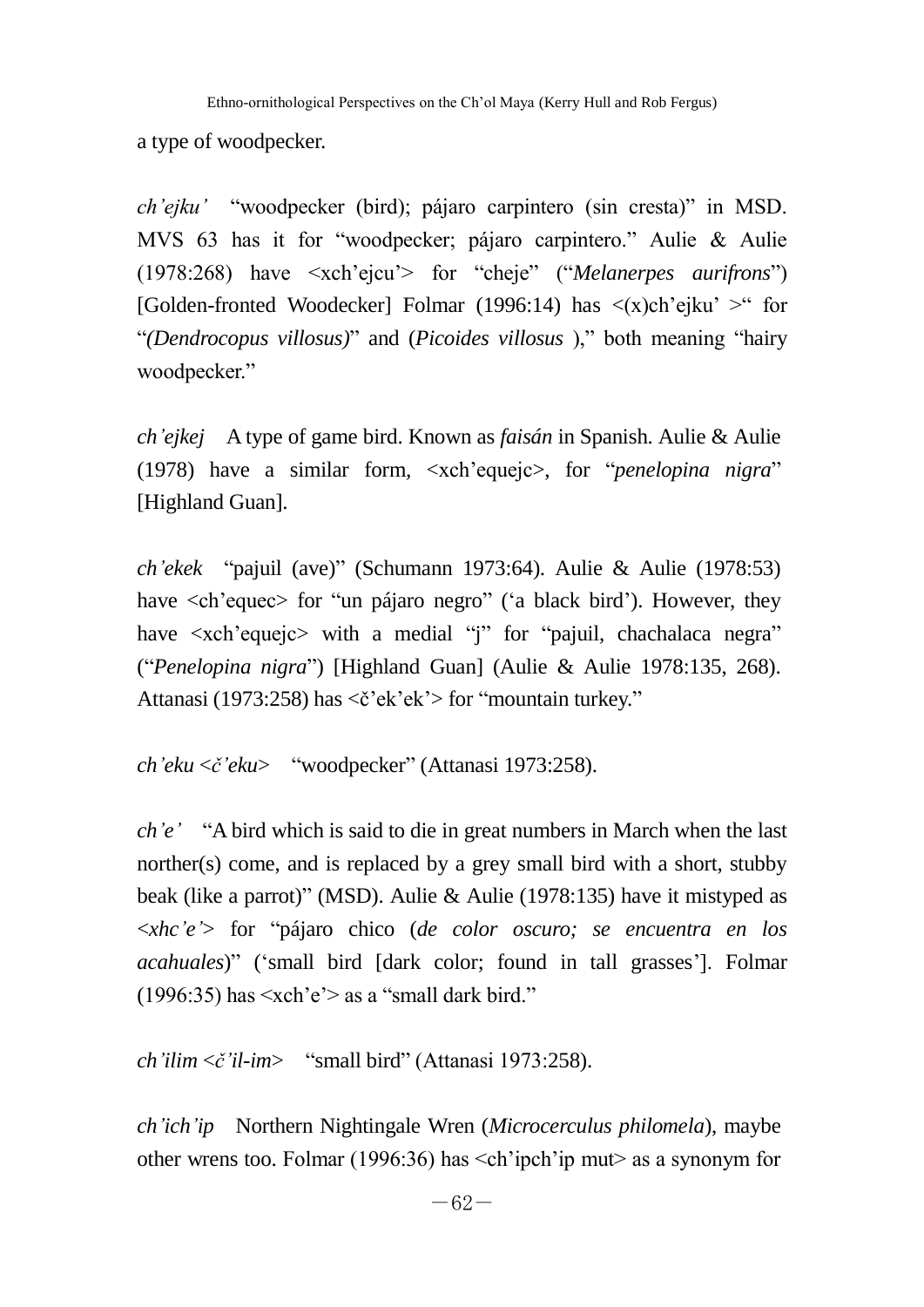$\le$ ch'iriri mut $>$ , both said to be 'general terms'.

*ch'iriri mut* [listed under "general terms" for birds, and given as a synonym for <ch'ipch'ip mut> (Folmar 1996:36).

*ch'iton mut* ―small chicken‖ (Folmar 1996:27). Juan José de la Fuente Albones (Becerra 1935:20, 29) has <chiton-mut> for "*Gallo*" ('rooster') and "*Pollo*" ('chicken'). Berlin also gives <chitión mut> with the same meaning (Matteo 2008:33).

*ch'urukinkuj* Whiskered Screech Owl (*Megascops trichopsis*). When it sings it means the weather will clear up ("*componer*").

*epechäl ja'al* <*epechul-jaal*> ―*Garza*‖ (‗heron') (Becerra 1935:20). Hopkins et al.  $(2011)$  suggest a possible transcription of ""i pech-äl ja'al." Becerra (1935:20) gives  $\langle$ iaa-mut $\rangle$  as a synonym.

 $ik' b \ddot{a}$  *jol*  $\langle i k' b + j \dot{b} \rangle$  — "black vulture' (*Coragyps atratus*)," or "zopilote" (‗vulture') in Spanish (Folmar 1996:22).

 $i'ik'$  *bä alä joj may*  $\langle i'ik' b+a l+joj$  *may* – "heron that announces" northers" (Folmar 1996:29).

*i'ik' b+xiye'* ―pascua florida, (*Leucopternis albicollis* [White Hawk])" (Folmar 1996:22).

*is* Yellow-winged Tanager (*Thraupis abbas*).

*ixkikil* "gavilancillo" ('small hawk') (Schumann 1973:56). (See *xkikil*)

*ix kul, xkul* ―‗limpkin' *(Aramus guarana)* or maybe ‗long-billed curlew' *(Numenius americanus),*" and "corréa" in Spanish (Folmar 1996:29).

 $-63-$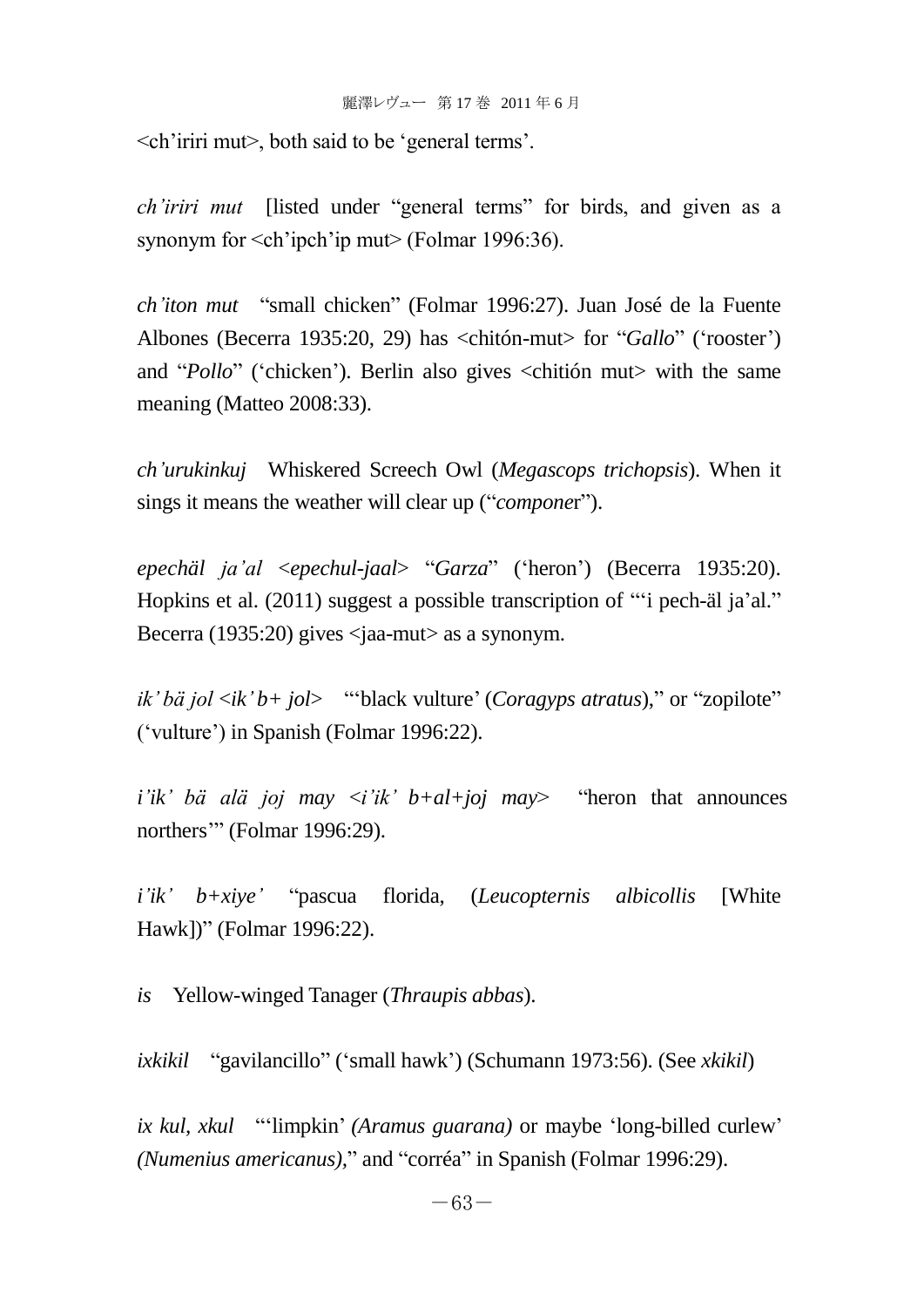*ixmak'uk'* <*Isma-kuk*> ―*Quetzal*,‖ ―Ave preciosa: *Pharomucrus mocinno*‖ (‗Precious bird: *Pharomucrus mocinno* [Resplendent Quetzal]') (Becerra 1935:30).

*iyajaw xtutpana* "small woodrail," "tutupaña chiquita" in Spanish (Folmar 1996:29).

*'i'ik xta'jol* [a kind of vulture] (Folmar 1996:22).

*ja'almut* <*haal-mut*> "garza" ('heron') (Berlin, in Matteo 2008:19).

*ja'mut* <*jaa-mut*> ―*Garza*‖ (‗heron') (Becerra 1935:20). Becerra  $(1935:20)$  gives "Epechul-jaal" as a synonym.

*ja' pech* Heron. Known as *garza* in Spanish. Schumann (1973:81) has  $\langle$ ia'-pech as "pato de agua" ('water duck') and "garza" ('heron') as  $\langle$ ia'a mut>, similar to Attanasi's (1973:268) *ha'a mut* (orth. altered). Folmar (1996:28) has  $\langle$ ja'al pech $>$  for a large category of "birds that live at the edge of the water."

*joj* "crow," "cuervo" in Spanish (Hopkins et al. 2011). Juan José de la Fuente Albones (Becerra 1935:16) gives <joj> for "Cuervo." Hopkins et al.  $(2011)$  note that the term is obsolete today: "There are currently no crows in the Chol area, and the Spanish term *cuervo* refers to cormorants. The root survives in /joj may/ 'heron'."

*joj may* "white heron' *(Casmerodius alhus [Great Egret])*" *(Folmar* 1996:29). Attanasi (1973:270) has *ho'-may* (orth. altered) for "heron" in the "kuktepa dialect." MVS 78 has  $\langle$ ioj may $\rangle$  as "heron" as does MSD.

*jos* "buzzard," or "zopilote" in Spanish (Kaufman 2003:621).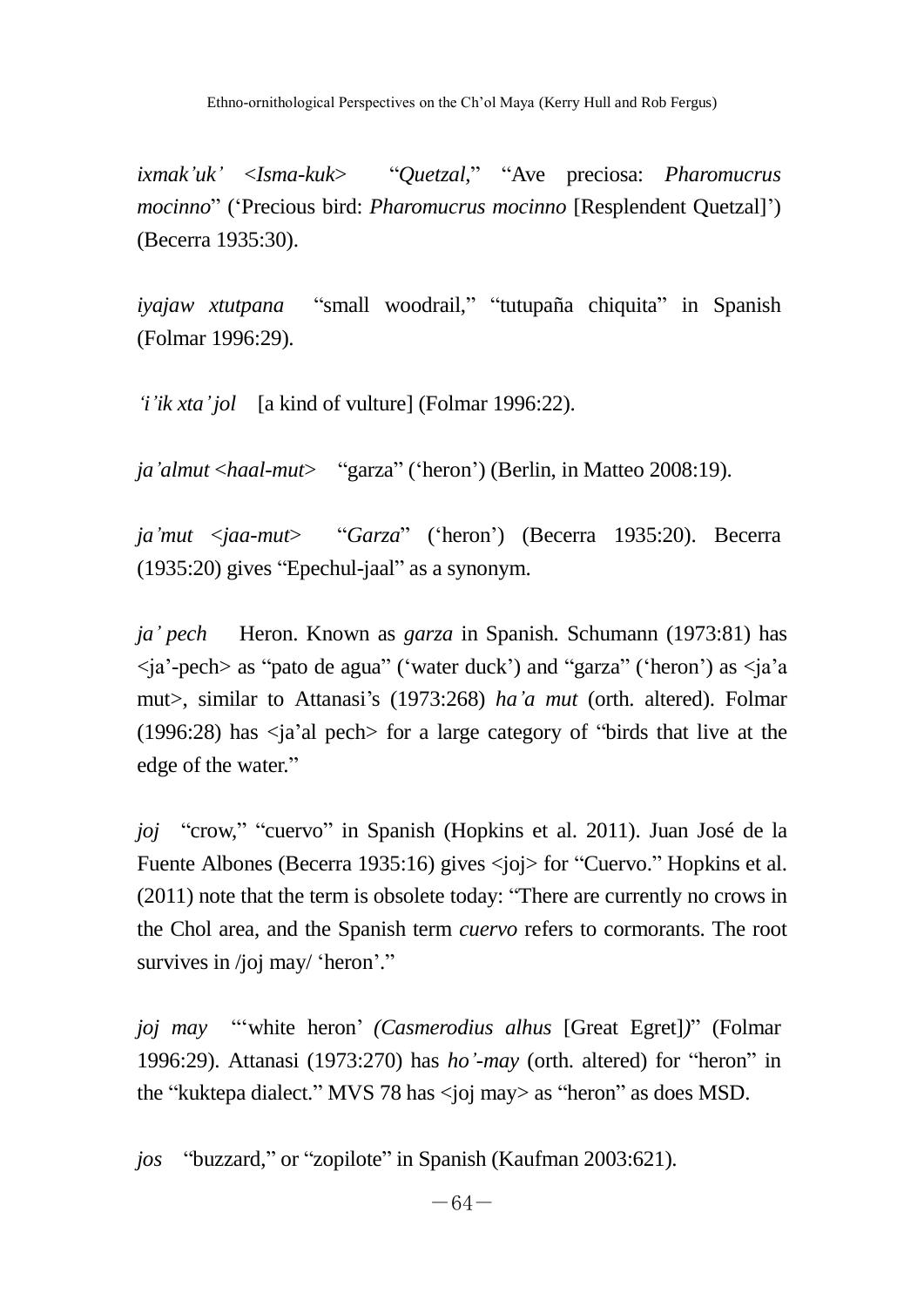*jokol* "cotorra" ('parakeet') (Becerra 1935:258). Hopkins et al. (2011) note that it is an obsolete term. Becerra (1935:258) gives <tiuyub> as a synonym. (See *tuyub*)

*jukpik* Turquoise-browed Motmot (*Eumomota superciliosa*). It is blue-chested, black on back and has two tails with two points. We also had *jujpik* from another consultant. Attanasi (1973:271) has it as <huk-pik> for "bird." Aulie & Aulie (1978:269) have something close in  $\langle x, y \rangle$  but they say it is a "guardabarranco, jilguero común" ('nightjar, common finch') in Spanish, but then give the scientific name as "myadestes obscurus,‖ which is the ‗oma'o—an impossibility since it is endemic to Hawai‗i.

*karikoche* Band-backed Wren (*Campylorhynchus zonatus*). Known as *caricoche* in Spanish. They say they build huge nests in which eight or more females lay their eggs.

*karpinteru* or *xkarpinteru* (a general term for woodpeckers, from Spanish ―*carpintero*‖) (Folmar 1996:34).

*kayu* "rooster" (Folmar 1996:27). From the Spanish *gallo*.

*kel* Plain Chachalaca (*Ortalis vetula*). Attanasi (1973:279) gives <kel> as "wildfowl" and "boat-tailed grackle" whose "song signals rain" and calls it the "chachalaca." Aulie & Aulie (1978:269) give  $\langle x, y \rangle$  also as "chachalaca olivácea, chachalaca común" ("Ortalis vetula") [Plain Chachalaca]. Folmar (1996:27) has "xkel 'chachalaca' (Penelopina nigra)" [Highland Guan]. Becerra (1935:16) gives "Shkel, kel" for "Chachalaca." Berlin recorded the form as <xkäl> instead (Matteo 2008:13). MSD also gives  $\langle$ xkel $>$  for "chachalaca."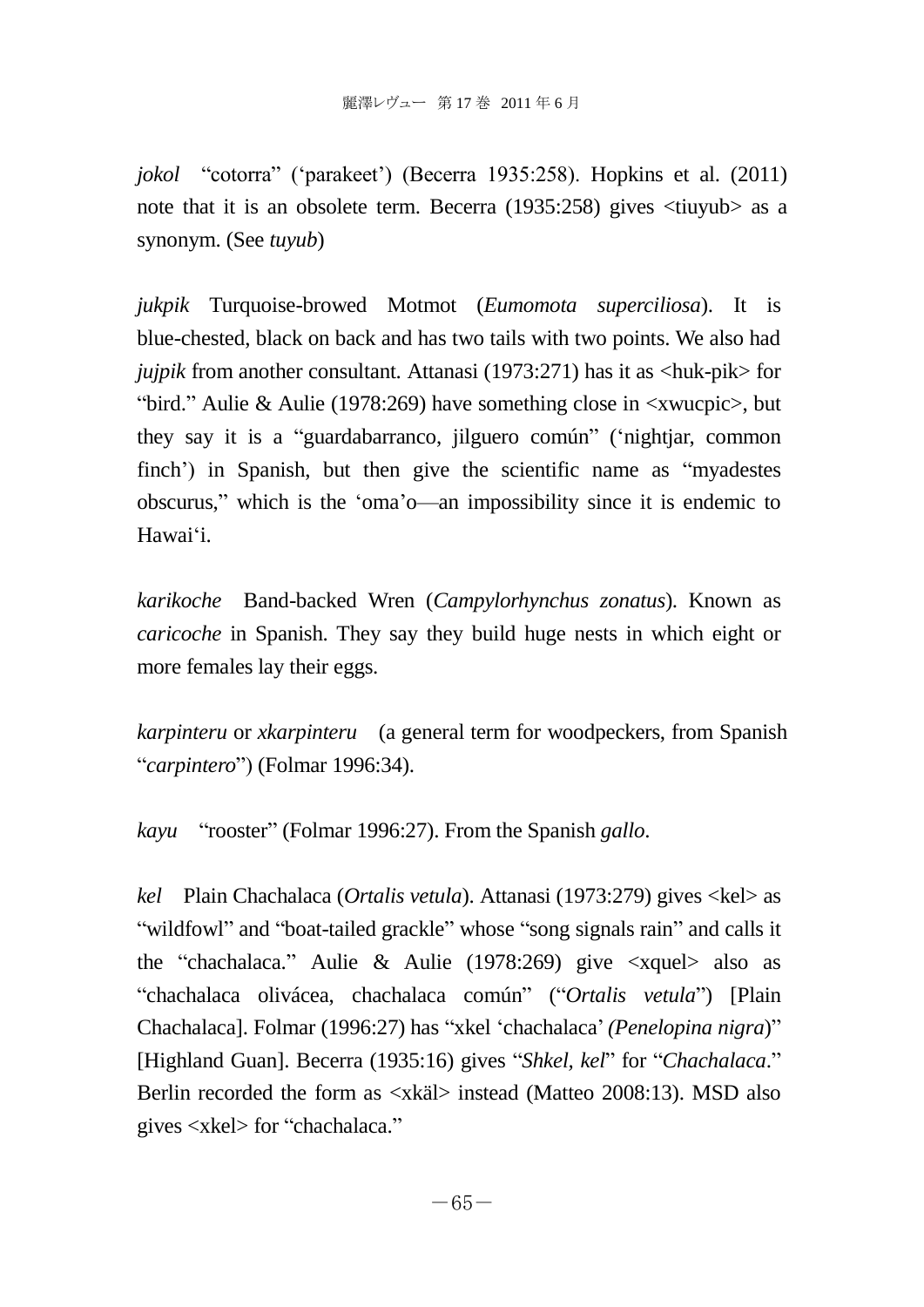*kexkex, kejkex* Green Jay (*Cyanocorax yncas*). Described as a green bird with a yellow chest and light blue head. Its eyes are blue and white. Aulie & Aulie (1978:269) have  $\langle x \rangle$  and  $\langle x \rangle$  and  $\langle x \rangle$  for "Cyanocorax yncas" [Green Jay], and "queisque, grajo verde," "verde y *grande; come plátano; es de tierra fría)* (‗green and large; it eats bananas; it's from colder areas'). Folmar (1996:34) has  $\leq$ kej kex $>$  as "loro" (‗parrot') and <kex k'ex loro> as a type of parrot. (See *peazul*)

*koj* <*coj*> 
"Pavo de Monte" ('wild turkey') (Sapper 1897:428). Possibly same as *kox*?

*kojkay* Sparrow. Our consultant simply called it a "gordoniz."

*kolem joj may* "'great blue heron' *(Adrea herodius)*," or "siete presa" in Spanish (Folmar 1996:29).

*kolem pechäl* <*kolem-pechul*> ―*Ganso*‖ (―goose‖) (Becerra 1935:20). Berlin adds to Becerra's term that it is a "pato grande" ('big duck') (Matteo 2008:19).

*kolem xiye'* "large hawk; gavilán grande" in MVS 75.

*kox* Crested Guan (*Penelope purpurascens*). Oddly, Schumann (1973:84) gives  $\langle k\alpha x \rangle$  as "tecolote" ('owl'). Aulie & Aulie (1978:267) note it is "*penelope purpurascens*" or "pava, cojolita, cojolite" in Spanish. Folmar (1996:27) has  $\langle k \text{ox} \rangle$  as "crested guan' *(Penelope pupurascens*)." Becerra  $(1935:15)$  has  $\langle \text{kosh}\rangle$  for "*cojolita*" ('pheasant') to which he adds, "Es ave gallinácea: *Penelope purpuracens* (‗It is a gallinaceous bird: *Penelope purpuracens*" [Crested Guan]. MSD also give it as "Cested Guan; cojolita."

*kuj* Mottled Owl (*Ciccaba virgata*). Known as *tecolote* in Spanish. Name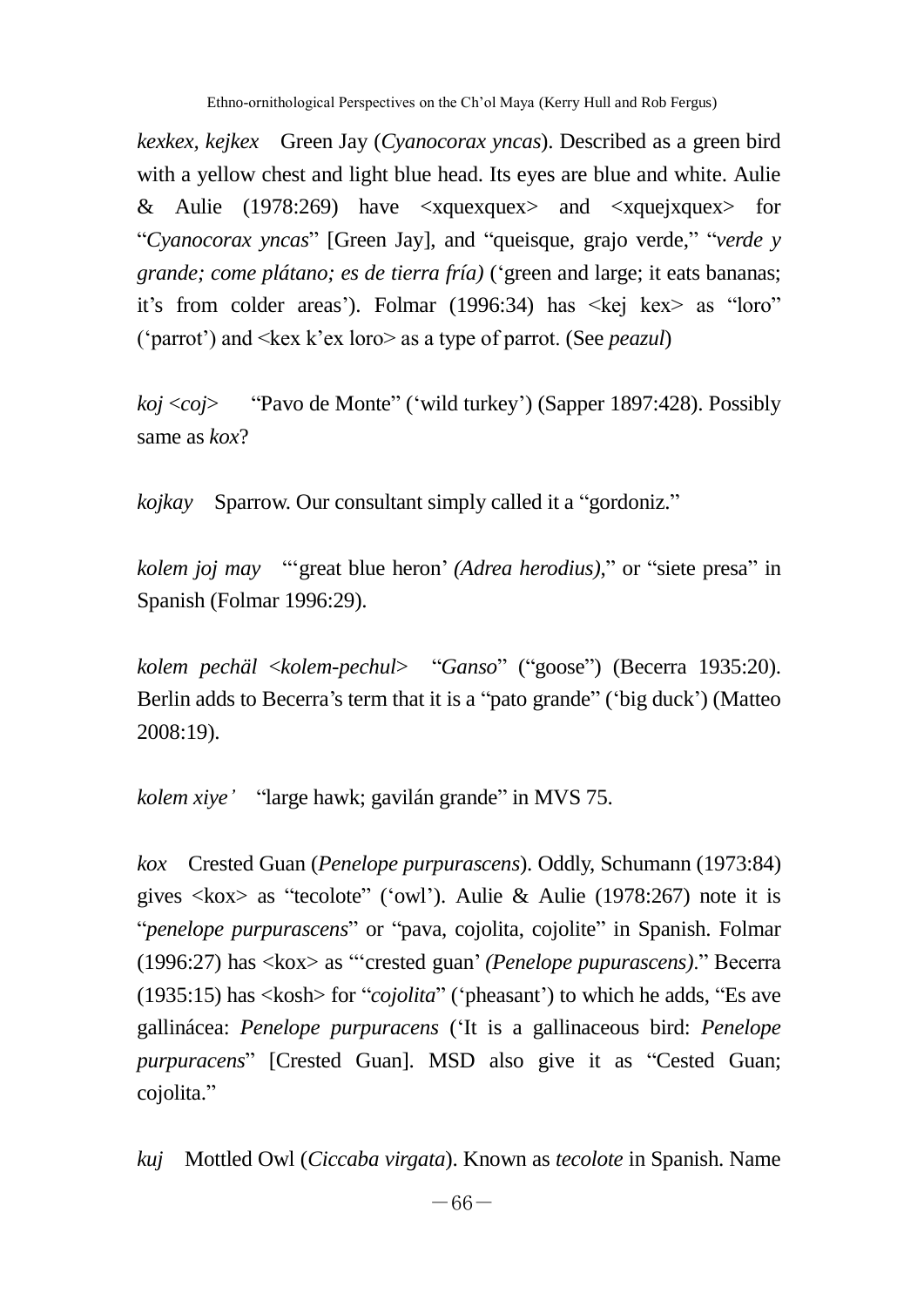is onomatopoetic. They say it cries "*jukuku jukuku*" as a sign that someone will die. If it circles around the house, it means that within 15 days someone will die. They say "es sabedor" ('it's a knower'). Aulie & Aulie (1972:134) gives <xcu> as "lechuza," ("*palabra genérica*") ('general term'). They also give  $\langle xcu\rangle$  for "lechuza (grande)" (1978:167). Schumann (1973:101) also has  $\langle x \rangle$  for "lechuza." Attanasi (1973:281) also gives it as  $\langle k, u \rangle$  for "owl". Folmar (1996:22) has  $\langle k, u \rangle$  for a "small, brown homed owl, also used as cover term for tecolote 'owl' "goes in the mountains" ACG". Folmar (1996:26) notes a difference between *xuj* and *xkuj*, being only distinguished by that fact that the latter "goes in the houses." MSD also has <xkuj> for "owl; lechuza." (See *xkuj*)

*kulukab* Singing Quail (*Dactylortyx thoracicus*) based on recorded call, but also perhaps Little Tinamou (*Crypturellus soui*). Aulie & Aulie  $(1978:268)$  give it as  $\langle x \rangle$  studies such that  $\langle x \rangle$  and  $\langle y \rangle$  and  $\langle y \rangle$  and  $\langle y \rangle$  are  $\langle y \rangle$  and  $\langle y \rangle$  are  $\langle y \rangle$  and  $\langle y \rangle$  are  $\langle y \rangle$  and  $\langle y \rangle$  are  $\langle y \rangle$  and  $\langle y \rangle$  are  $\langle y \rangle$  are  $\langle y \rangle$  are  $\langle$ tinamú<sup>"</sup> ("*Tinamus major*") [Great Tinamou]. Schumann (1973:50) has "ixkulukab" for "cordoniz ('quail')." Becerra (1935:28) gives  $\langle$ kulukab $\rangle$ and the variant <kulkulkat> for "*Perdiz*" ('quail'), noting "No es la perdiz europea *(Cacabis)* sino la americana *(Gryptuvus)*" ('It is not the European partridge *(Cacabis)* rather the American *(Gryptuvus)*'). Berlin has <kuluká> for ―*Perdiz*‖ (‗quail') (Matteo 2008:32). MVS 89 has  $\langle$ kulukab'> for "partridge; perdiz" and MSD give it as "Great Tinamou." Folmar (1996:34) has  $\langle x \rangle$  kulukab $\langle y \rangle$  as "*francolina*" in Spanish and lists it under "Partridges and Quail." Folmar (1996:34) also gives  $\leq$ kuluka'> as a "partridge."

*kuway* "bird name; pájaro negro, pico blanco" in MSD. Folmar (1996:35) has <kuway> as a type of Blackbird. Aulie & Aulie (1978:134, 268) give it as <xkuway> for "pico blanco, piquiamarillo" (*Amblycercus holosericeus*) [Yellow-billed Cacique] (orth. altered).

*kwich-chin <kuich-chin>* 

"cordoniz" ('quail'), as given in 1789 Juan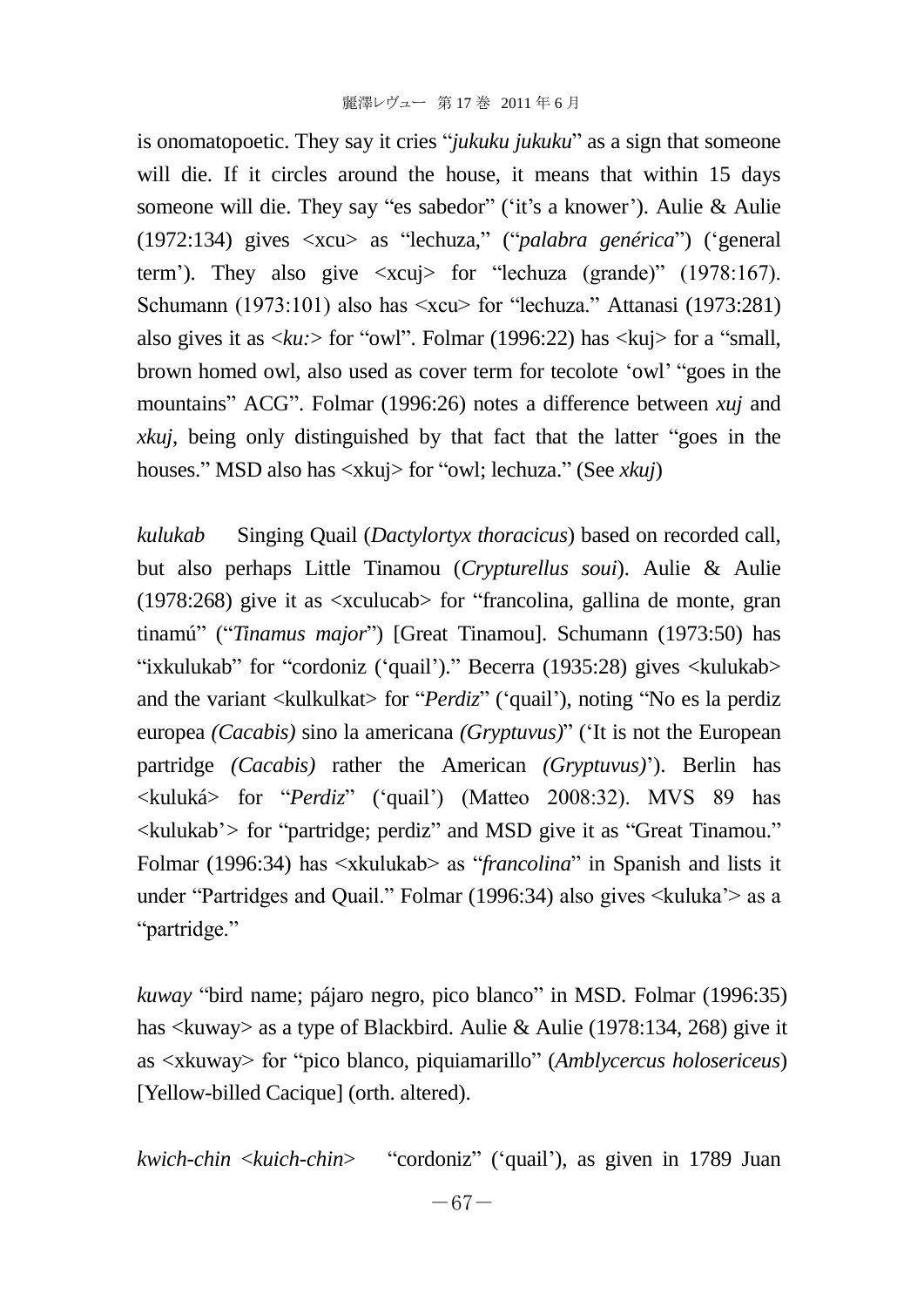José de la Fuente Albones (Becerra 1935:15). Hopkins and Josserand  $(2008:101)$  suggest the transcription of this may be "*x-wachiñ*" for ―grackle.‖ (See *wachin*)

*k'änk'än xman k'uk'* <*k'+nk'+n xman k'uk'*> ―citroline trogon‖ (Folmar 1996:35).

*k'inkyu muty* Collared Trogon (*Trogon collaris*). They say they sing in February and March "*cuando va a componer el tiempo*," i.e., when dry weather is coming.

*k'in tunimu* "cuco bobo, cuclillo chiflador" ("*Morococcyx erythropygus*") [Lesser Ground-cuckoo] (Aulie & Aulie 1978:268) (orth. altered).

*k'ojk'o'* Clay-colored Robin (*Turdus grayi*). One informant called it *golondrína* (usually "swallow") in Spanish. One consultant gave a variant of this as *k'ojk'ot*.

*k'ok'ob* <*k'o-k'ob*> "canary, *lacandrilla*" (Attanasi 1973:286).

*k'oyem* "cerdito, puerquito" ("Tityra semifasciata") [Masked Tityra] (Aulie & Aulie 1978:267) (orth. altered). (See *ch'ämpäk'*)

*k'ub* ―zicua; Moctezuma oropendula?‖ (Folmar 1996:36). (See *k'ubul*)

*k'ubujl* ―zacuilla, zanate de oro‖ (―*Casicus melanicterus*‖) [Yellowwinged Cacique] (Aulie & Aulie 1978:267) (orth. altered). MSD has  $\langle k'ub'uj\rangle$  for "bird name: sacua; sacua: pájaro (negro/café atrás, amarillo el pecho, pico y ojos blancos, orilla de la cola amarilla). Tiene nido de red que cuelga" ('bird [black/brown in the back, yellow chest, white eyes and beak, edge of the tail yellow]. It has a netted nest that hangs'). Folmar  $(1996:36)$  has  $\langle$ kubuil $\rangle$  for "zacuilla."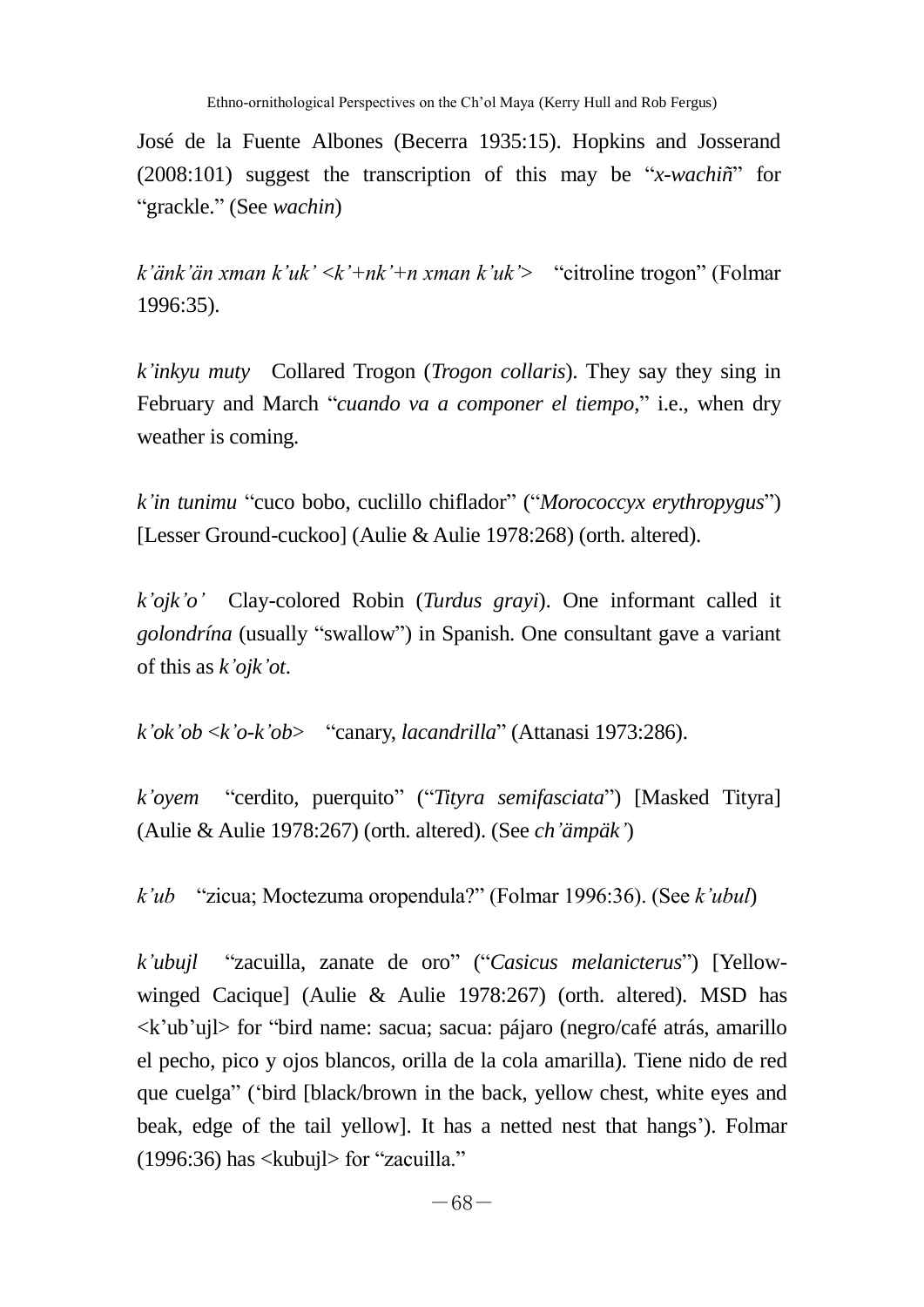*k'ubul* Montezuma Oropendula (*Psarocolius montezuma*). Spanish is *zacua*. Aulie & Aulie also give it as "zacua gigante" in Spanish and as (―*Psarocolius montezuma*‖) (1978:267). Becerra (1935:36) has it as  $\langle$ sh-kubul> and identifies it as "*Zacua*," "Ave de aspecto i canto agradables, el *sacuantotol* de los nahoas: *Gymnostinops montezumae*" ('Bird of agreeable appearance and song, the *sacuantotl* of the Nahuas: *Gymnostinops montezumae* [Montezuma Oropendola]'). Becerra (1935:36) gives <*sh-kobul*> as a variant, though the glottal stop is missing on both forms.

*k'uk'* Resplendent Quetzal (*Pharomachrus mocinno*). Becerra (1935:30) gives  $\langle$ shkuk> for "*Quetzal*," "Ave preciosa: *Pharomucrus mocinno*" [Resplendent Quetzal].

*k'uk* Mountain Trogon (*Trogon mexicanus*). Folmar (1996:35) has  $\langle k'uk'\rangle$  as a class name for Trogons.

*k'uyan* <*k'uy-an*> ―bird, pájaro cantador‖ (Attanasi 1973:286).

*läp'om* or *lä'p'om* A kind of hawk. Known as *gavilán* in Spanish. In our data the /p/ is glottalized, as it is in Attanasi (1973:288), *läp'on* (orth. altered), given as "mountain hawk." Schumann (1973:56), on the other hand, has it without glottalization as  $\langle \phi$  has and  $\langle \phi$  is not to the hand. "gavilancillo". Later Schumann (1973:86) also changes the final vowel, <lö'pom>, showing a /ə/ instead of /o/.

*liklik* <*lik.lik*> ―parece águila‖ (‗looks like an eagle') (Kaufman 2003:607). Becerra (1935:20) has <liklek> for "*Gavilán*" ('hawk'). Folmar (1996:22) has <xlilik> for ―‗white-collared kestrel' *(Falco sparverius* ?) [American Kestrel ?]." Folmar (1996:35) has  $\langle$ xlilik $\rangle$  as "hawk." *Liklik* is Bat Falcon (*Falco rufigularis*) among the Q'eqchi' and Mopan of Belize.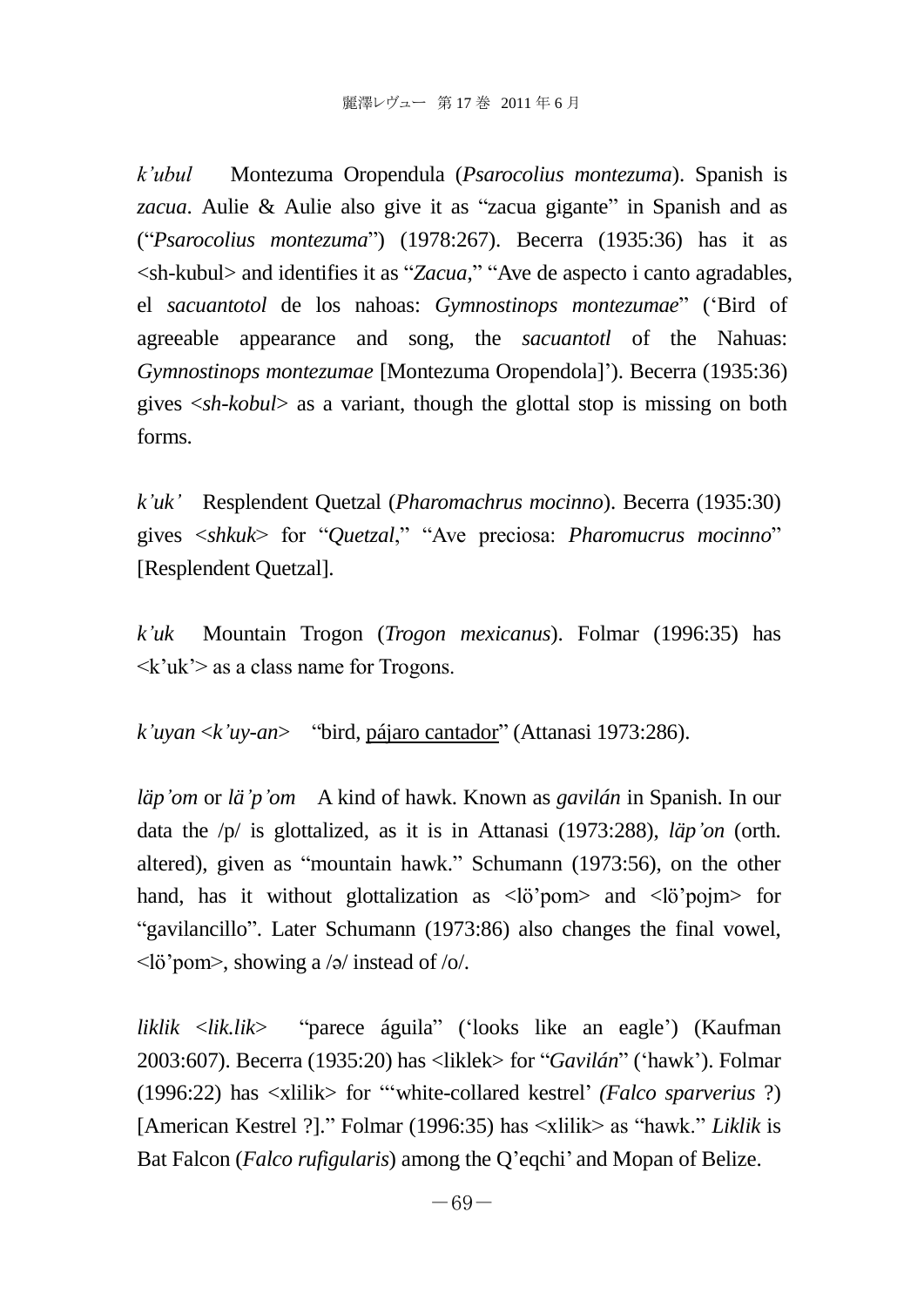*makway* Possibly Yellow-billed Cacique (*Amblycercus holosericeus*; cf. Aulie & Aulie 1978:269). One informant described it as black with a little yellow and white. They say it sings consistently at different times of the day. For example, it sings in the morning, then right at noon, and then in the late afternoon. Starting at 3:00 pm, it sings on the hour every hour. This is how they know it is time to go home from the milpa.

*mak'uk'* Citreoline Trogon (*Trogon citreolus*). Unclear if it is distinct from *mank'uk'*, the Resplendent Quetzal (*Pharomachrus mocinno*). Becerra (1935:30) has <Isma-kuk> [*ix-mak'uk'*] for "*Quetzal*." However, Folmar (1996:35) has <mank'uk'> listed under Trogons.

*mank'uk'* <*man-kuk*> ―*Quetzal*,‖ ―Ave preciosa: *Pharomucrus mocinno* [Resplendent Quetzal]" (Becerra 1935:30). Aulie & Aulie (1978:268) also have  $\langle x \rangle$  and  $\langle u \rangle$  for "quetzal," "*Pharomachrus mocinno*" [Resplendent] Quetzal]." Sapper (1897:428) has  $\leq$ man k'uk> for "Quetzal" and later (1907:452) records it as  $\langle x \rangle$  man k'uk>. The term *k'uk'* by itself is ‗Quetzal', and we do not know if there is any difference among *k'uk'*, *mank'uk'*, and *xmank'uk'*, though we suspect there is none. Kaufman (2003:614) also notes the variation that appears with this term, transcribing it as "x-(man=)k'uk'." Folmar (1996:35) has  $\langle$ mank'uk'> listed under Trogons.

*mate' mut, matye' mut* Small birds in general. Hopkins and Josserand (2008:104) cite Fernández' entry of <Matielmut> (which they transcribe as *ma-tye'-el muty*) for "*pájaro*" in 18<sup>th</sup>-century Ch'ol and note that today it refers to a "woods bird." Aulie & Aulie (1978:78) have  $\langle$  matemut $\rangle$  as "un pájaro del monte de cualquier especie‖ (‗a forest bird of any species'). Schumann (1973:87) also has  $\langle$ ma-te' mut $\rangle$  for "pájaro" ('bird'). Schumann (1973:64) has <xmate' mut> for "pájaro hembra" ('female bird'). In Ch'ol, *mate'* meaning 'forest'.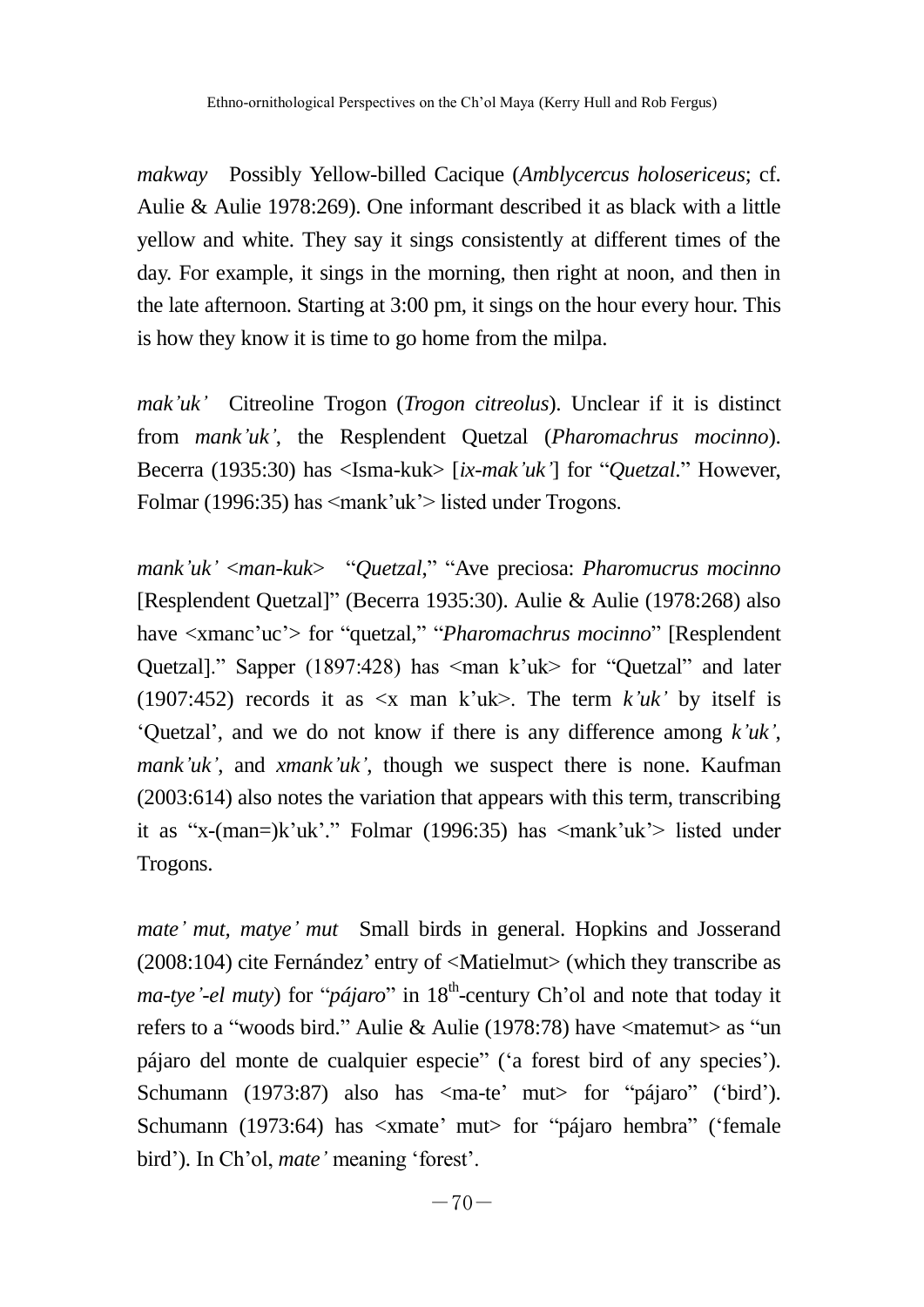*mato' mut* "pájaro" (Schumann 1973:64). This is perhaps a typing error for *mate*' *mut* since Schumann has  $\langle \text{mat-te} \rangle$  mut $\rangle$  as "pájaro" later in the same text (1975:87).

*mo'och* "especie de guaco (*pájaro*)" ('species of *guaco* [bird]') (Aulie & Aulie 1978:81).

*mukuy* White-tipped Dove (*Leptotila verreauxi*), and several other doves. Attanasi (1973:295) gives it as "dove." Schumann (1973:64) has it for "paloma" ('dove'). Aulie & Aulie (1978:269) have  $\langle x, \rangle$  for "paloma" alas blancas, paloma real" ('white-winged dove, regal dove') (*''Zenaida asiatica*") [White-winged Dove]. Whittaker and Warkentin (1965:170) give  $\langle x$  mukuy $\rangle$  as "mourning dove." MSD has  $\langle x$  mukuy $\rangle$  for "dove (bird name); paloma."

*mut, muty* General term for bird.

*mut* "chicken" or "bird" Attanasi (1973:296). Folmar (1996:14) also has it for "chicken." Kaufman similarly has  $\langle \text{mut} \rangle$  for "gallina"  $(6)$  (thicken') (2003:619). Sapper (1907:450) has "a mut" and "mut" for "Vogel" ('bird').

*nako, nakom* "bird" Attanasi (1973:297). Aulie & Aulie (1978:137) have <xñacom> for ―perdiz, (*pájaro de tierra caliente, de colore verde, es comestible*" ('quail, [bird of hot areas, green in color, edbile']). Folmar (1996:35) gives <xnakom> as a type of dove.

*na'mut* "gallina 'hen', (also 'female bird')" (Folmar 1996:27). Attanasi also has  $\langle$ na-mut $\rangle$  for "hen" (1973:296). Schumann (1973:88) has it as  $\leq$ ña' mut $>$  for "gallina" ('hen'). Hopkins and Josserand note that Fernández (1892) has "Namut", which they give as  $\langle$ ña' muty $\rangle$  for modern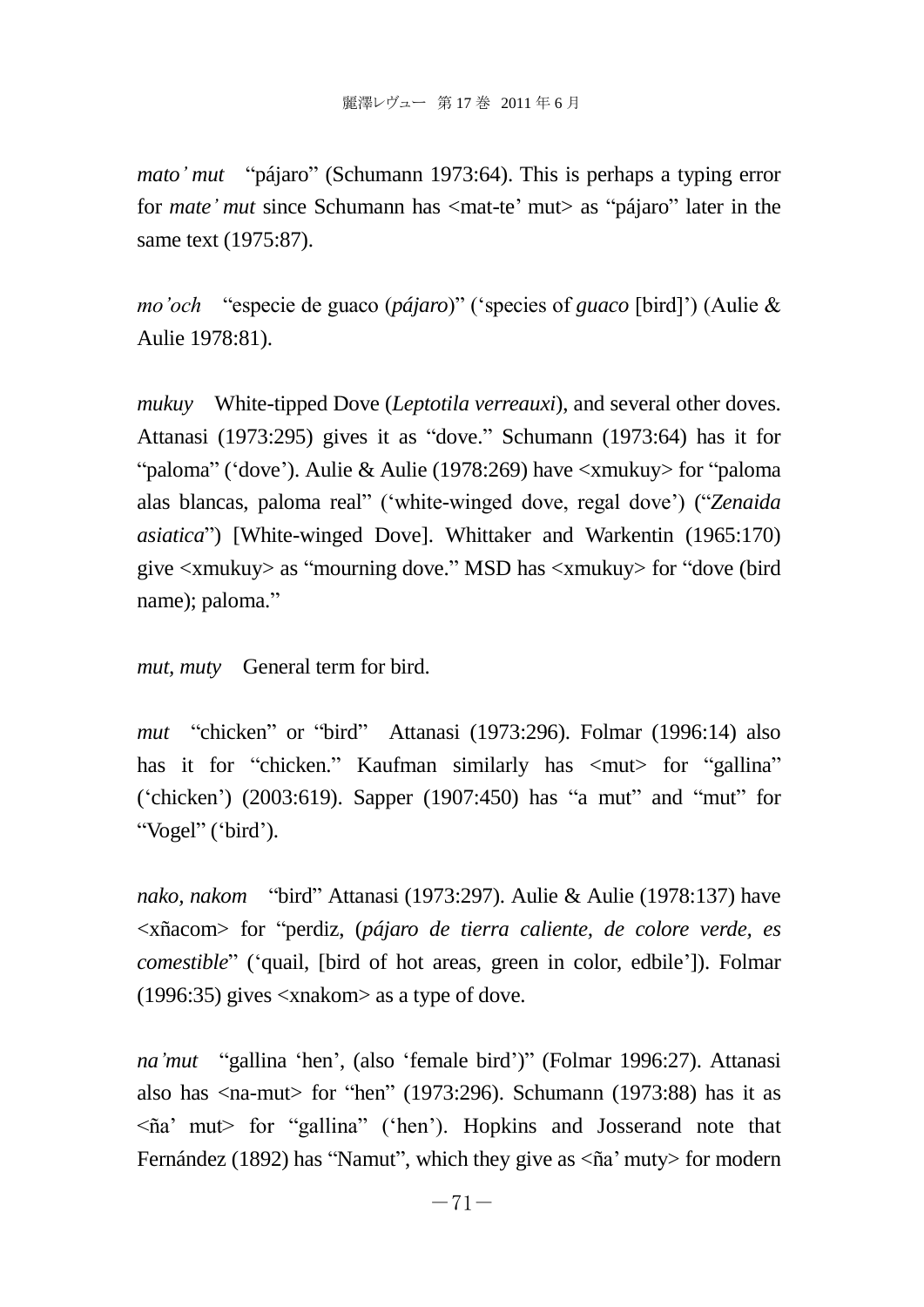Ch'ol, meaning "hen." MVS 61, 18 gives this for "female bird, hen; hembra de pájaro, gallina." Beekan and Beekman (1953:13) have it as <ña'al mut>.

*nänäte* "small bird" (Attanasi 1973:298) (orth. altered).

*ñakow, nakaw* Slaty-breasted Tinamou (*Crypturellus boucardi*). Aulie & Aulie (1978:269) have it as  $\langle x \rangle$  and  $\langle x \rangle$  for "tinamu" canelo, perdized canela," "Crypturellus cinnamomeus" [Thicket Tinamou or Rufescent Tinamou] and give the Spanish names as "tinamú canelo, perdiz canela." Attanasi (1973:297) gives  $\langle$ nako $>$  and  $\langle$ nakom $>$  as "bird", and may be related (?). MSD has <nakow> for "Thicket Tinamou: perdiz." Whittaker and Warkentin  $(1965:170)$  have this for "a partridge."

*ña' ak'ach* Female Turkey. Known as *pava* in Spanish. The morpheme  $\tilde{na}'$ , 'female, mother', is a dialectal form of  $na'$ . It is possible to just say *ak'ach* also. MSD has it for "female turkey; pava (hembra)."

 $ñoñochte'$  ("Xiphocolaptes promeropirhynchus") and "trepatroncos gigante" [Strong-billed Woodcreeper] (Aulie & Aulie 1978:267).

*pajpak* "bird name; pájaro nocturno; llega de noche en los playones a comer renacuacho. Gris, pico pacho (como pato), cola como garza. Grita "paj paj paj..." ("nocturnal bird; it arrives at night at the riverbanks to eat tadpoles. Gray, flat beak (like a duck), tail like a heron. It cries "paj paj paj…‖') (MSD). From this description, it is probably a Boat-billed Heron (*Cochlearius cochlearius*).

*pasa'* or *pajsa'* Tropical Kingbird (*Tyrannus melancholicus*), Great Kiskadee (*Pitangus sulphuratus*), and apparently large yellow-breated flycatchers in general. Aulie & Aulie (1978:138) have it as  $\langle x \rangle$  for "especie de pájaro smarillo" ('species of yellow bird'). Folmar (1996:36)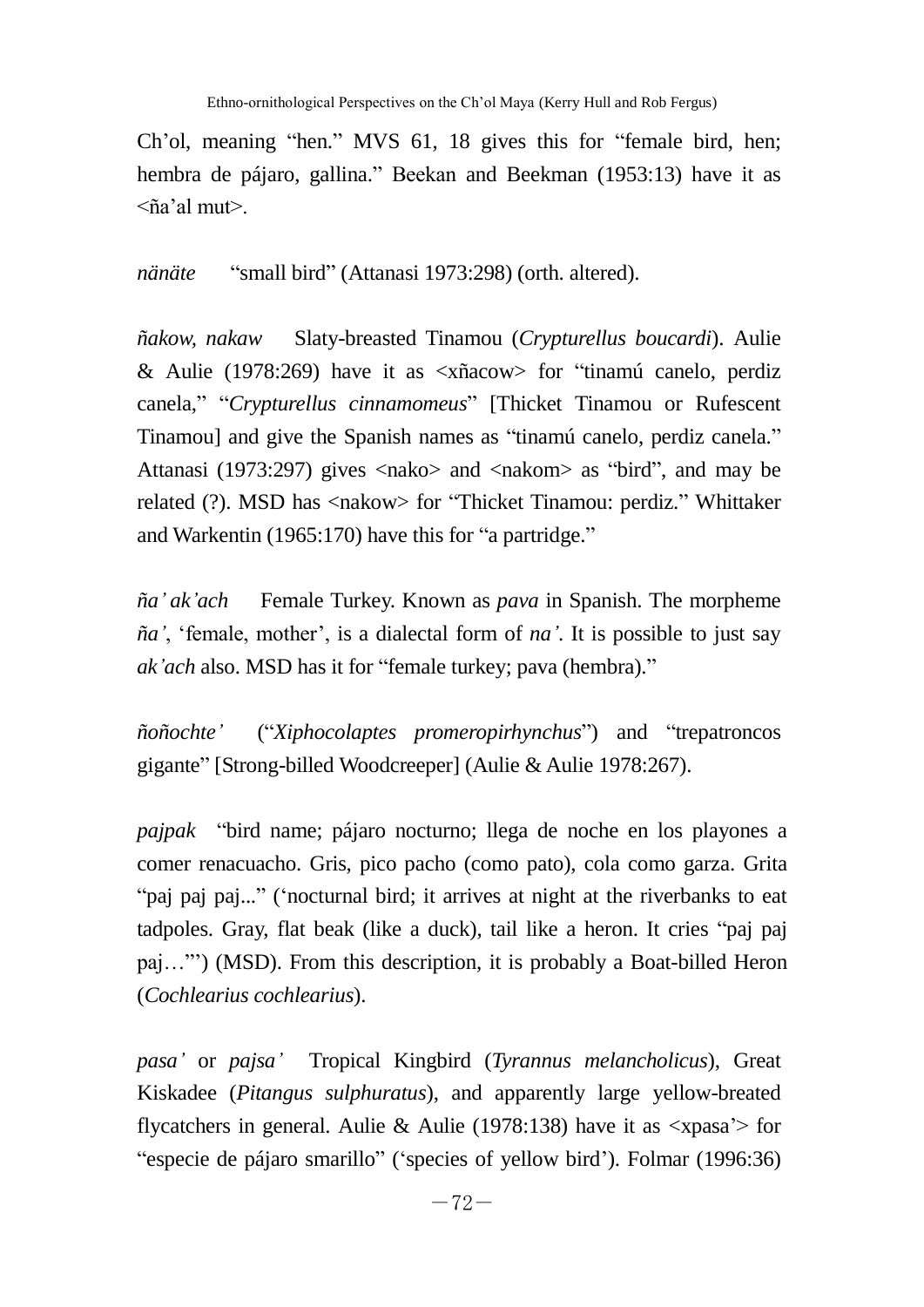has  $\langle x \rangle$  listed under "Tyrant Flycatchers."

*päm*  $\langle p+m \rangle$  "keel-billed toucan' *(Ramphostos sulfuratus*)" *(Folmar* 1996:18). Aulie & Aulie (1978:97, 267) have it for "tucán cuello amarillo" (―*Ramphastos sulruatus*‖).

*päntzik'* <*p+ntzik'*> [a kind of toucan] (Folmar 1996:19).

*peazul* "queisque, grajo verde" ("Cyanocorax yncas") [Green Jay] in the Tila dialect (Aulie & Aulie 1978:267). (See *xkejkex*)

*pech* Ducks in general. Known as *pato* in Spanish. Folmar (1996:29) has "pech 'duck', 'cormorant'." MVS 22, 74 also notes that  $\langle$  pech  $>$  is a "duck, cormorant (an aquatic bird, duck); pato, cuervo (tipo de pato)."

*pegre* Masked Tityra (*Tityra semifasciata*). They say if you shoot one, you will get warts on your body as a punishment.

*peya'* Brown Jay (*Psilorhinus morio*), and perhaps other jays. Known as *peya* in Spanish. Attanasi (1973:304) gives *peya'* (orth. altered) as a "bird" that has a "harsh call" and is "large."

*pichik', pichik* Toucan. When it cries it means there is a snake on the trail. Attanasi (1973:305) has it as  $\langle$  pičik $\rangle$  for a "small toucan."

*pichon* "paloma" (Aulie & Aulie 1978:267). Folmar (1996:35) has <pichon> listed as a type of dove.

*pich'* Black birds identified variously as Melodious Blackbird (*Dives dives*) and also Blue-black Grassquit (*Volatinia jacarina*). They say that when it sings it is a sign that someone is on the road ahead. Attanasi gives  $\langle \pi \rangle$  as "large blackbird." Becerra (1935:34) gives it as a synonym to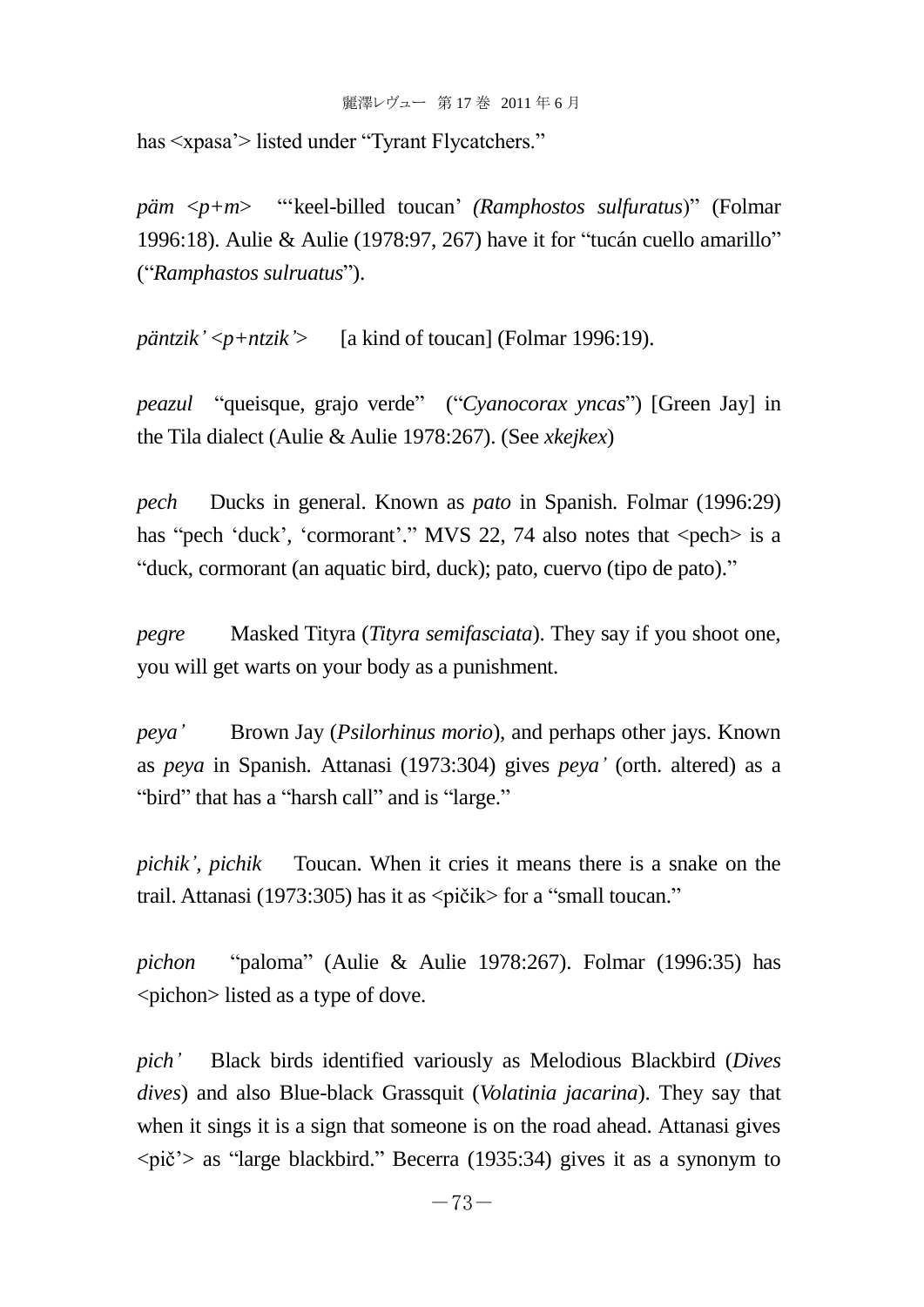*wachil* <guachil>, which he defines as "*Tordo*," "Es el zanate macho, distinto en aspecto de la hembra: *Quiscalus macrourus*‖ (‗It is the male Grackle, distinct in appearance from the female: *Quiscalus macrourus* [Great-tailed Grackle]. Berlin notes that it is a "pájaro negro" ('black bird') and gives the synonymous form as "pich" also (Matteo 2008:40). Hopkins et al.  $(2011)$  give  $\langle$ pijch' $\rangle$  and  $\langle$ pich' $\rangle$  as a "*grackle (bird); zanate, tordo.* Schoenhals: *Cassidix mexicanus*.‖ (See *wachil*)

*pij* Northern Flicker (*Colaptes auratus*). Attanasi (1973:305) gives *pi'* (orth. altered) as "bird" and says its call is " $\pi$ "; perhaps the same bird.

*pijije* Black-bellied Whistling Duck (*Dendrocygna autumnalis*). The *pijije* is also the name used in Spanish. Folmar (1996:29) has  $\langle x$  x pixpix as "pijijé 'black-bellied tree duck' *(Dendrocynga autumnalis)*."

*pijul* "bird name: pijul (blackbird); pájaro" (MSD).

*pintz'ik päm* <*pintzik' p+m*> "collared aracari' (*Pteroglossus torquatus*)" (Folmar 1996:19).

*pintzik'* MSD has it as "*small toucan; tucán chico*. Prob. emerald toucanet, *Aulacorhynchus prasinus*" and MSD has "small toucan; tucán chico." Aulie & Aulie (1978:269) have it without the glottal " $k$ " as <xpintsic for ―tucancillo collarejo‖ (―*Pterglossus torquatus*‖) [Collared Aracari]. Folmar (1996:19) has both  $\langle x$ pintzik' $\rangle$  and  $\langle$ pintzik' $\rangle$  for "collared aracari' *(Preroglossus forquutus* ).‖

*pinxik'päm* <*pinxik'p+m*> [a kind of toucan] (Folmar 1996:19).

*pipi* "turkey chick" (Folmar 1996:27). Hopkins et al. (2011) note it means "turkey chick" and that it is onomatopoetic. MSD gives it as "turkey chick; pavito chico."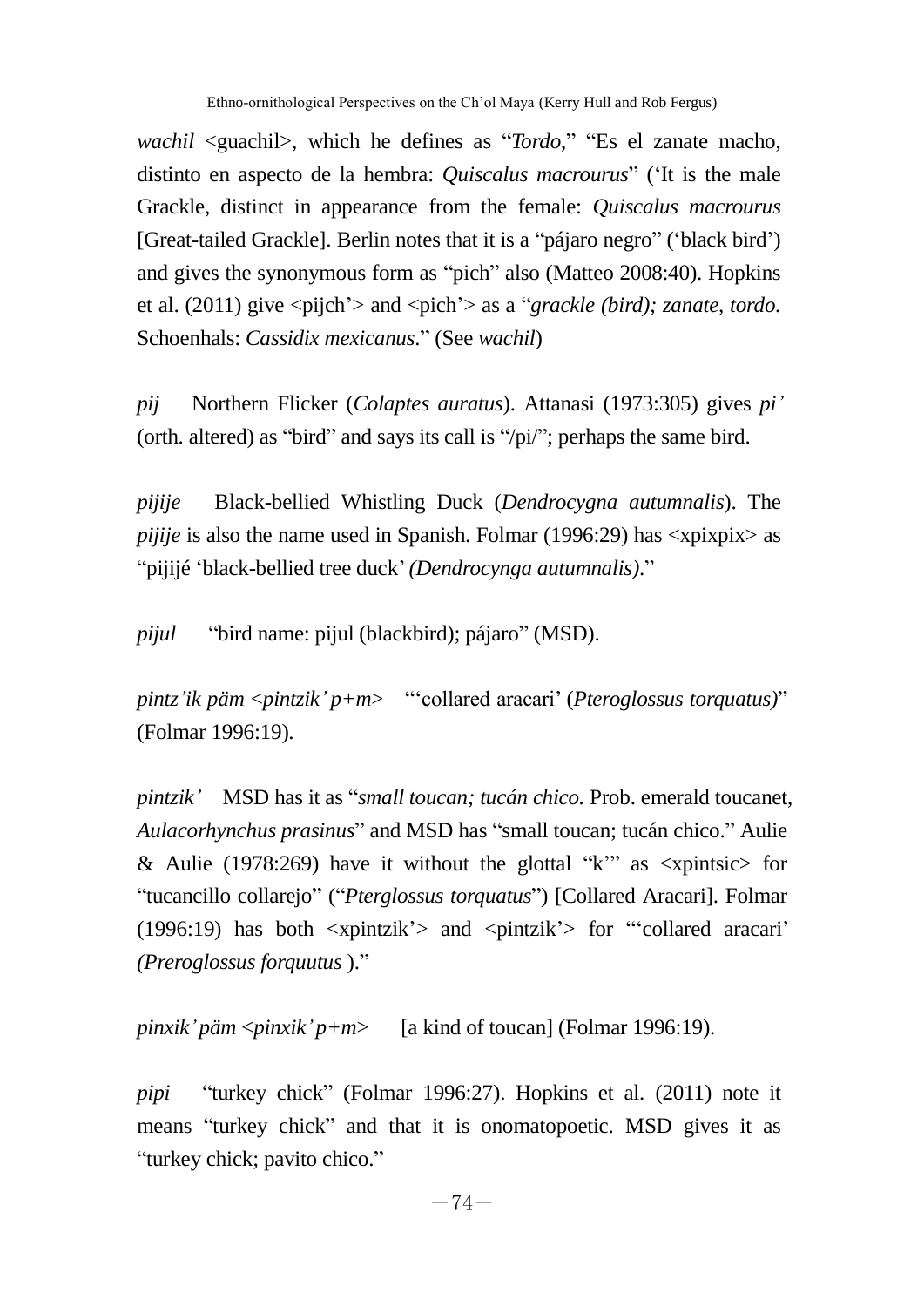*pipi'* "vellow legs' *(Tringa spp.)*," "tinguise" in Spanish (Folmar 1996:29).

*pixix* "water dove," "paloma de agua" in Spanish (Folmar 1996:29).

*poyu'* [listed under "Goatsuckers, Nighthawks"] (Folmar 1996:35).

*pujyu'* ―chotacabra, caballero‖ (―*Caprimulgus vociferous*‖) [Whip-poor-will] (Aulie & Aulie 1978:268). Becerra (1935:33) gives it as "Puyú" for "*Tapacamino*," noting that it is an "Ave poco diferente de la ―chotacabras‖ del Antiguo Continente: *Caprinulgus yucatanicus*‖ (‗Bird little different from the "chotacabras" of the Old World: *Caprinulgus yucatanicus* [Yucatan Poorwill]'). Berlin has it as "pu(i)-yú" (Matteo 2008:39). MVS  $62$  has  $\langle \text{pujvu} \rangle$  for "bird name; correcamino,  $t$ apacamino." Hopkins et al. (2011) identifiy it as a "whip-poor-will." Aulie & Aulie (1978:269) have  $\langle x, y \rangle$  for "tapacamino," "*pájaro chico*" (―*Caprimulgus vociferous*‖) [Whip-poor-will]. Folmar (1996:35) gives  $\langle \text{pujyu'} \rangle$  as "tecolote" ('owl') but  $\langle \text{pujyu'} \rangle$  as "tapacamino."

*pumuk* [listed as a kind of dove] (Folmar 1996:35).

*puruwok* Small doves including Common Ground Dove (*Columbina passerina*), Ruddy Ground Dove (*Columbina talpacoti*), Inca Dove (*Scardafella inca*). Said to include a number of "very small doves." Attanasi (1973:306) gives  $\langle \text{por-wok}\rangle$  and  $\langle \text{puru-wok}\rangle$  for "small dove." Aulie & Aulie (1978:139, 269) also have <xpuruwoc> as "*columbina passerina*" [Common Ground Dove] and says it is a small bird that is "color blanco, moteado de rojo" ('white, red mottled') and give it as "tortolita" in Spanish, Schumann (1973:71) has it for "tórtola." However, Whittaker and Warkentin (1965:170) give  $\langle x$  survay as a "sparrow." MSD <xpuruwok> has it for "dove (bird name); paloma." Folmar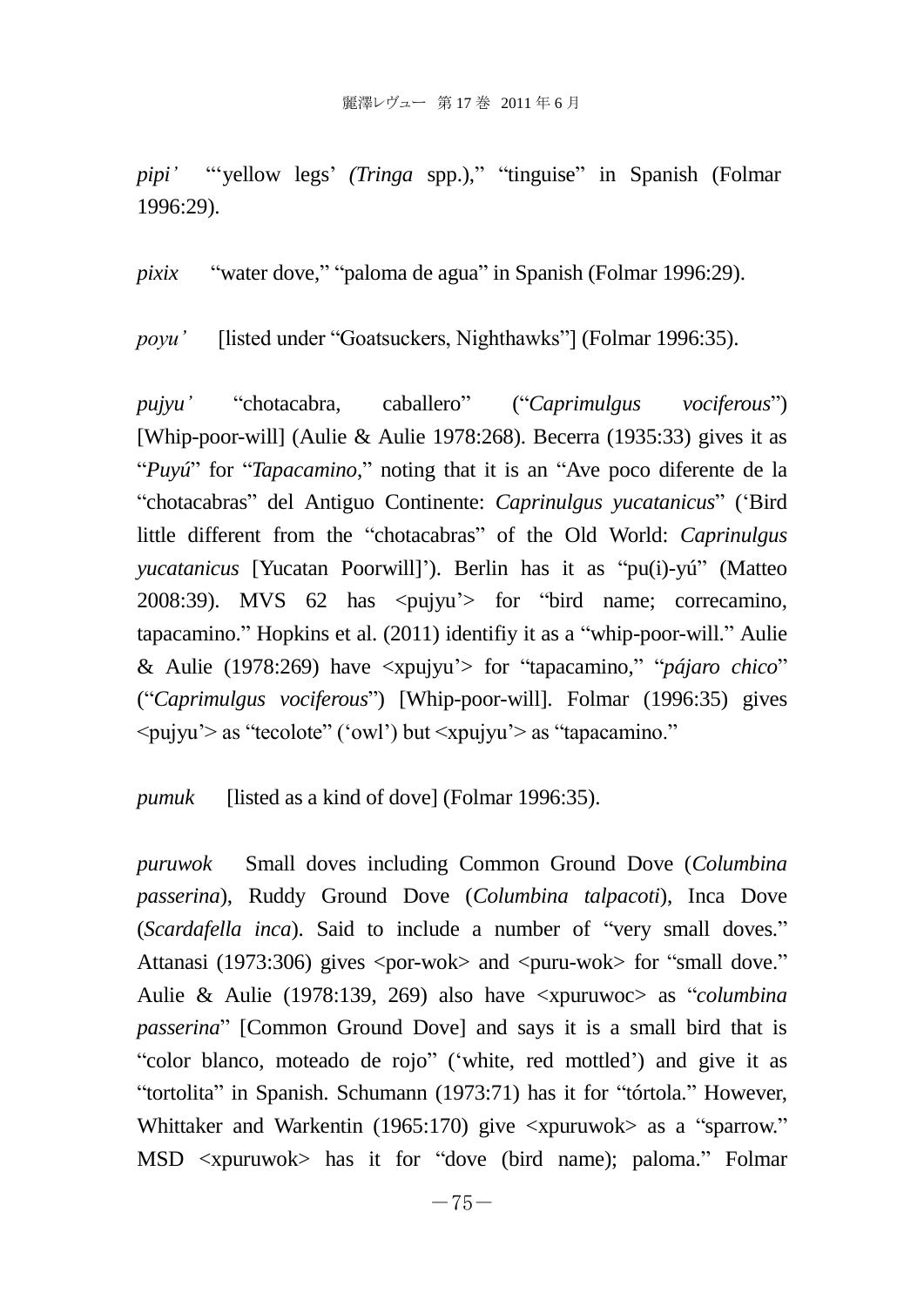Ethno-ornithological Perspectives on the Ch'ol Maya (Kerry Hull and Rob Fergus)

(1996:35) has <xpuruwok> as a type of dove.

*puyero* Common Nighthawk (*Chordeiles minor*).

*p'it* Presumably generic term for flycatcher.

*säsäk tz'unun* 
"white-throated hummingbird; gorrión pecho blanco" (MSD).

*se lu'* [listed under "Tyrant Flycatchers] (Folmar 1996:36).

*sip* "bird name [grossbeak?]; pijul (pájaro)" (MSD). Hopkins et al. (2011) identifies it as "*Crotophaga ani, C. sulcirostris*, 'smoothbilled and groove-billed ani'."

*snitz*  $\langle$ *snits*> [orthographic suggestion uncertain] "*Golondrina*" (‗sparrow') (Becerra 1935:20).

 $\langle$ s+s+kpech> 

"heron" (Folmar 1996:29).

 $\langle$ s+s+k xta'jol> 
"king vulture' (*Sarcoramphus papa*)," "carroiiero rey" in Spanish (Folmar 1996:22).

*stzelel* <*stselel*> ―carpintero real, picotero‖ (―*Campephilus guatemalensis*‖) [Pale-billed *Woodpecker*] (Aulie & Aulie 1978:268).

*stzijk* <*stsijc*> ―pico de oro, cerquero pico dorado‖ (―*Arremon aurantiirostris*") [Orange-billed Sparrow] (Aulie & Aulie 1978:268).

*surtin* An unidentified bird. Said to be like a Greater Roadrunner (*Geococcyx californianus*) from illustration in field guides, but it is a migratory bird.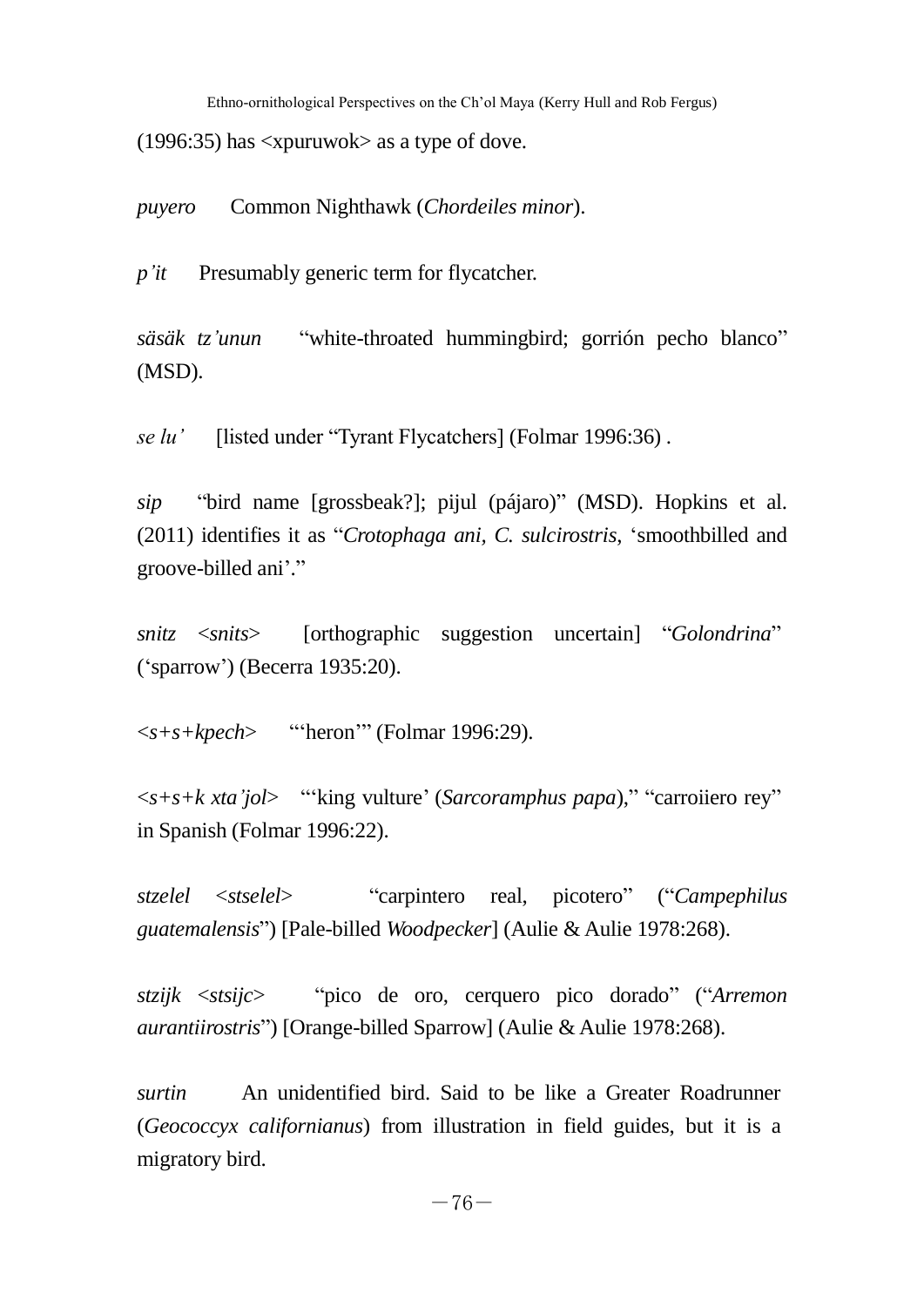## *ta rik* ("*Cathartes aura*") [Turkey Vulture ] (Folmar 1996:22).

*tatmut* "rooster" (Folmar 1996:27). Also, <tat-mut>, "rooster" in Attanasi  $(1973:296)$ . Schumann  $(1973:56)$  gives it as  $\lt$  tat mut for "gallo" ('rooster'). Becerra (1935:20) records <Tiat-rnut> for "*Gallo*" ('rooster'). In 1789, Juan José de la Fuente Albones gave the term for "gallo" (‗rooster') as <chitón-mut> (Becerra 1935:20). Stoll (1938:55) has <tiatmútiö> (*tyaty muty*) for ―Henne‖ (‗hen') (cf. *ch'iton mut*).

*ta'jol, tya'jol* Black Vulture (*Coragyps atratus*). Known as *zopilote* in Spanish. Attanasi (1973:317) has  $\lt$ tahol> for "vulture." Aulie & Aulie (1978:69) has  $\langle x \rangle$  and  $\langle y \rangle$  for "zopilote" or "*Coragyps atratus*" [Black] Vulturel. Folmar (1996:26) has  $\langle x \rangle$  ta' jol for "aura común" or "turkey" vulture," but that really represents three different species. Schumann  $(1973:73)$  has  $\langle \text{ta}' \text{iol}\rangle$  for "zopilote" ('vulture'). Becerra (1935:36) gives it as "Tia-jol" for "Zopilote" ('vulture') and notes it is an "Ave de rapiña mui conocida: *Catharistes atratus*‖ (‗Well-known raptor bird: *Catharistes atratus* [should be *Coragyps atratus*, referring to the Black Vulture]'). Sapper (1907:450) has "Tyahol" for 'buzzard' in the Tila dialect. Aulie  $\&$ Aulie (1978:269) have <xta'jol> for "zopilote negro" ("*Coragyps atratus*") [Black Vulture]. MVS 82 has <xta' jol> for "buzzard; zopilote (cabeza negra)."

*ti'*, *xti'* Woodpeckers including Smoky-brown Woodpecker (*Veniliornis fumigatus*), Golden-fronted Woodpecker (*Melanerpes aurifrons*). The name is onomatopoetic. They say it gives a warning that something negative like an accident, a fall, etc., will happen. It announces when you are going to cut yourself, a snake is coming, or someone will come to hurt you when it cries. They say this is strongly believed by the people. Folmar (1996:20) has  $\langle x \text{t} \rangle$  for a kind of woodpecker. Folmar (1996:34) has  $\langle x \text{t} \rangle$  as a kind of woodpecker.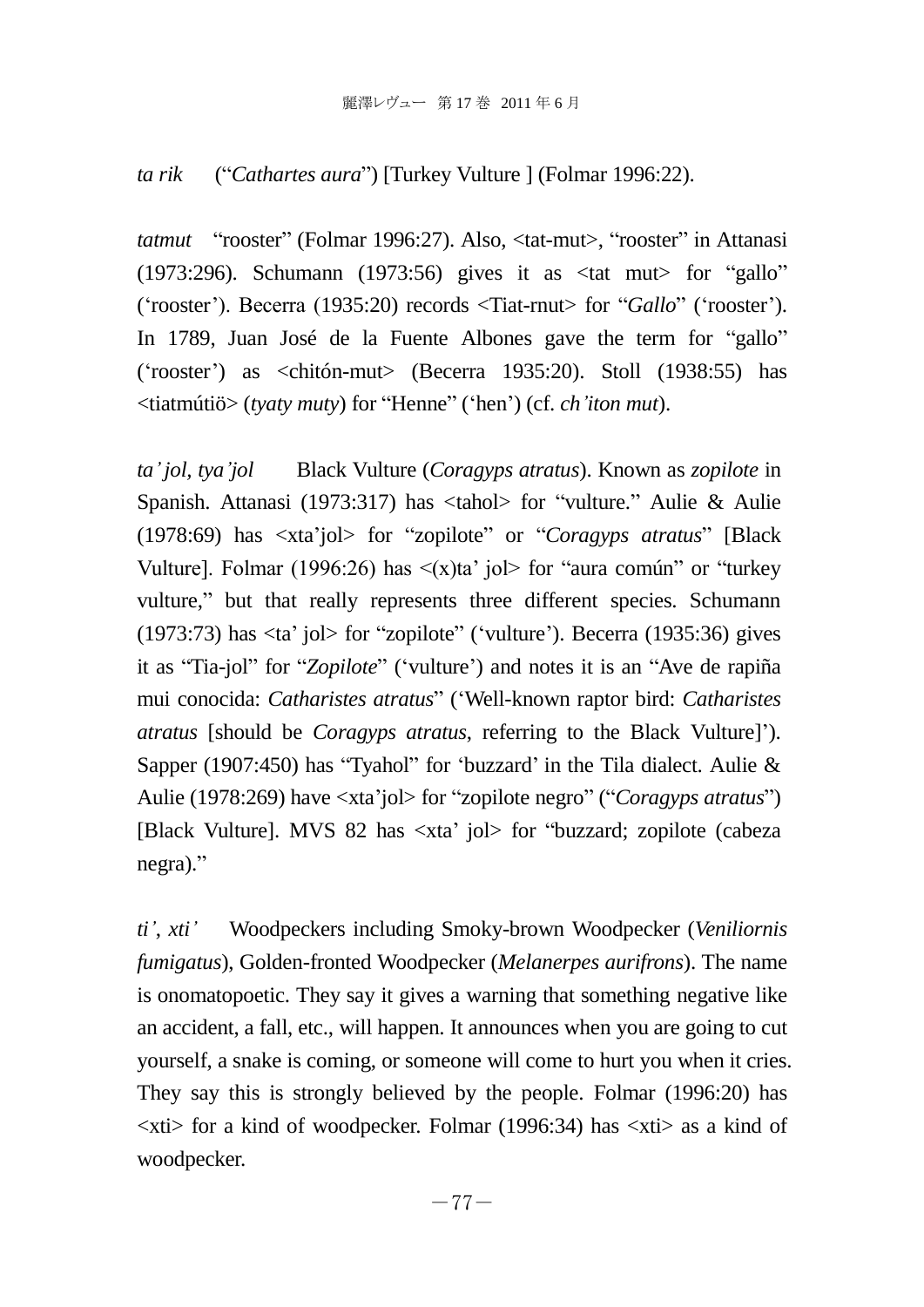*tija'* "piscoy, vaquero" ("*Piaya cayana*") [Squirrel Cuckoo], given as  $\langle x \rangle$  and  $\langle x \rangle$  (Aulie & Aulie 1978:139, 269). Its song means someone will die, a crime will be committed, a snake will be on the road, etc. Aulie & Aulie (1978:139) also have  $\langle x^2 \rangle$  and  $\langle x^2 \rangle$  for "pájaro chico y colorado" (small bird and red'). Folmar (1996:36) has  $\leq x$ ti ja $\geq$  for "piscoy, Piaja cayana = cuckoo?".

*ti' ap* Squirrel Cuckoo (*Piaya cayana*). Its song is a sign that it is going to rain. However, it can also signal something bad is going to happen such as a fall or an injury.

*toit "Mexican robin: cenzontle (pájaro). "Cenzontle" names a similar* bird, the mockingbird; this is the Brown or Mexican robin, *Turdus* sp., called "primavera" in central Mexico and "calandria" in Chiapas" (Hopkins et al. 2011). Becerra (1935:14) has  $\langle \text{tioi} \rangle$  as "Cenzontle." MVS 88 has  $\lt$ tojt $>$  for "mockingbird; zenzontle." MSD defines  $\lt$ tojt $>$  as a "Mexican robin (sighting in Palenque); calandria (pájaro)." Presumably Clay-colored Thrush (*Turdus grayi*).

*tojtoj tzelem* "pájaro carpintero" ('woodpecker') Schumann (1973:95).

*tow, tyow* Laughing Falcon (*Herpetotheres cachinnans*). Known as *gavilán* in Spanish. Schumann (1973:95) has  $\langle$ tow> for "gavilán, águila" ('hawk, eagle'). Aulie & Aulie (1978:139, 269) have  $\langle x$ tow $\rangle$  for ―buteogallus‖ and they describe it as ―gavilán, pájaro negro (*como de treinta centímeros de largo; de tierra caliente*‖ (‗hawk, black bird [about 30 centimeters in length; from colder areas]'). Folmar (1996:22) has <tow> for ―cattle hawk,‖ ―gavilan vaquero‖ in Spanish. Schumann  $(1973:46, 56)$  gives it for both "águila" ('eagle') and "gávilan" ('hawk'). Becerra (1935:20) has "tiou" for "*Gavilán*" ('hawk'). MSD gives it as ―pájaro vaquero, blanco en su cuerpo; alas negras arriba, blanca abajo,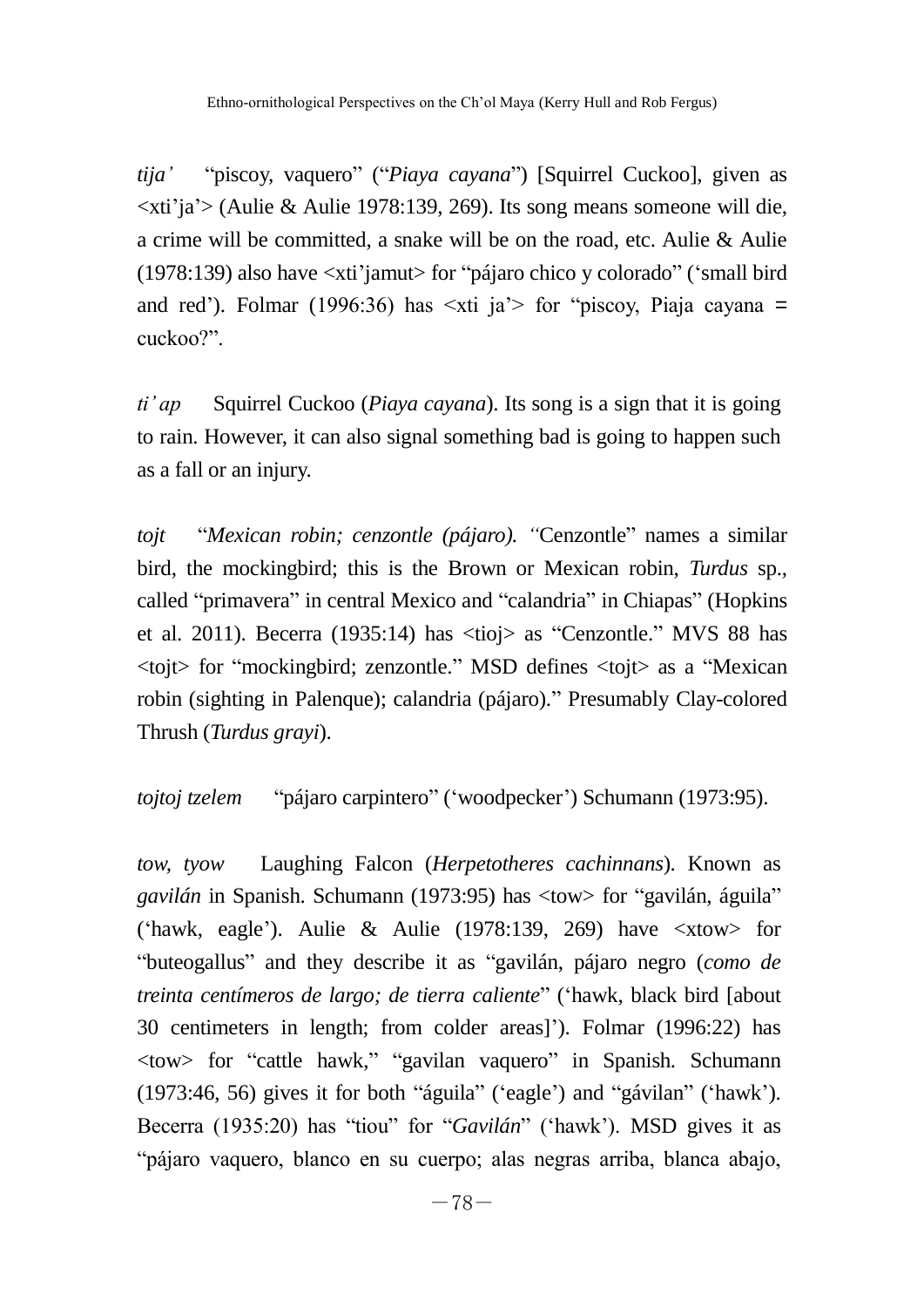collar blanco (‗*vaquero* bird, white on its body; black on upper wings, white below, neck white')." Hopkins et al.  $(2011)$  note that it is a "gavilán"  $('hawk').$ 

*tojkay, tyojkay* Yucatan Bobwhite (*Colinus nigrogularis*). Aulie & Aulie (1978:153, 268) give it as <tojc'ay> once and as <xtojcay> elsewhere with variation in the glottal stop. They define it as "*Colinus virginianus*" [Northern Bobwhite] and say it is an "especie de pájaro grande (*rayado*, *negro; anda en el suelo)*" ('species of large bird (striped, black; goes on the ground'). They also call it "cuiche" or "cordoniz común" in Spanish  $(1978:113, 267)$ . Folmar  $(1996:35)$  gives  $\langle x \rangle$  at  $\langle x \rangle$  for "crested guan? large ground bird; striped, black."

*tunkay* [listed as a type of dove] (Folmar 1996:35).

*tutupani* Some kind of toucan.

*tutuy* Type of Pygmy Owl (*Glaucidium* sp.*s*). Aulie & Aulie (1978:167) give  $\langle$ xtutuy> as a "lechuza" that is "chica". Folmar (1996:22) has  $\langle$ xtutuy> for "pajaro de seca," or ""bird of the dry season'."

*tutz* "dove (bird); paloma tortolita azul" (MSD). Aulie & Aulie  $(1978:269)$  have  $\lt$ xtuts for "paloma perdiz, paloma cordoniz" (―*Geotrygon albifacies*‖) [White-faced Quail Dove].

*tuyub'* ―periquito aliamarillo‖ (*Brotogeris jugularis*) [Orange-chinned Parakeet] (Aulie & Aulie 1978:268). Aulie & Aulie (1978:115) also give it as "carolina paroquet." MVS 64 has  $\langle$ tuyub' $\rangle$  for "perrot; perico" and MSD has it for "parrot; cotorra (loro chico) cabeza blanca, círculo blanco (medio sucio de verde), punta de alas y cola es roja, come maíz."

*tuyu', (x)tyuyu'* White-fronted Parrot (*Amazona albifrons*). Schumann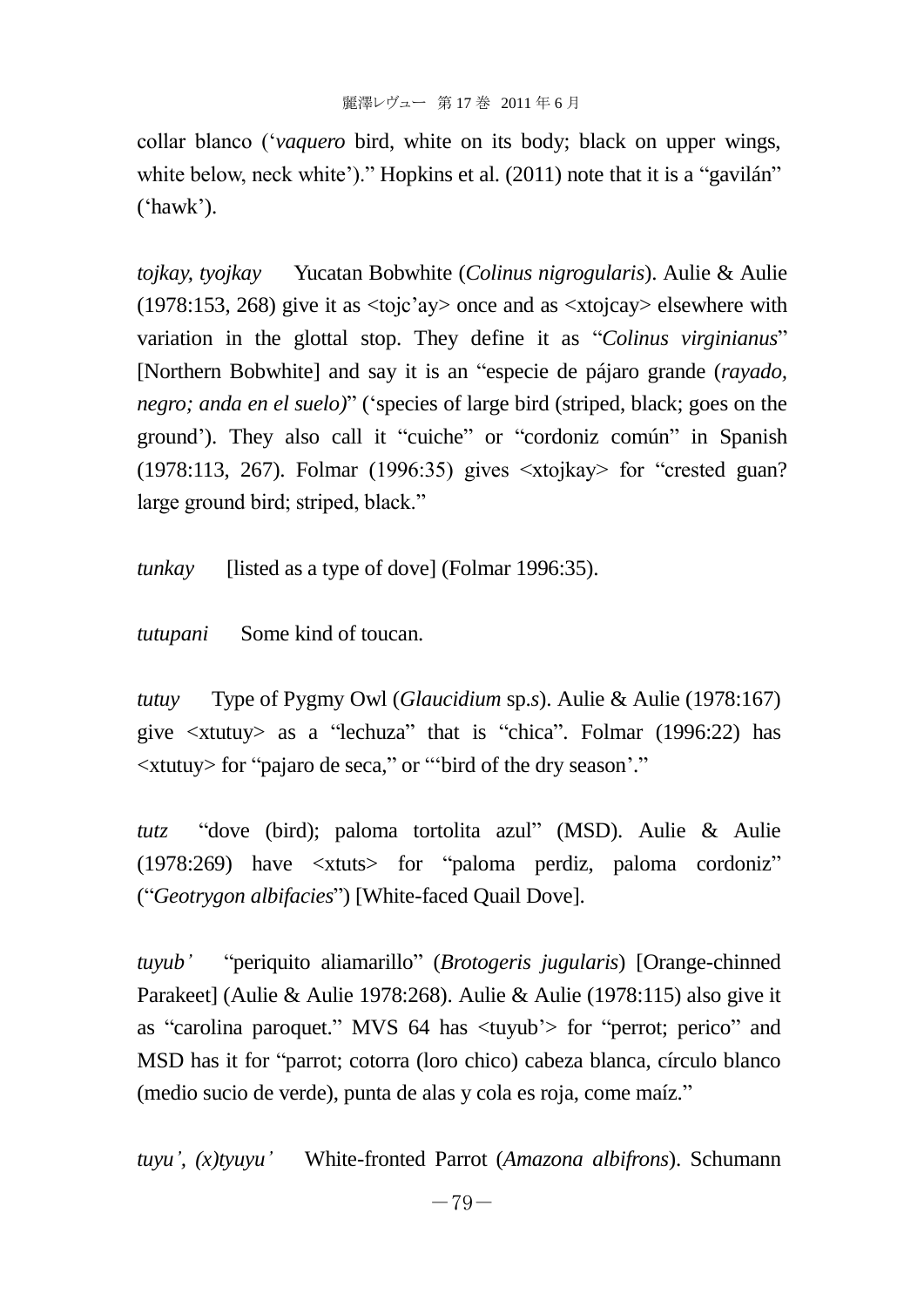(1973:65) also has it as  $\langle$ tuyu' $\rangle$  as "perico" ('parakeet').

*tu'tu'pani'* Grey-necked Wood Rail (*Aramides cajanea*). Folmar  $(1996:29)$  has  $\lt$ xtutupana $\gt$  for the Spanish "tutupaña" and English ―‗woodrail'*(Amerides* spp.).‖

*ty'iw* ―<*Tiiv*> /ty'iw/ *águila* ‗eagle'is attested in other Mayan languages, although it is not attested for modern Chol. It is likely to be a native but obsolete term" (Josserand and Hopkins 2008:109).

*tyonch'ich'* Oriole (various *Icterus* sp.). Its name is onomatopoetic. They are said to eat bananas. *tyon* is a dialect variation of *ton*. Attanasi  $(1973:325)$  has it as  $\langle$ tun-čič $>$  for a "small bird".

*tyukuk* Migratory thrush (*Catharus* sp.). They appear in September through December. There may be a variant of *tyujkuk* also.

*tzelel* ―‗Pileated woodpecker' *(Dryocopus formicivorus*)‖ (Folmar 1996:20). MSD has it for "woodpecker (bird); pájaro carpintero (tiene cresta).‖ Since Pileated Woodpecker is a North American species, this probably refers to either Lineated Woodpecker (*Dryocopus lineatus*) or possibly Pale-billed Woodpecker (*Campephilus guatemalensis*).

*tzijkotzo'* "chicantor" (Aulie & Aulie 1978:268) (orth. altered).

*tzinkolon* Secretive forest bird, identified from a field guide illustration by one informant as Common Bush Tanager (*Chlorospingus ophthalmicus*). Known as *calándria* in Spanish. Another consultant identified it as a Black Phoebe (*Sayornis nigricans*). It is a very small bird with some black, brown, and yellow. They say there are two classes: One flies near the ground and one flies higher in the forest. The bluish ones fly higher. The ones that fly low are called *amuy mut*. (See *amuy mut*).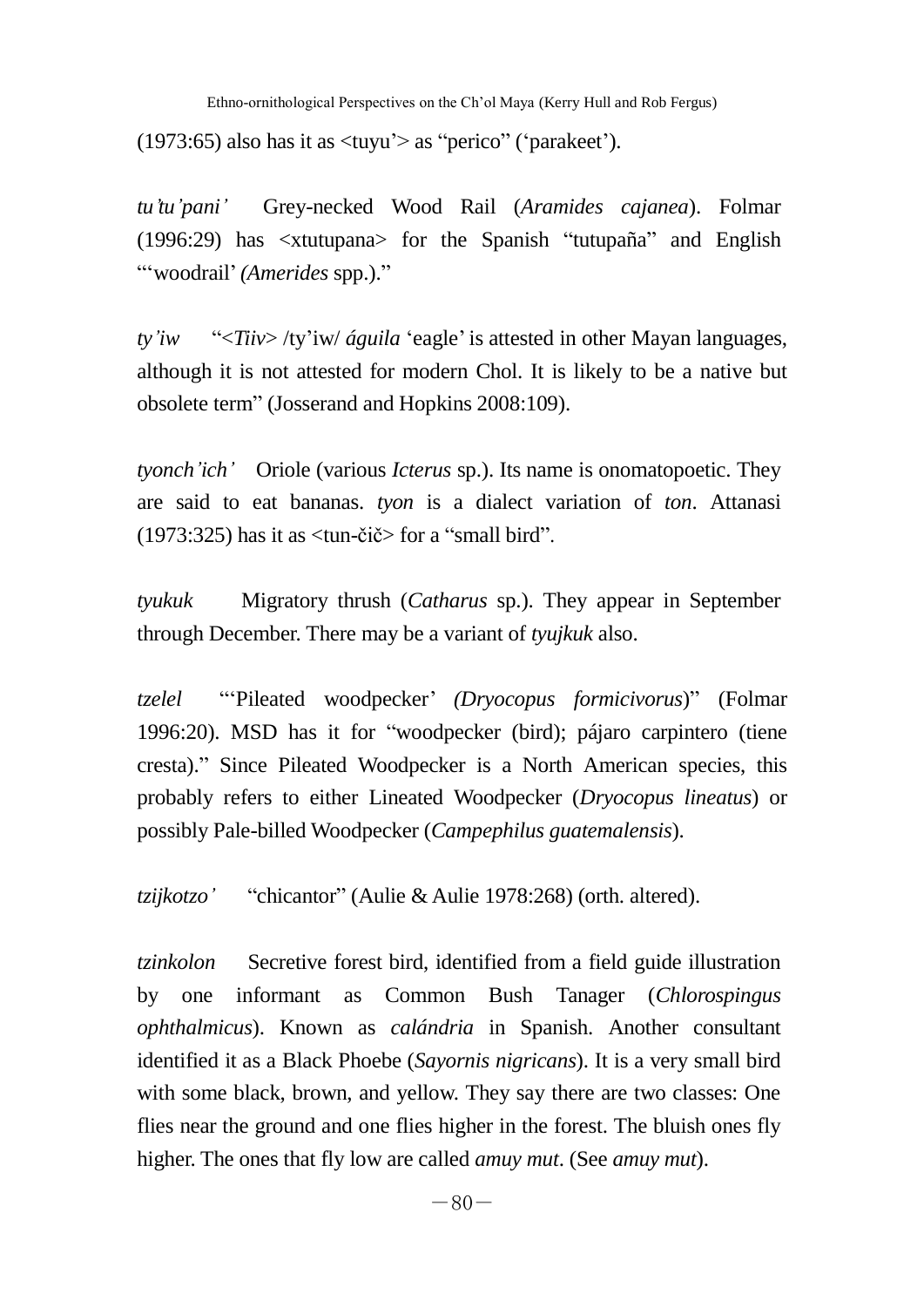*tzunawlub* <Tsunaulub> 
"Aguila" ('eagle') (Becerra 1935:10). Juan José de la Fuente Albo (Becerra 1935:10) gives <tiiú> as a synonym.

*tz'ikway* Groove-billed Ani (*Crotophaga sulcirostris*). Its name is onomatopoetic. *Tz'ekway* is a rare variant. Attinasi (1973:349) gives *tz'ik-way* (orth. altered) as "bird" and "small ugly blackbird."

*tz'ijk* "ant shrike (bird); pájaro" (MSD). Aulie and Aulie (1978:106, 268) have  $\langle$ stsijc $\rangle$  as "pico de oro" and indentify it as "*Arremon aurantilrostris*" [Orange-billed Sparrow].

 $tz'u'$  *lukum*  $\lt$ *ts'u' lucum*> — "tipo de pájaro con pico largo" ('type of bird with a long beak'), "*(Tiene la cabeza blanca y amarilla, el cuerpo negro y v amarillo arriba, y blanco abajo. Las alas son negras y amarillas, la cola verde y negra, y los pies blancos. Se encuentra en la tierra fría*" (It has a white and yellow head, the body black and yellow on top, and white below. The wings are black and yellow, the tail green and black, and the legs white. They are found in colder areas') (Aulie & Aulie 1978:123).

*tz'uñun* or *tz'unun* Hummingbirds (Trochilidae), all varieties. They say you will get lots of girlfriends if you swallow the heart of a hummingbird. This comes from the idea that hummingbirds get to drink from various flowers every day. Whittaker and Warkentin (1965:168) have a variant with  $\sqrt{a}$  for both vowels, "tz'äñän" (orth. altered). MSD as  $\langle x \rangle$ tz'unun $>$  for ―hummingbird; gorrión.‖ Folmar (1996:35) has numerous hummingbirds preceded by color terms.

*tz'u'tz'u' chab* Hummingbird. It literally means "suck-suck-honey".

*ujkutz* Red-billed Pigeon (*Patagioenas flavirostris*). Known in Spanish as *paloma*. Its name is onomatopoetic. It sings "ujkukutu ujkukutu."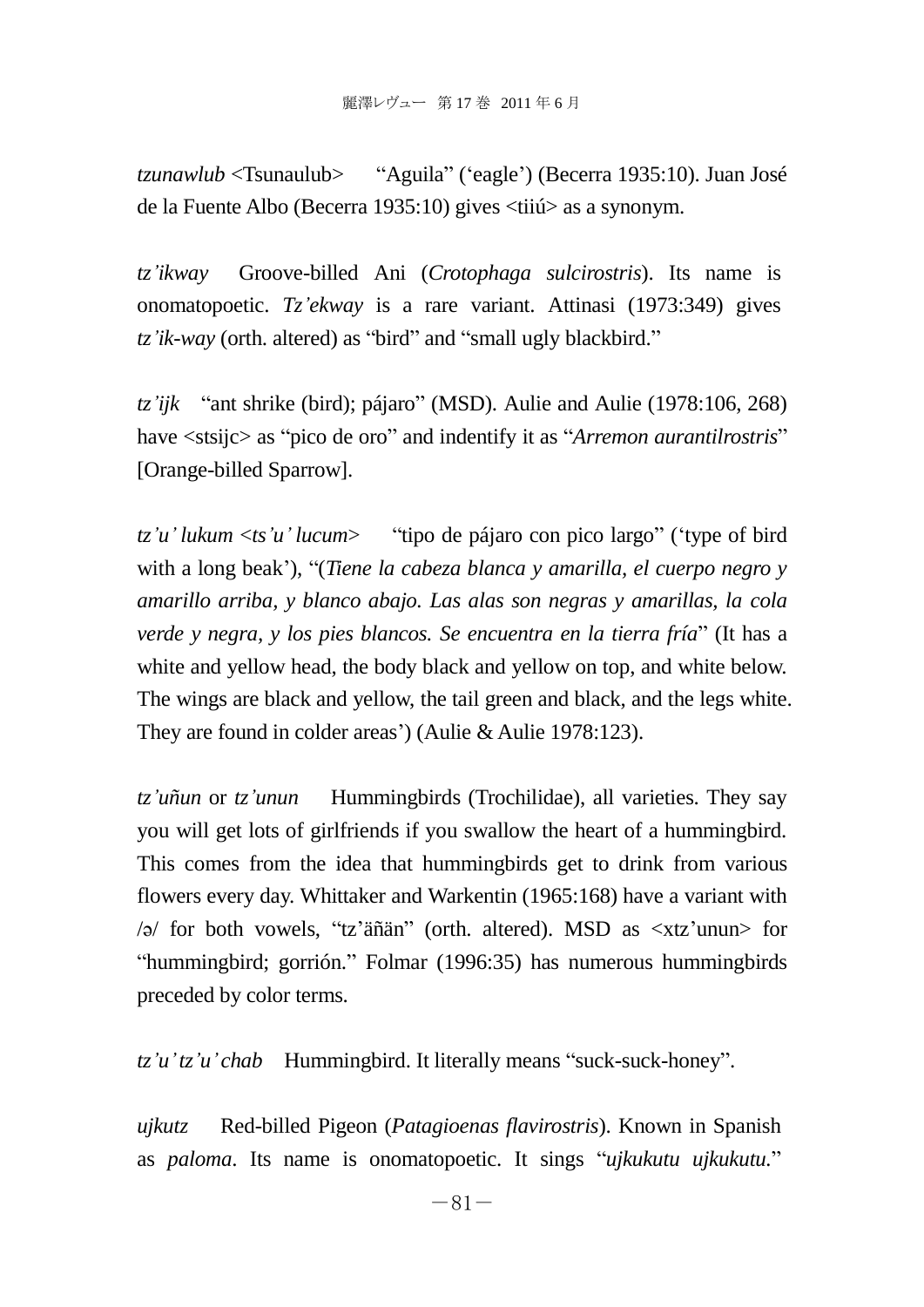Schumann (1973:71) has it as  $\langle$ uikutz $>$  for "torcaza." Attanasi (1973:329) has  $u:k$  (orth.altered) as "bird" and  $u:k-utz$  (orth. altered) as "bird, mountain dove." Aulie & Aulie (1978:269) have  $\langle x \rangle$  and  $\langle y \rangle$  and  $\langle x \rangle$  and  $\langle y \rangle$ ocotera, paloma de collar" ("Columba fasciata") [Band-talied Pigeon]. MVS 84 has  $\langle$  ujkutz> as "*pigeon, dove; paloma.*"

uirich' "loro frentirrojo" and "loro verde" ("Amazona autumnalis") [Red-lored Amazon or Red-lored Parrot] (Aulie & Aulie 1978:125, 268). MVS 64 has  $\langle$ ujrich' $>$  as "parrot; perico." Folmar (1996:34) has  $\langle$ ujrich $>$ as a "parrot."

*unix* <*unish*> "perico" ('parakeet') (Becerra 1935:28).

usijl <usijl> 
"Zopilote (Aasgeier)" ('buzzard') Sapper (1907:450). Stoll  $(1884:54)$  has "öjsí" for "Zopilote" ('buzzard').

*wachin* "grackle (bird); zanate" (Hopkins et al. 2011). Berlin (Matteo  $2008:40$ ) has it as "wachin" for "tordo." MVS 66, 86 has  $\langle$ wachin $\rangle$  for ―grackle, thrush; zanate, tordo.‖ Juan José de la Fuente Albones (Becerra 1935:15) has it as  $\langle$ kuich-chín $>$  for "codorniz." Becerra (1935:34) gives it as <guachil> [*wachil*] meaning "*Tordo*," "Es el zanate macho, distinto en aspecto de la hembra: *Quiscalus macrourus*" ('It is the male grackle, distinct in appearance from the female: *Quiscalus macrourus* [Great-tailed Grackle]. Becerra also says it is the same as the  $\langle$ pich $\rangle$ . Berlin notes that it is a "pájaro negro" ('black bird') and gives the synonymous form as <pich> also (Matteo 2008:40). Berlin (Matteo 2008:40) has it as <wachin>, which Hopkins and Josserand (2008:101) suggest is better transcribed as perhaps "x-wachiñ," meaning "grackle." Whittaker and Warketin (1965:34) record it as <xwajchin> for "blackbird." (See *pich'*)

*wäj* Brown-crested Flycatcher (*Myiarchus tyrannulus*).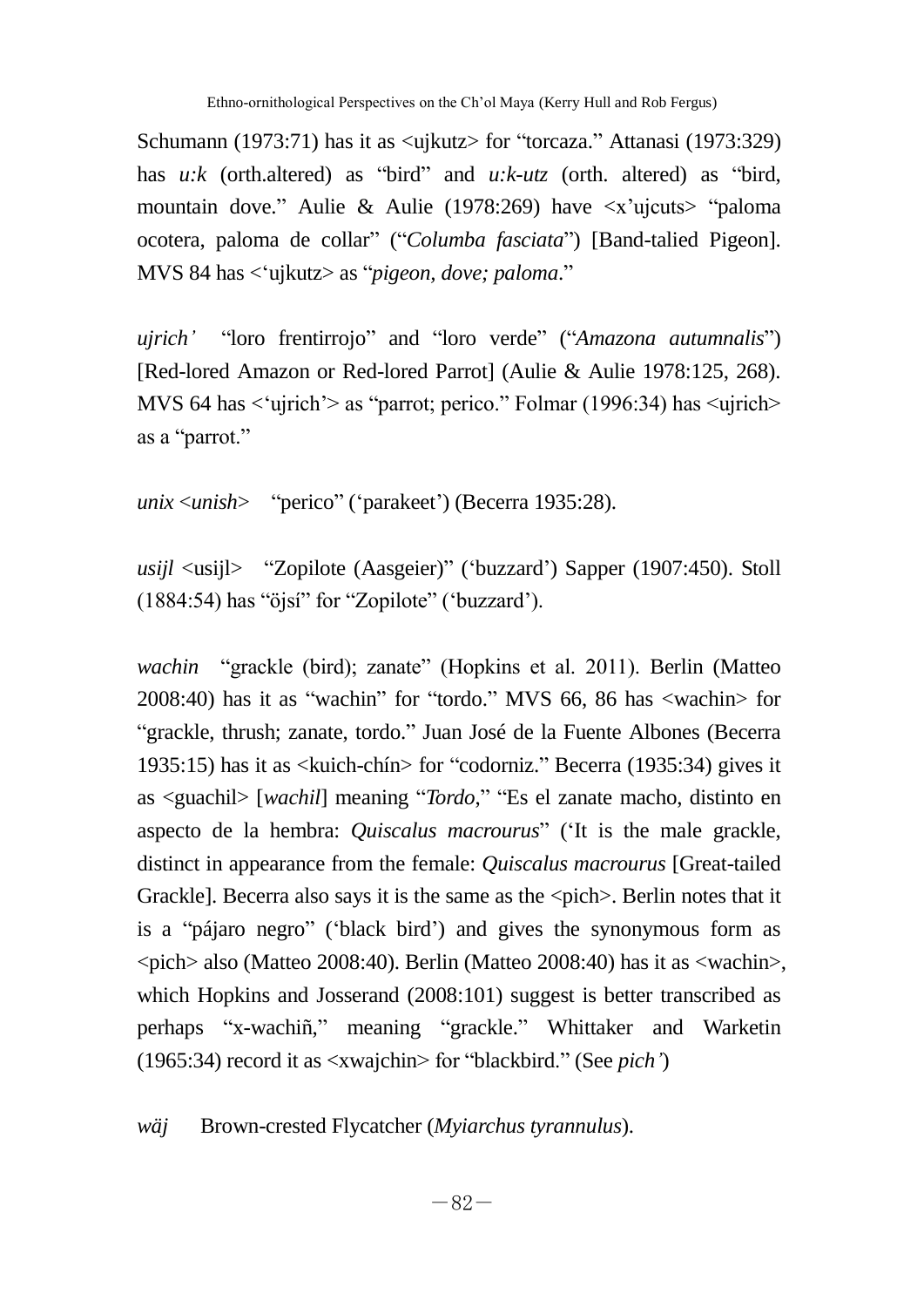*wilvutz* An unidentified bird. A very small bird that is partially brown, gray, and has stripes on its back. They show up around July to September in Tila, Chiapas.

*wilis, wilix* A kind of swallow. The name is onomatopoetic. The song of the *wilis* is "*wilis wilis*" and, according to Whittaker and Warkentin  $(1965:60)$ , it means "sweeter-sweet sweeter-sweet." Becerra  $(1935:20)$ records this term as  $\langle$ bilis $\rangle$  for "*Golondrina*." MVS 85 has the variant <wilis chan> "swallow; golondrina." Aulie & Aulie (1978:269) have <xwilis> as ―vencejo listado, golondrina de cueva‖ (―*Streptoprocne zonaris*‖) [White-collared Swift]. The Ch'ol say that when they fly in a group and circle around it means it is going to rain.

wirischan "golondrina" ('swallow') (Aulie & Aulie 1978:130). Aulie & Aulie (1978:269) also have  $\langle x$ wirischan $\rangle$  for "golondrina" ('swallow')," a ("*palabra genérica*") ('general term')."

*wox* ―*bird name; tipo de pájaro*‖ (Hopkins et al. 2011). (See *chanwox*)

*wuk pik* ―motmot (bird); guardabarranca. ACG. Schoenhals: *Eumomota superciliosa* [Turquoise-browed Motmot]. Lit., ‗seven times eight thousand, 56,000" (Hopkins et al. 2011). Folmar (1996:35) gives  $\langle xwukpik \rangle$  as "guardabarranco" and lists it as a kind of Trogon. Aulie & Aulie (1978:269) have  $\langle xwuquip \rangle$  for "péndulo de corona, turco real" ("*Momotus momota*") [Blue-crowned Motmot]. They also describe it as a "pájaro (*de cabeza azul*, *patas cortas y cola larga*)" ('bird [with a blue head, short legs and long tail]') (Aulie & Aulie 1978:144, online edited version only). Folmar (1996:35) also has  $\langle x \rangle$  xwukip as "péndulo de corona." (cf. *jukpik*)

*xbijmut* "carpintero" ("*palabra genérica*") ('general term') (Aulie & Aulie 1978:134, 268).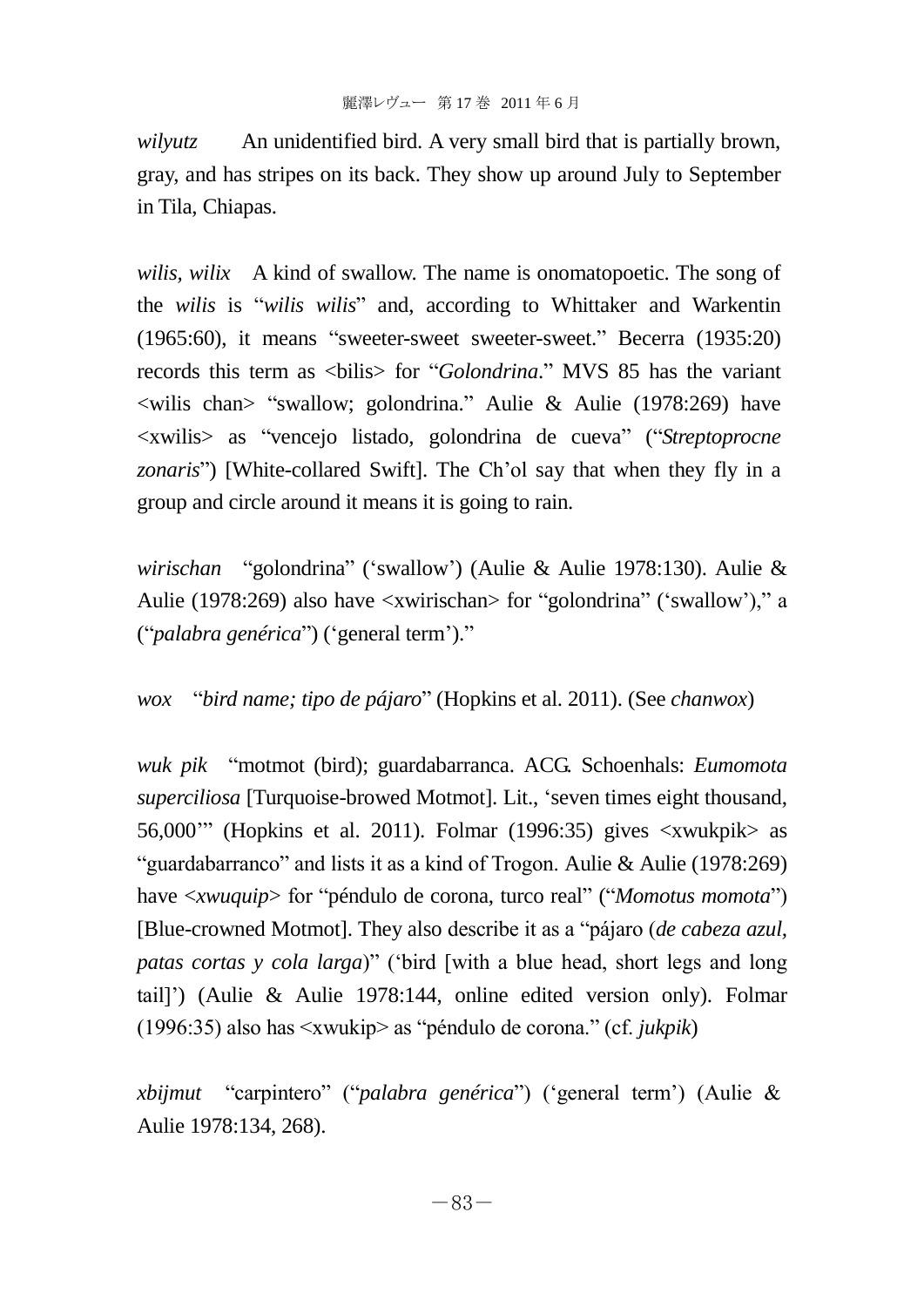*xboch jol* "capulinero" ("*palabra genérica*") ('general term') (Aulie & Aulie 1978:134, 268). Folmar (1996:36) has <xbochjol> listed under "Tyrant Flycatchers" and as "tiamaria" in Spanish.

*xbuk' tzatz* ―‗small kingfisher' *(Choroceryle aenea* [American Pygmy Kingfisher])," "martin pescador" in Spanish (Folmar 1996:29).

*xch'aj päm* "pitorreal, tucancillo collarejo" ("*Pteroglossus torquatus*") [Collared Aracari] (Aulie & Aulie 1978:268) (orth. altered). Folmar (1996:18) also, "*xch'aj p+m, ch'aj p+m*" for "emerald toucanette" *(Aulacorynchus prasinus* ).‖

*xch'a' k'ubujl* <*xch'a' c'ubujl>* ―zacuilla, zanate de oro‖ (―*Casicus melanicterus*") [Yellow-winged Cacique] (Aulie & Aulie 1978:268).

*xchäquerech'* ―trapador‖ (―*palabra genérica*‖) (‗general term') (Aulie & Aulie 1978:135, 268).

*xch'ij mut* [listed under "Little Birds"] Folmar (1996:36).

*xik* ―águila, gavilán‖ (‗eagle, hawk') (Kaufman 2003:607).

 $xikve' xk'u(x)$  *ch'akäl*  $\langle xiv e' xk'u(x)$  *ch'ak+l>* "fish-eating hawk' osprey, *(Pandion haliiaetus*)‖ (Folmar 1996:20).

*xinxulu'* or *xunxulu'* Solitary Eagle (*Harpyhaliaetus solitarius*). Aulie & Aulie (1978:140) have it as  $\langle x \rangle$  as "gavilán". Folmar (1996:22) has <xunxulu'> for "gavilan caracolero, or "'snail (Everglades) kite' (*Rhostramus sociabilis* )." Folmar (1996:35) has  $\langle \text{xunxulu'} \rangle$  as "gavilán"  $('hawk')$ .

*xiye'* Roadside Hawk (*Buteo magnirostris*). Folmar (1996:22) gives it as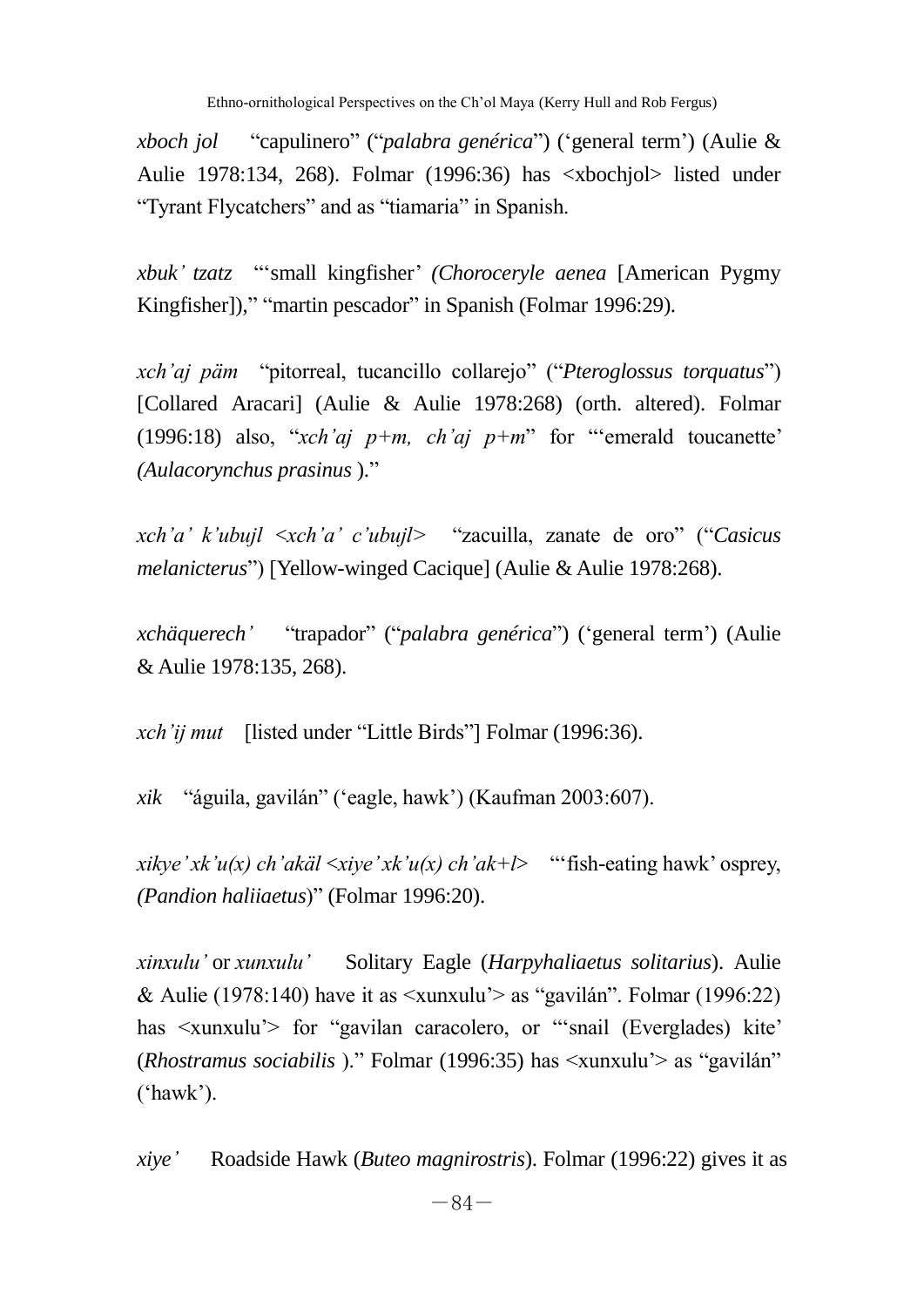"hawk, specific". Attanasi (1973:338) has  $\langle \xi i \rangle - e$  and  $\langle \xi i \rangle$  as "bird" and ―(? zanate).‖ Becerra (1935:20) has <shiyé> for ―*Gavilán*‖ (‗hawk'). MVS 75, 76, 77 has  $\langle x \rangle$  for "hawk, eagle; gavilán, águila" and MSD has it for "eagle, hawk; gavilán, pájaro vaquero."

*xjuk'te'* <*xjuc'te'*> "carpintero" ("*palabra genérica*") ('general term') (Aulie & Aulie 1978:136, 268).

*xkanso pech* "ganso de collar" for "collared goose" (Folmar 1996:29). Aulie & Aulie (1978:268) also have this for "ganso de collar." Unsure what bird this might be, since there are not any geese native to the Ch'ol area, and "ganso de collar" is usually Brant *(Branta bernicla)*, a more northern coastal bird not normally found in the Gulf of Mexico.

*xkensal* <*xquenzal*> ―quetzal‖ (―*Pharomachrus mocinno*‖) [Resplendent Quetzal] (Aulie & Aulie 1978:269).

*xkikil xiye'* "chicken hawk," "gavilan come pollo" in Spanish (Folmar 1996:22). (See *ixkikil*)

*xtzinkilin* [listed under "Parrots"] (Folmar 1996:34).

*xk'ux mut xiye'* "chicken hawk," "gavilan come pollo" in Spanish (Folmar 1996:22).

*xoch'* "lechuza" ('owl') (Kaufman 2003:613). Folmar (1996:22) also has this for "nocturnal bird, white, size of buzzard or heron, nagual 'animal counterpart' of witches, sign of death." MSD has  $\langle x, \text{oc} \rangle$  as "nocturnal" bird (name); pájaro nocturno." From the description and usage in other Mayan languages, probably Barn Owl (*Tyto alba*).

*xpeskarol* ―‗belted kingfisher' *(Ceryle torquara*),‖ ―martin pescador‖ in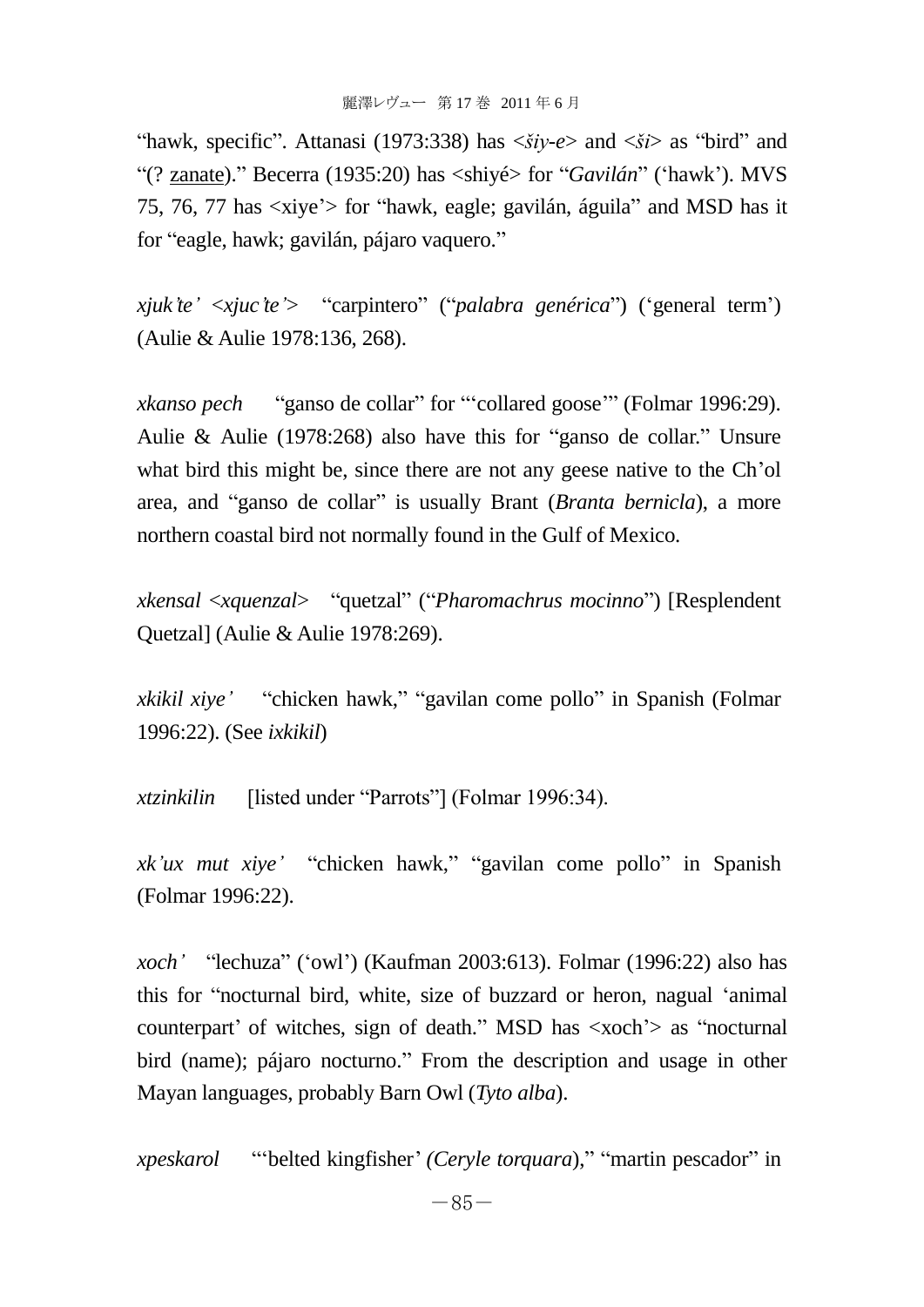Ethno-ornithological Perspectives on the Ch'ol Maya (Kerry Hull and Rob Fergus)

Spanish (Folmar 1996:29).

*xpi'* "pájaro carpintero" ('woodpecker') (Schumann 1973:64).

*xtop' bak* [type of vulture], "bone breaker' comes from this bird's habit of breaking open the bones of a carcass to get at the marrow‖ (Folmar 1996:26).

*xtukuk* <*xtucuc*> ―tiuca (tiuta?), ―*ave; tiene la cabeza amarilla arriba y blanca por abajo; la cola es amarilla y las patas blancas; es de tierra fría y anda solito*" ('bird; has a yellow head on top and white below; the tail is yellow and the feet white; it's from colder areas and goes alone') (―*Zenaida macroura*‖) [Mourning Dove] (Aulie & Aulie 1978:139, 269). Folmar (1996:35) has it written as <xtutuk> instead and describes it as a bird with a "vellow head and tail, solitary."

*xtzutzok'aläxkuj* <*xtzutzok'al+ xkuj*> [type of owl] (Folmar 1996:22).

*xulem* "zopilote" ('buzzard') (Kaufman 2003:622).

*xulit* <*shul-it*> ―*Pájaro tijera*‖ (Becerra 1935:27).

*xulub* Cedar Waxwing (*Bombycilla cedrorum*). Becerra (1935:27) also has as  $\le$ *Shulub—ich*> for "*Pájaro tijera*," perhaps the same bird.

*xumun, xumuñ* <Xumun> "pato," as recorded by Fernández (1892:46), and transcribed as <*xumuñ*> by Hopkins and Josserand (2008:111), which they note is an obsolete term. It is also transcribed as <xumun> by Hopkins et al. (2011).

*xunub* <*shunub*> ―*Zanate*‖ (‗grackle') and given as a synonym for "Ak-shí" (see *ak'xi'*) (Becerra 1935:36).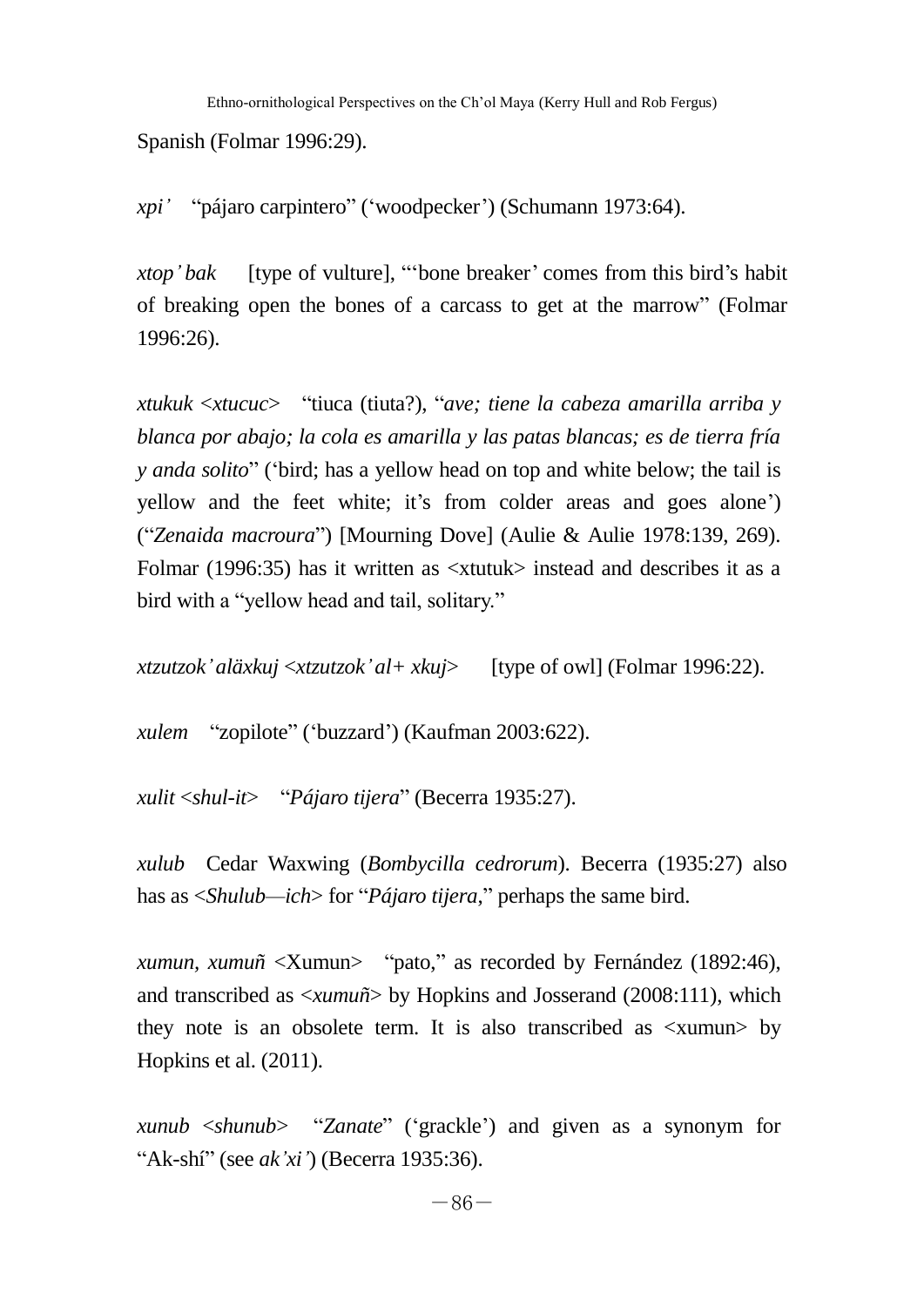*xunxulu'* "gavilán chico" ('small hawk') (Aulie & Aulie 1978:269). Hopkins et al. (2011) connect this to Becerra's (1935:10) entry of <Tsunaulub>.

*xwak che'e'* <*xwac ch'e'* > "cordoniz común" ('Bobwhite') (Aulie & Aulie 1978:140). Folmar (1996:34) has <xwak che'e'> listed under "Turkeys and Similar Birds."

*xwakwak* 
"pajpak (?)" [type of nocturnal heron] (Folmar 1996:30).

*xwakway* <*xwacway*> ―pico blanco, piquiamarillo‖ (―*Amblycercus holosericeus*") [Yellow-billed Cacique] in Tila dialect (Aulie & Aulie 1978:269). Attanasi (1973:331) has  $\langle wak-wa \rangle$  as "bird." Folmar (1996:35) has <xwakway> as a kind of Blackbird.

*xwarach'* "gallina crespa" [type of chicken] (Aulie & Aulie 1978:140).

*xwis* "especie de pájaro negro" ('species of black bird') (Aulie & Aulie 1978:140).

*xworch'ich'* "especie de pájaro negro" ('species of black bird') (Aulie & Aulie 1978:140).

*xwukpik* <*xwucpic*> ―guardabarranco, jilguero común‖ (―*Myadestes obscurus*‖) (Aulie & Aulie 1978:269). Comments: *Myadestes obscurus* is certainly a misidentification since it is endemic to Hawai‗i. (See *wuk* pik and *jukpik*)

*xäye'* "gavilán" (Aulie & Aulie 1978:140). Becerra (1935:20) also gives the form <Shuví> for "*Gavilán*" ('hawk').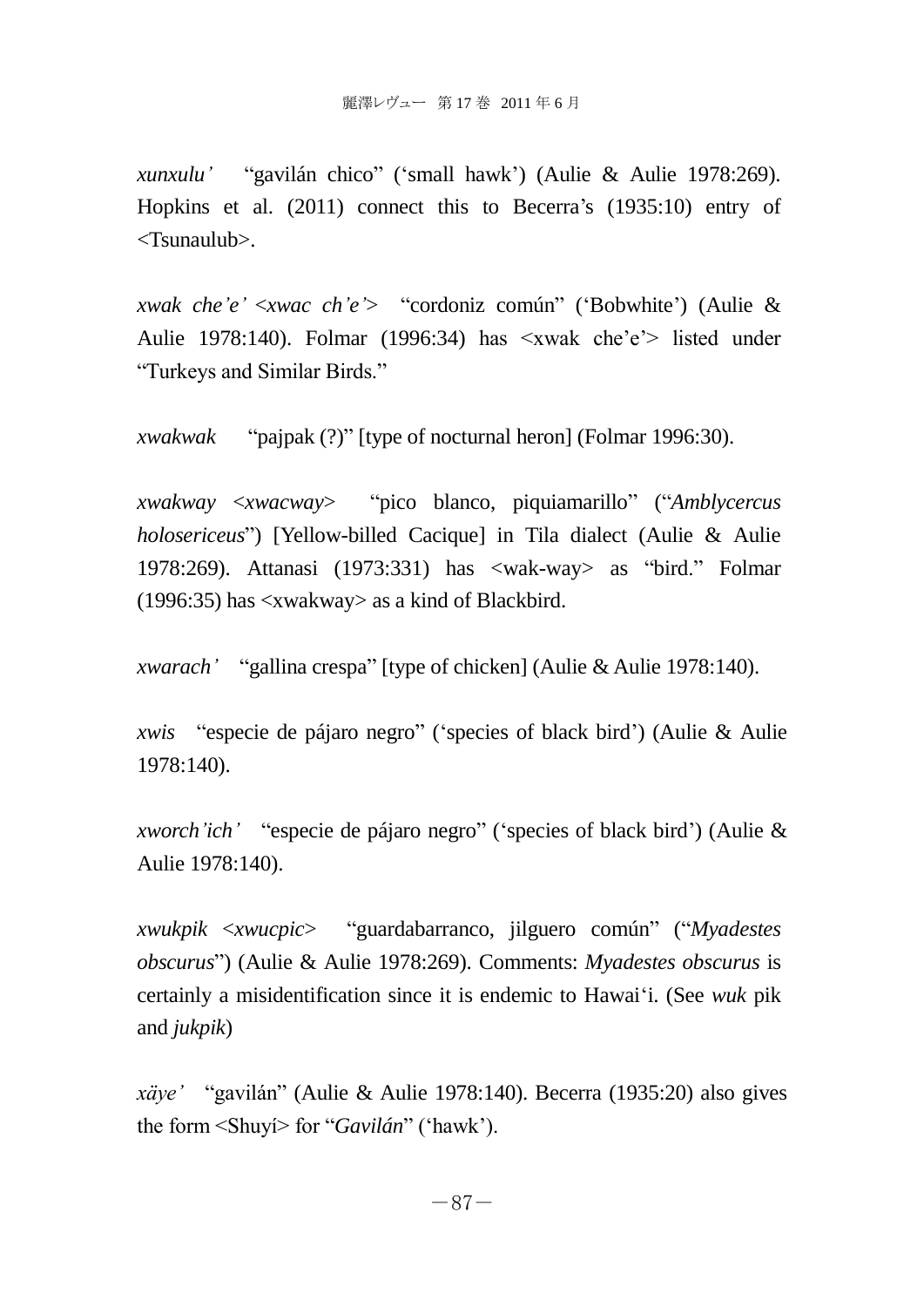*x'alum* "golondrina" ('swallow') (Aulie & Aulie 1978:136). Folmar (1996:36) has <x'alum> listd under ―Swallows.‖ (See *ajlum* and *x'ajlum*)

*x'in* "eagle, 'big hawk', 'snake-eating hawk'" (Folmar 1996:22). MVS 75, 76, 77 has  $\langle x \rangle$  in for "hawk, eagle; gavilán."

*x'joch'* ―lechuza chica (*amarilla*)*?*‖ (‗small owl' [yellow]?') (Aulie & Aulie 1978:269). Folmar (1996:35) has  $\langle x \rangle$  joch as "lechuza chica" ('small owl').

*yajaw päm* <*yahaw p+m*> [kind of toucan] (Folmar 1996:19).

*yajaw xtya'jol* <*yajau-stiajol*> ―*Zopilote rey*,‖ ―Ave de rapiña de hermoso aspecto i regular tamaño: *Cathartes papa*‖ (‗Raptor bird of beautiful appearance and regular size: *Cathartes papa* [King Vulture]')" (Becerra 1935:36). Becerra also gives *chujos tya'jol* (<chujos-tiajol>) as a synonym. Berlin notes the form "ahaw-tya-hol" for the same bird (Matteo 2008:45).

*y-al mut* "chicks" (Attanasi 1973:296).

*yäjyäx mut* "a blue bird; pájaro azul" (MVS 67). (cf. *yäx mut*).

*yäxak'ach* "pavo silvestre" ("*Meleagris gallopavo*") [Wild Turkey] (Aulie & Aulie 1978:2670) (orth. altered). Also, *yäx ak'ach* ("*y+x ak'ach*") ―‗ocellated turkey'*(Agriocharis ocellata)*‖ (Folmar 1996:27).

```
yäxem joj may <y+xem joj may > "heron" (Folmar 1996:29).
```
*yäx mut <yöx mut>* "pájaro azul" ('blue bird') (Schumann 1973:64). (cf. *yäjyäx mut*).

*yujyum* ―bolsero espalda amarilla, calandria‖ (―*Icterus chrysater*‖)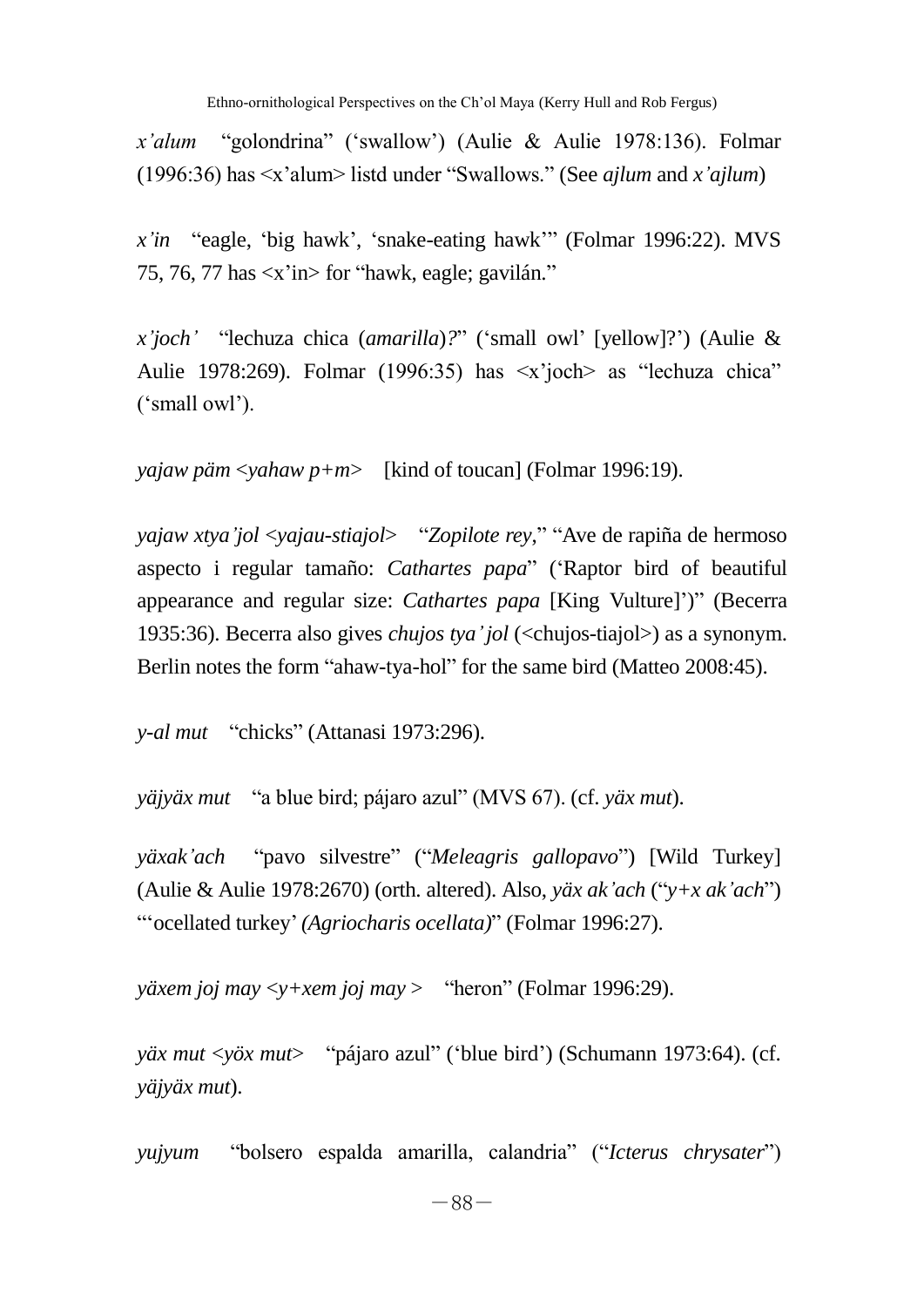[Yellow-backed Oriole] (Aulie & Aulie 1978:2670). Folmar (1996:36) has <yujyum> as ―Oriole?‖.

# **Sources cited**

Aulie, H. Wilbur and Evelyn W. Aulie, compilers. 1998. *Diccionario Ch'ol de Tumbalá, Chiapas, con variaciones dialectales de Tila y Sabanilla*. Serie de vocabularios y diccionarios indígenas "Mariano Silva y Aceves,‖ 121. Coyoacán, D. F.: Instituto Lingüístico de Verano.

Becerra, Marcos E.. 1935-1937. *Vocabulario de la lengua ch'ol*. México: Talleres gáficos de la nación. Sobretiro del Tomo II, Epoca 5ª. de los Anales de Museo Nacional de México, pp. 249-278.

Beekman, John, and Elaine Beekman. 1953. *Vocabulario Chol*. Instituto linguistico de verano en cooperacion con la direccion general de asuntos indigenas de la secretaria de educacion publica. México.

Boesman, Peter. 2006. *Birds of Mexico: MP3 Sound Collection*, Birdsounds.nl.

Braakhuis, H.E.M. 2010. Xbalanque's Marriage: A Commentary on the Q'eqchi' Myth of Sun and Moon. Ph.D. dissertation, Faculteit der Archeologie, Universiteit Leiden.

Cayuela, Luis, Duncan J. Golicher, Jose María Rey-Benayas. 2006. "The Extent, Distribution, and Fragmentation of Vanishing Montane Cloud Forest in the Highlands of Chiapas, Mexico," *Biotropica* 38 (4):544-554.

Chinchilla Mazariegos, Oswaldo. 2010. "Of Birds and Insects: The Hummingbird Myth in Ancient Mesoamerica." *Ancient Mesoamerica*, 21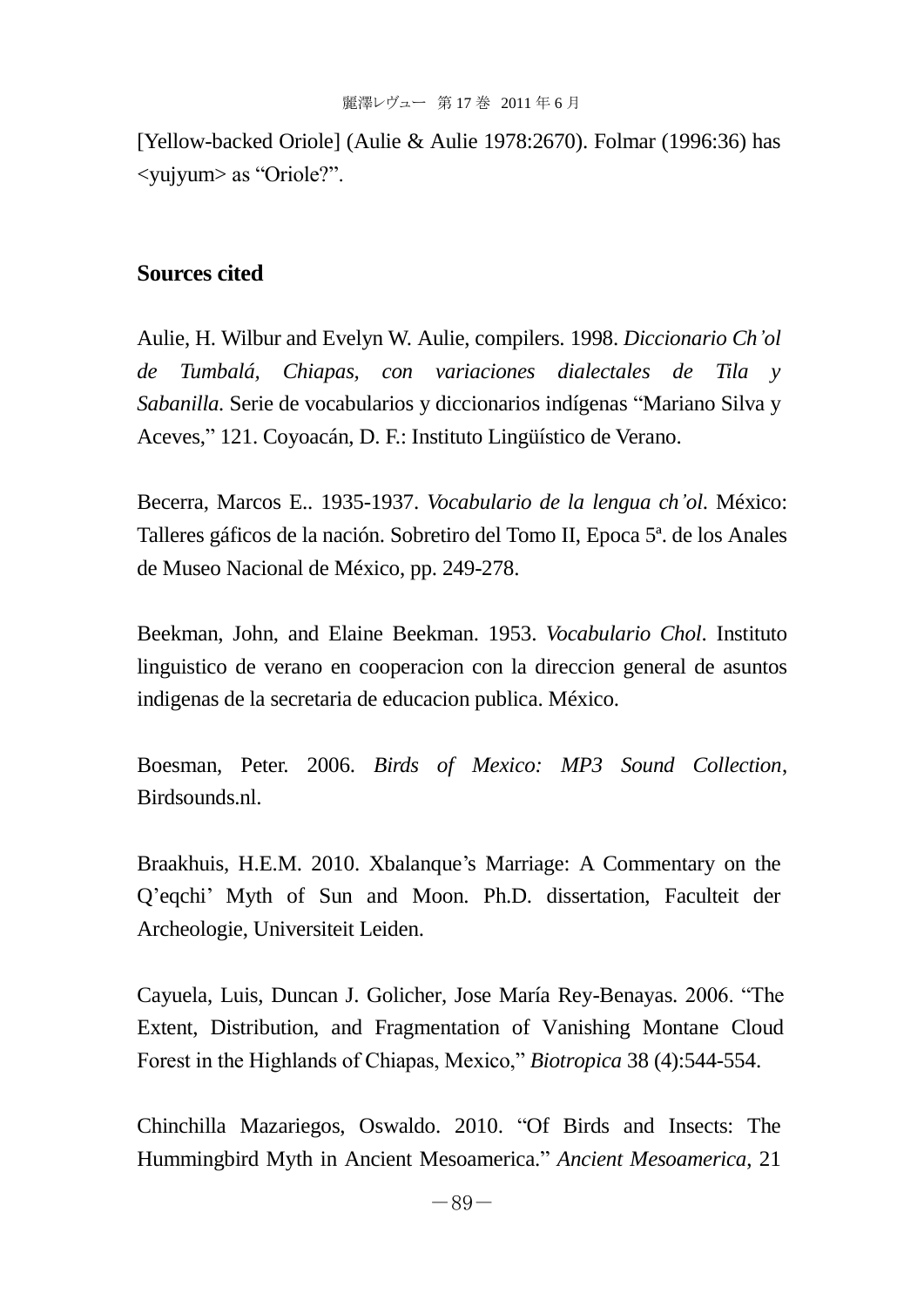(2010), 45–6. Cambridge University Press.

Colver, Kevin J., Donald Stokes, Lillian Stokes. 1997. *Stokes Field Guide to Bird Songs: West*. Hatchette Audio.

Edwards, Ernest Preston. 1998. *A Field Guide to the Birds of Mexico and Adjacent Areas: Belize, Guatemala, and El Salvador*, Third Edition, University of Texas Press.

Elliott, Lang, Donald Stokes, Lillian Stokes. *1997. Stokes Field Guide to Bird Songs: East*. Hatchette Audio.

Fernández, León. 1892. *Lenguas indígenas de Centro América en el siglo XVIII según copia del Archivo de Indias hecha por el Licenciado don León Fernández y publicada por Ricardo Fernández Guardia y Juan Fernández Ferraz*. San José de Costa Rica: Tipografía Nacional.

Hopkins, Nicholas A. 1995. Chol. In *Encyclopedia of World Cultures, vol. 8: Middle America and the Caribbean*, edited by James Dow and Robert V. Kemper, 63–66. Boston and New York: G. K. Hall/Macmillan.

Hopkins, Nichoas A., and Kathryn J. Josserand. 2008. "A Chol (Mayan) vocabulary from 1789.‖ *International Journal of American Linguistics* 74(1):83-114. (Nicholas A. Hopkins, Ausencio Cruz Guzmán, and J. Kathryn Josserand).

Hopkins, Nicholas A., J. Kathryn Josserand, and Ausencio Cruz Guzmán. 2011. A Historical Dictionary of Chol (Mayan): The Lexical Sources from 1789 to 1935. © Jaguar Tours 2010. Unpublished document in possession of authors. Used with permission of Nicholas Hopkins.

Howell, Steve N. G., Sophie Webb, 1995. *A Guide to the Birds of Mexico*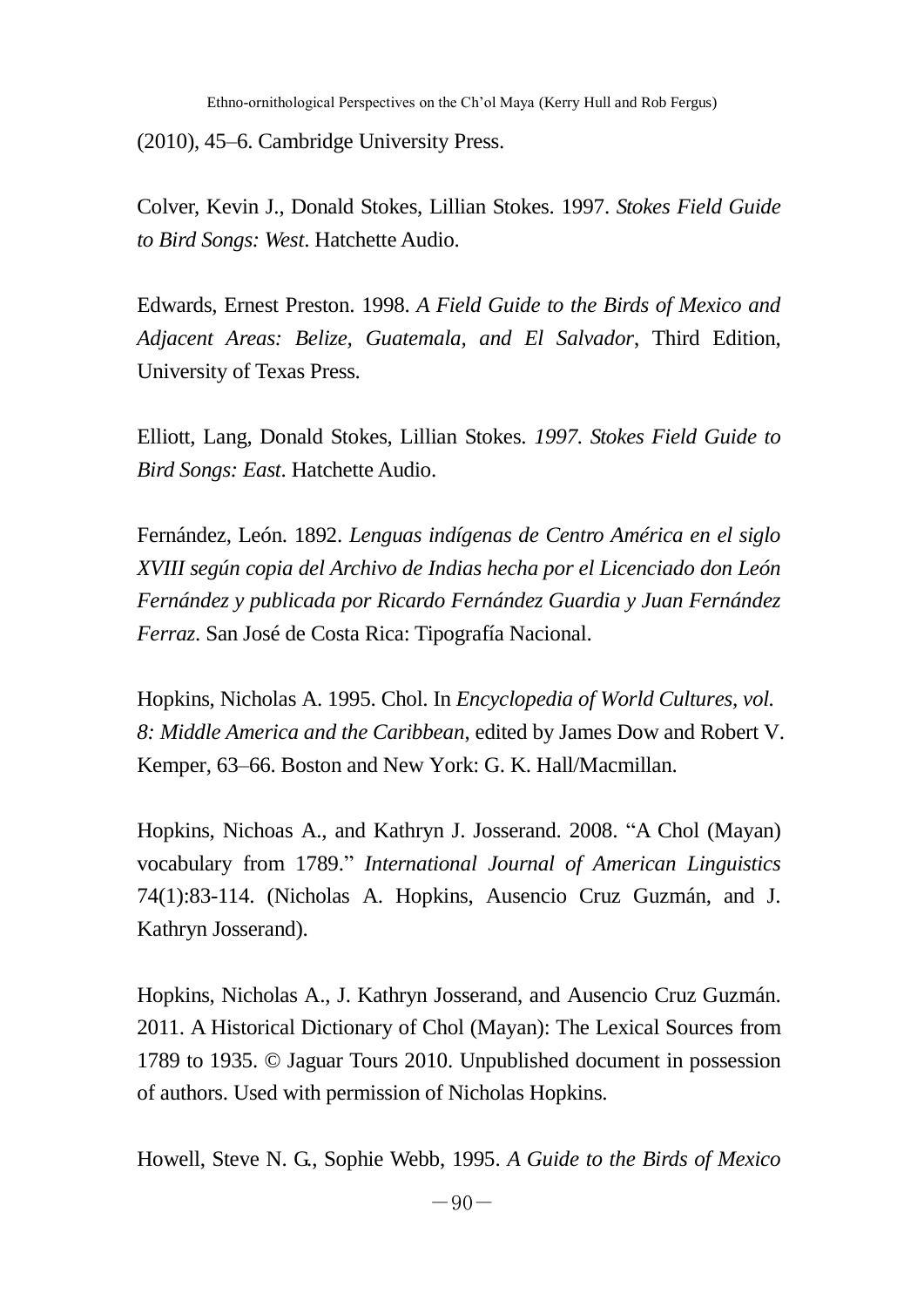*and Northern Central America*. Oxford.

Hull, Kerry, and Rob Fergus. 2009. An Ethnoornithological Approach to Human-Bird Relations Among the Mopan Maya of Belize. In the *Proceedings of the Fourth Annual Hawaii International Conference on Social Sciences*, pp. 17-31. Honolulu, HI.

Josserand, Kathryn J.,and Nicholas A. Hopkins (with Terrence Lee Folmar, Heidi Altman, Ausencio Cruz Guzmán, and Bernardo Pérez Martínez). 2001. Chol Ritual Language. A report submitted to the Foundation for the Advancement of Mesoamerican Studies, INC. (FAMSI). Online at http://www.famsi.org/reports/94017/index.html. Verified on 3/8/2011.

Kaufman, Terrence, with John Justeson. 2003. A Preliminary Mayan Etymological Dictionary. Online at: < http://www.famsi.org/reports/01051/index.html>, verified on  $3/10/2011$ .

Peterson, Roger Tory, and Edward L. Chalif. 1999. *A Field Guide to Mexican Birds: Mexico, Guatemala, Belize, El Salvador (Peterson Field Guide)*. New York: Houghton Mifflin Harcourt.

Ridgeway, Robert, and Herbert Friedman. 1902. *The Birds of North and Middle America*, Bulletin of the United States National Museum, No. 50, Washington: United States Government Printing Office.

Schumann, Otto G. 1973. *La Lengua Chol, de Tila (Chiapas)*. Centro de Estudios Mayas, Cuaderno 8. México: Universidad Nacional Autónoma de México.

Sapper, Karl. 1897. *Das Nördliche Mittel-America Nebst Einem Ausflug Nach Dem Hochland Von Anahuac*. Braunschweig, Germany: Friedrich Vieweg und Sohn.